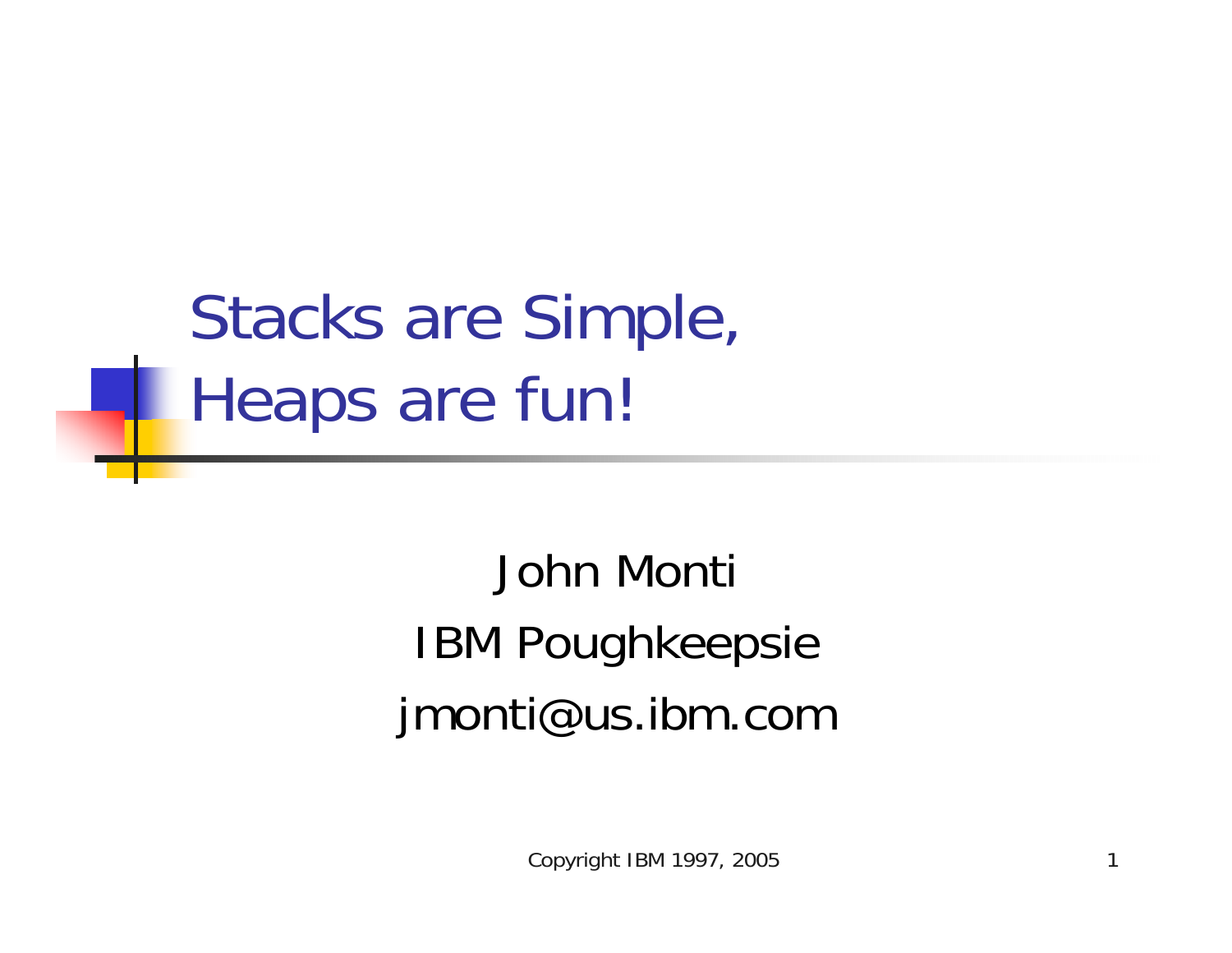# Agenda

#### $\| \cdot \|$ Stacks are Simple, an overview of LE Stacks

- Data
- Layout
- **Processing**
- $\mathcal{L}(\mathcal{A})$  Heaps are fun, an overview of LE Heaps
	- Data
	- Layout
	- **Processing**
- $\mathcal{L}(\mathcal{A})$ Debugging Heap Damage (the fun part!)
- **Sources of Additional Information**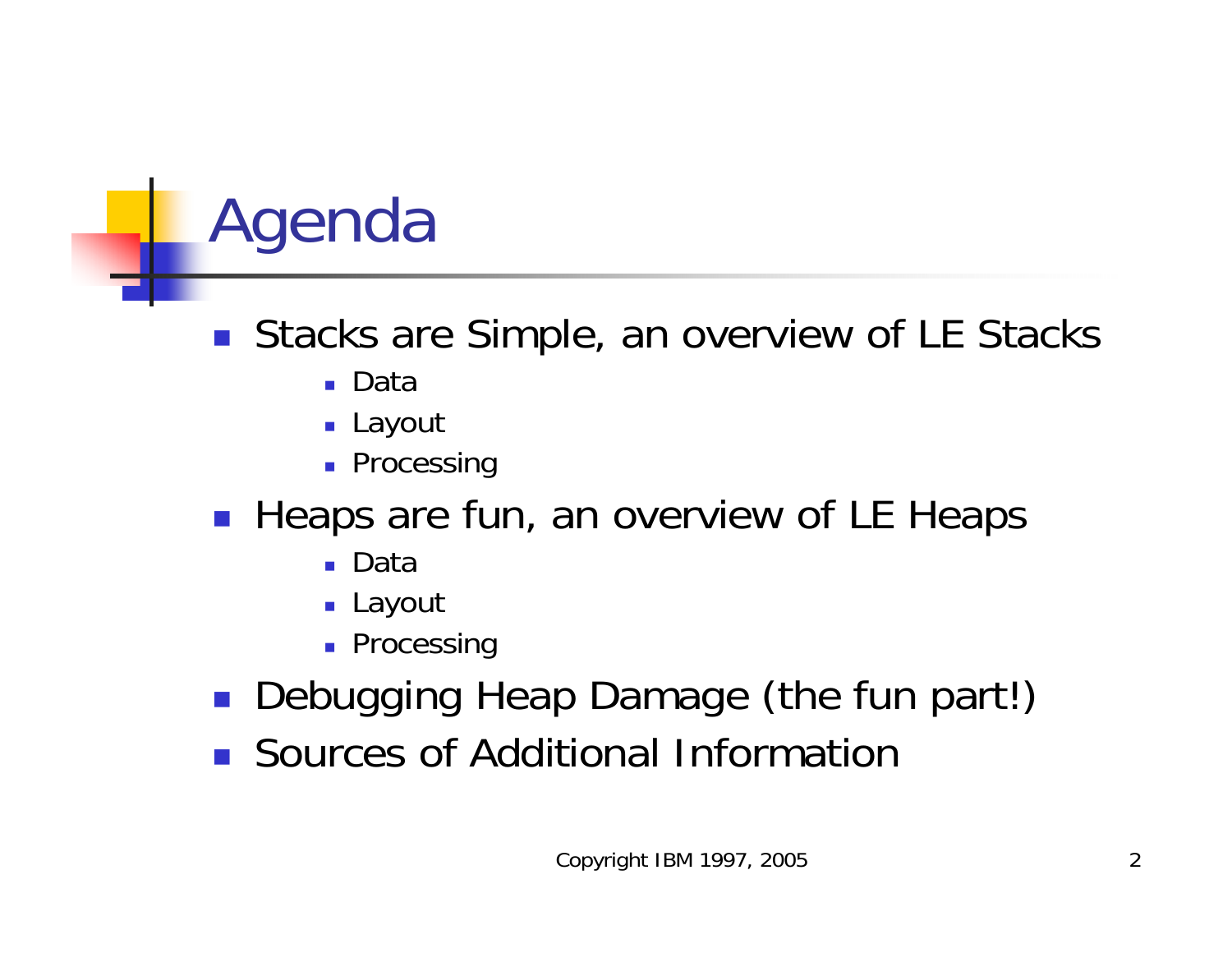#### **Service Service** ■ Language Environment Storage Management

- Stacks
	- Last In, First Out structures
	- **Allow programs to be reentrant**
	- **Enclave level structures** 
		- **"Main" programs have separate stacks**
		- **E** "Linked" programs have separate stacks
		- **Pthreads have separate stacks**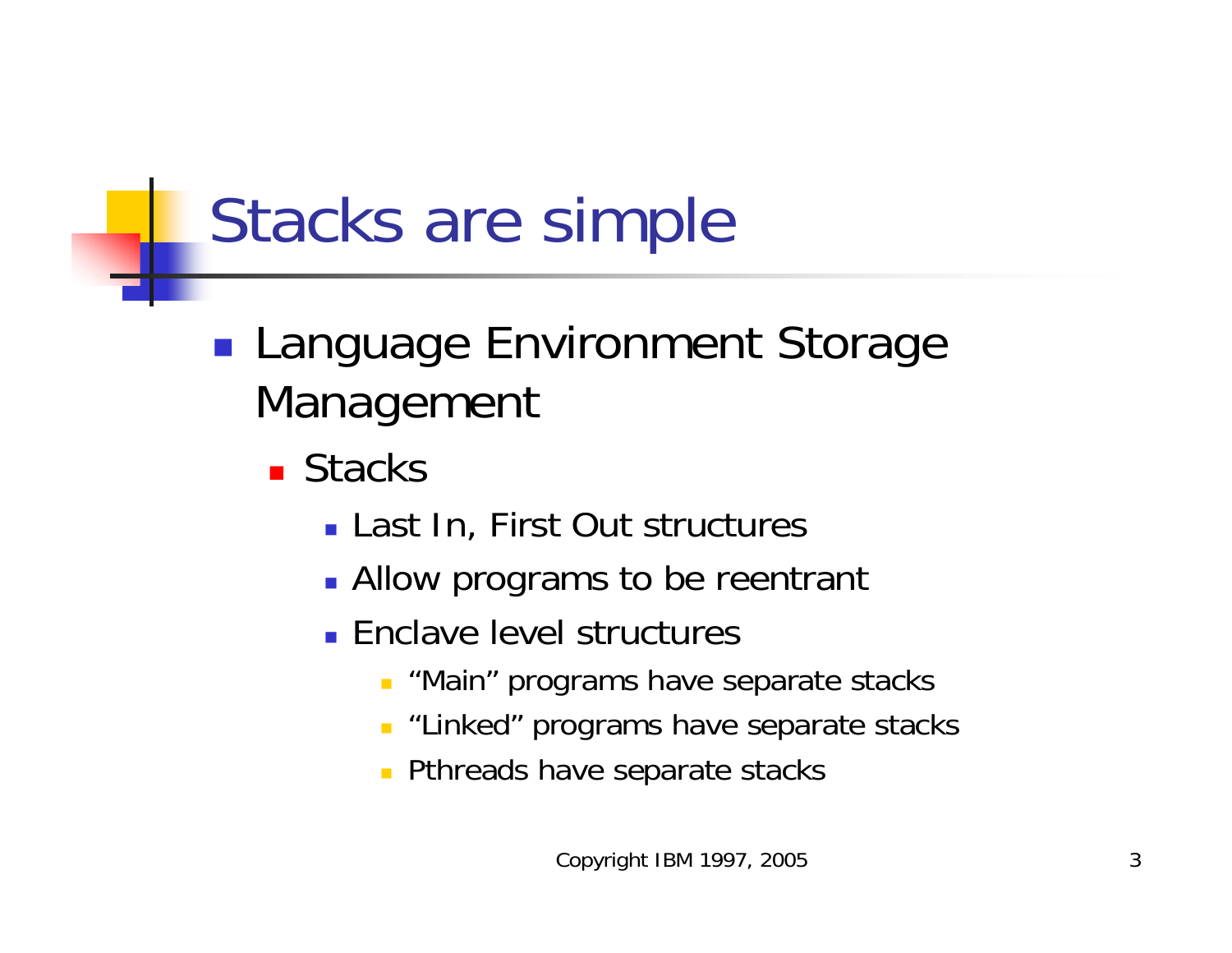- **Service Service** ■ LE supports 2 independent stacks
	- User stack (poorly named)
		- **Used by user programs and LE**
	- **Library stack** 
		- Used "rarely" by LE
		- **Always below the 16M line**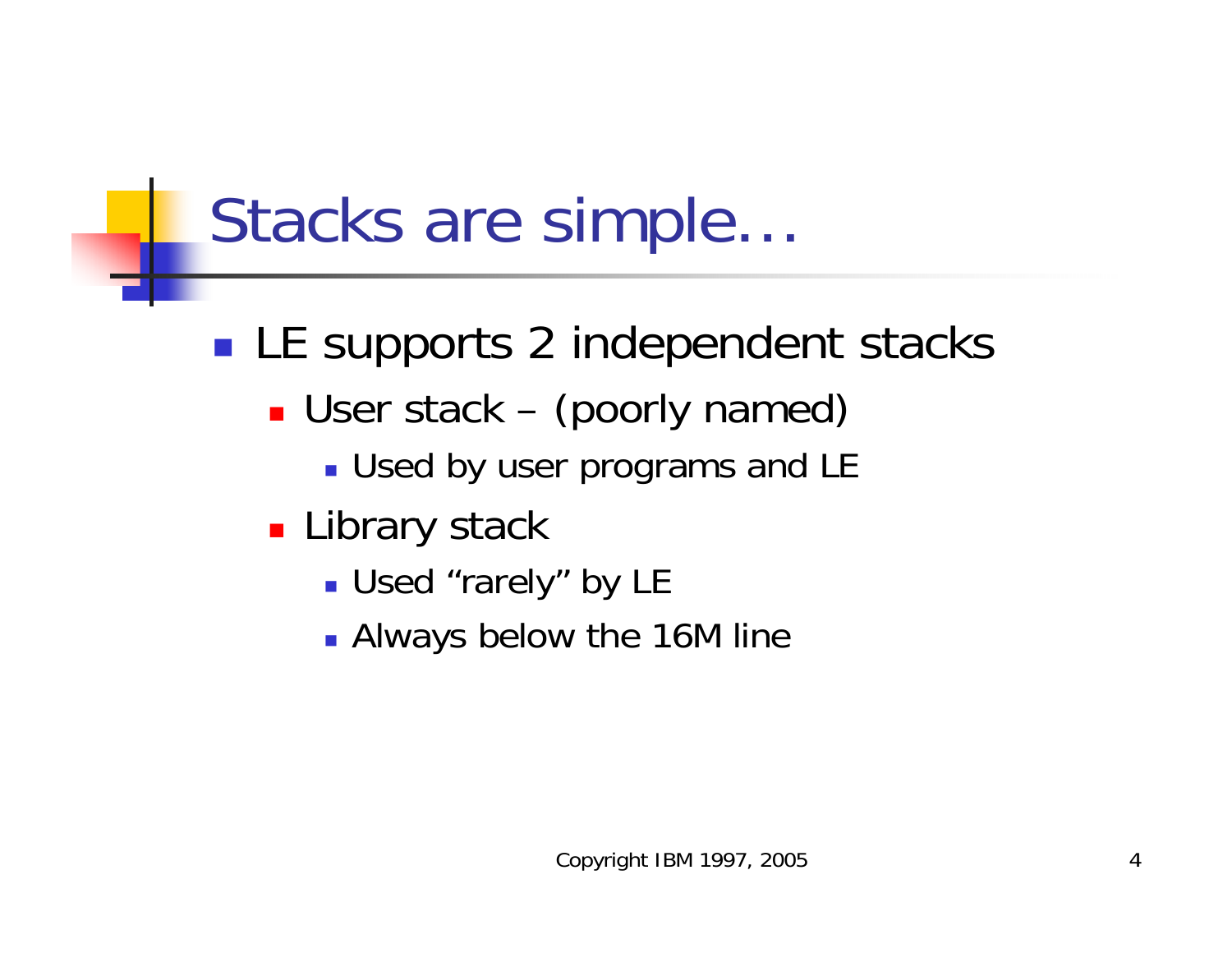#### $\mathcal{C}^{\mathcal{A}}$ Run-time options dealing with stacks

- STACK(init,inc,ANY|BELOW,KEEP|FREE,dsInit,dsInc)
	- **Init** Initial size of storage "chunk" allocated and managed by LE for user stack
	- $\blacksquare$  Inc. Inc - When init is full, size of next storage "chunk" (increment)
	- **ANY BELOW Location of storage** 
		- **ANY** Anywhere in 2G virtual storage
		- **Below** Always below 16M line
			- **Required when all31(OFF)**
	- $\blacksquare$  KEEP|FREE -What to do when done with inc
		- $\blacksquare$  KEEP Do not freemain the storage
		- $\blacksquare$  FREE Freemain the storage
	- DsInit Initial size of storage "chunk" (XPLINK)
	- DsInc When initial full, size of next "chunk" (XPLINK)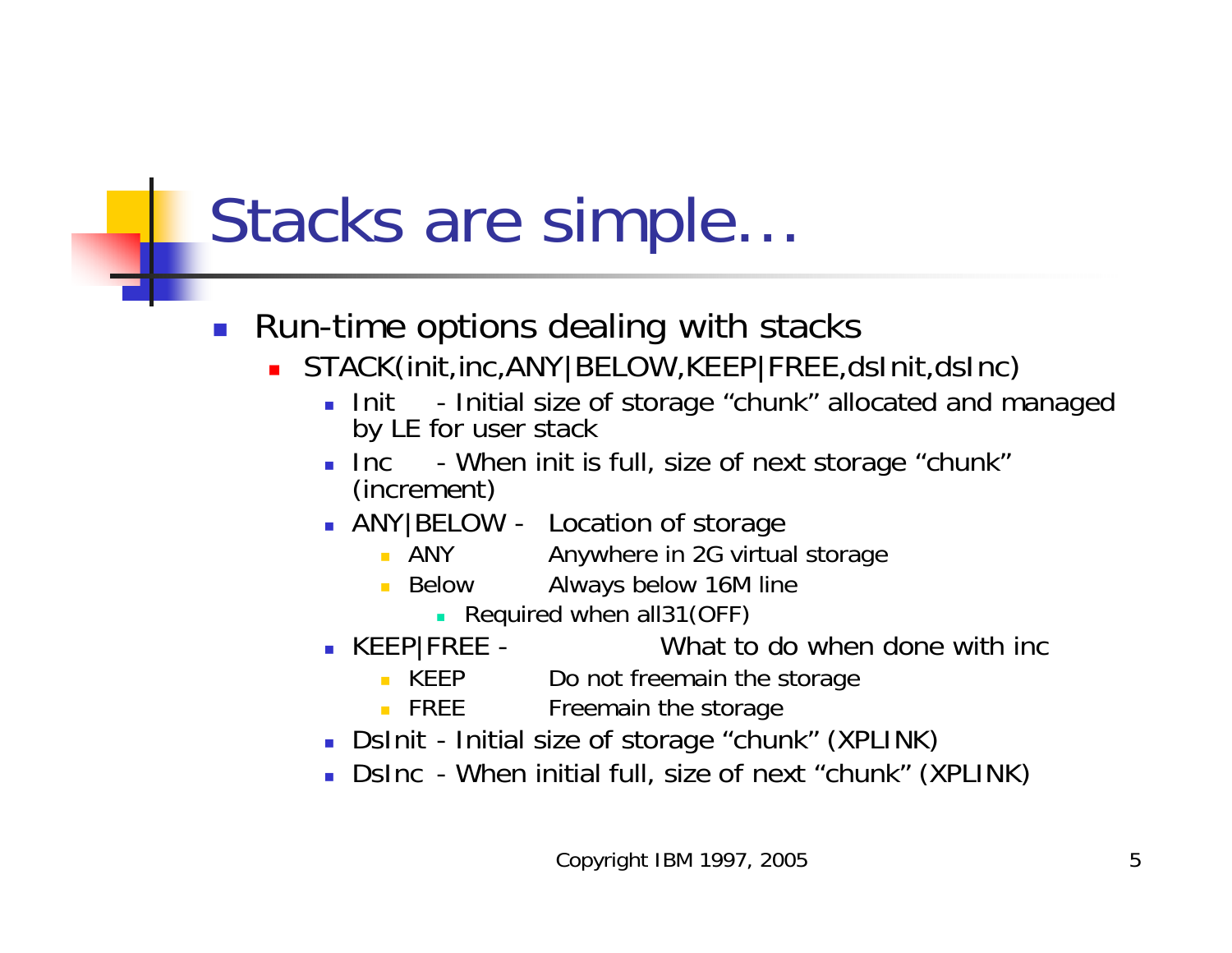- Run-time options dealing with stacks
	- **LIBSTACK(init,inc,KEEP|FREE)** 
		- $\blacksquare$  Init - Initial size of storage "chunk" allocated and managed by LE for library stack
		- **Inc When init is full, size of next storage "chunk"** (increment)
		- $\blacksquare$  KEEP|FREE -What to do when done with inc
			- **KEEP** Do not freemain the storage
			- $\blacksquare$  FREE Freemain the storage

NOTE: No ANY|BELOW, LIBSTACK always below the 16M line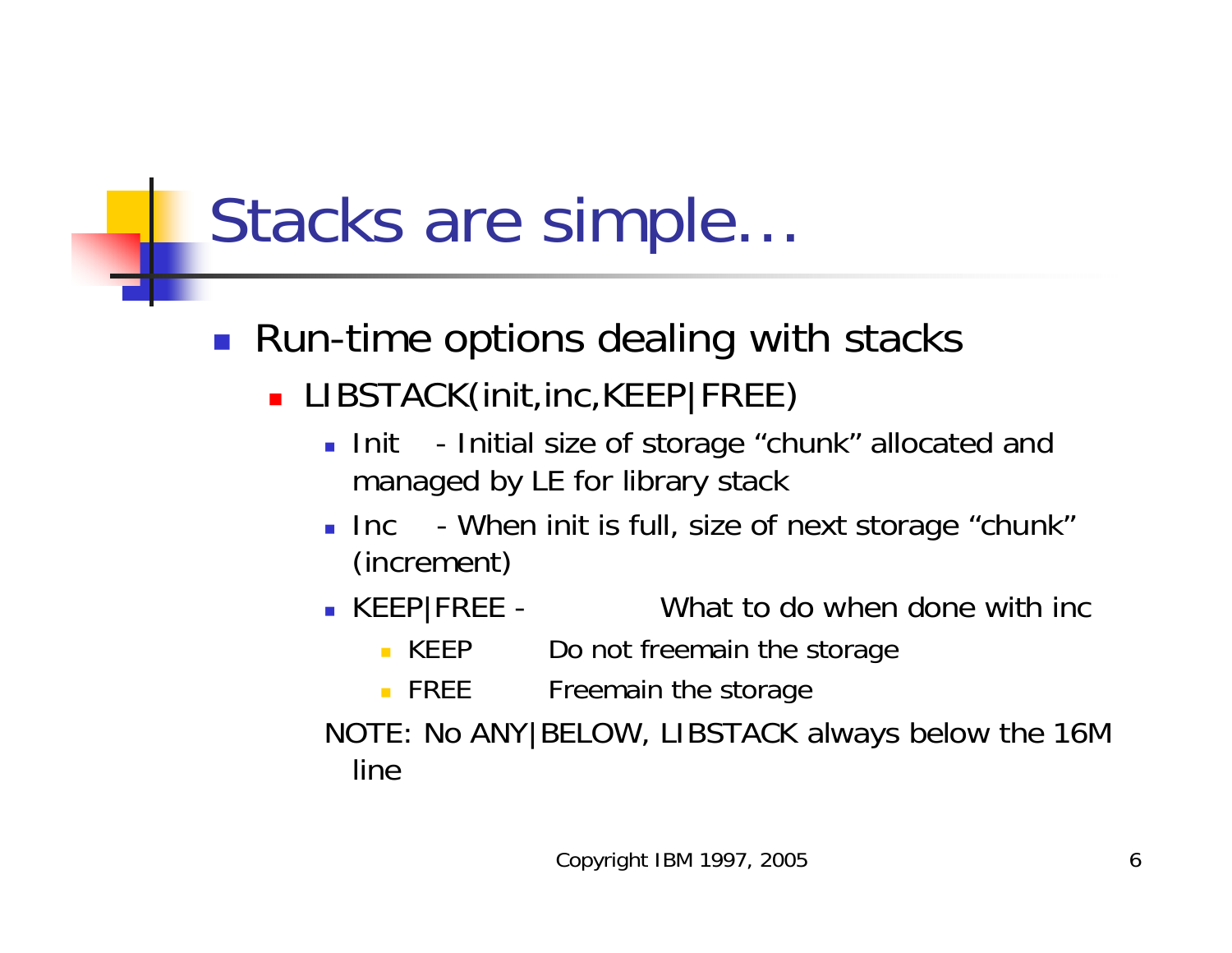**Service Service** ■ Run-time options dealing with stacks

■ STORAGE(...,...,dsa\_alloc,...)

- 3<sup>rd</sup> sub-option allows initialization of DSA
- $\blacksquare$  NONE  $\diagup$  no initialization
- **Hex value -**- DSA initialized with single byte
	- **STS** overhead with **Part Yes there is overhead with this initialization**
	- Don't use this have program initialize its own **variables**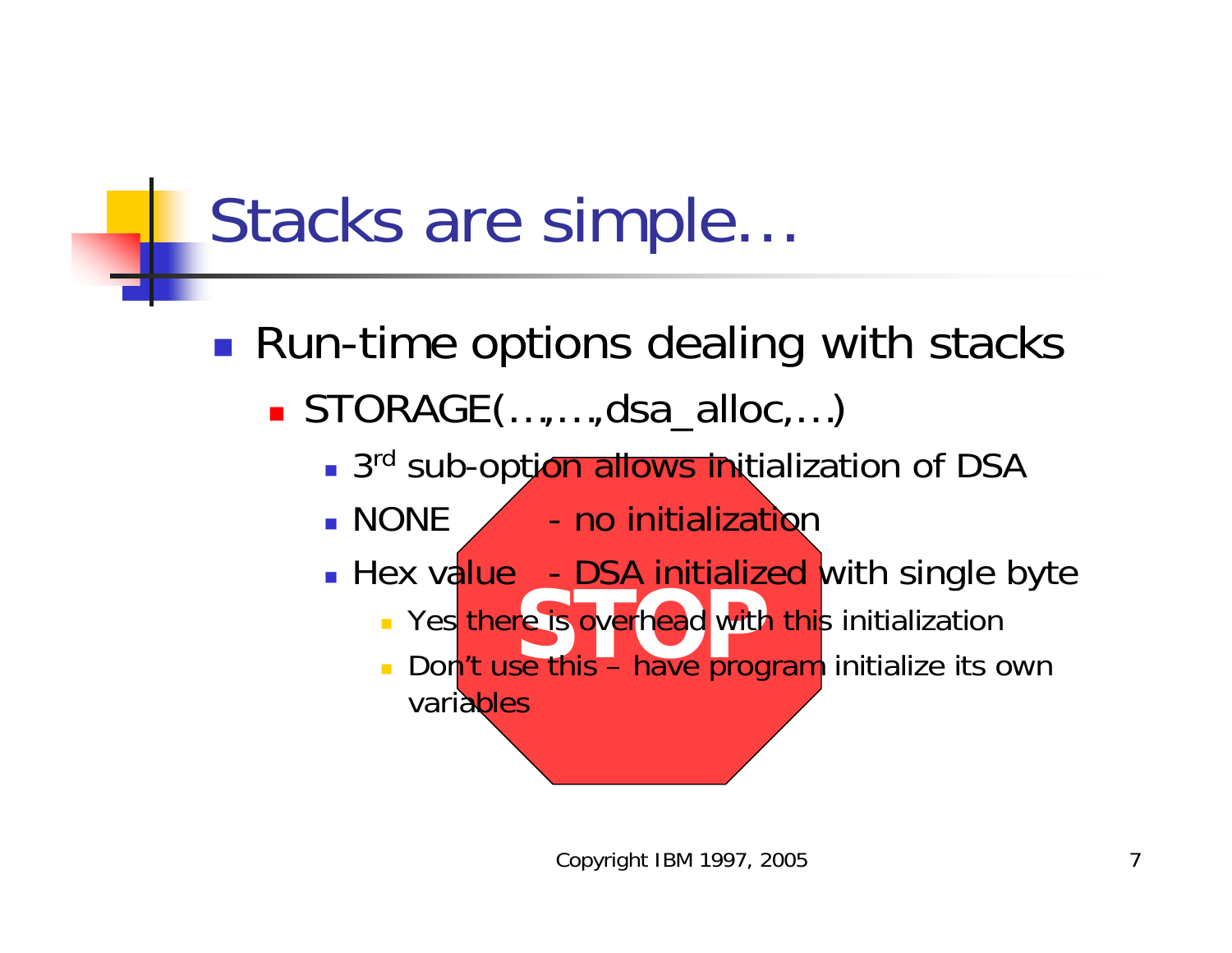- $\mathcal{L}_{\mathcal{A}}$  Run-time options dealing with stacks
	- Π THREADSTACK(ON|OFF,init,inc,ANY|BELOW,KEEP|FREE, dsInit,dsInc)
		- ON|OFF Whether or not to use THREADSTACK for pthreads
		- $\blacksquare$  Init - Initial size of storage "chunk" (like STACK)
		- $\blacksquare$  Inc - Increment size of storage "chunk" (like STACK)
		- **ANY BELOW Location of storage** 
			- $\blacksquare$  ANY Anywhere in 2G virtual storage
			- $\blacksquare$  Below Below Always below 16M line
				- **Required when all31(OFF)**
		- KEEP|FREE What to do when done with inc
			- **KEEP** Do not freemain the storage
			- **FREE** Freemain the storage
		- DsInit, Dsinc XPLINK "chunk" sizes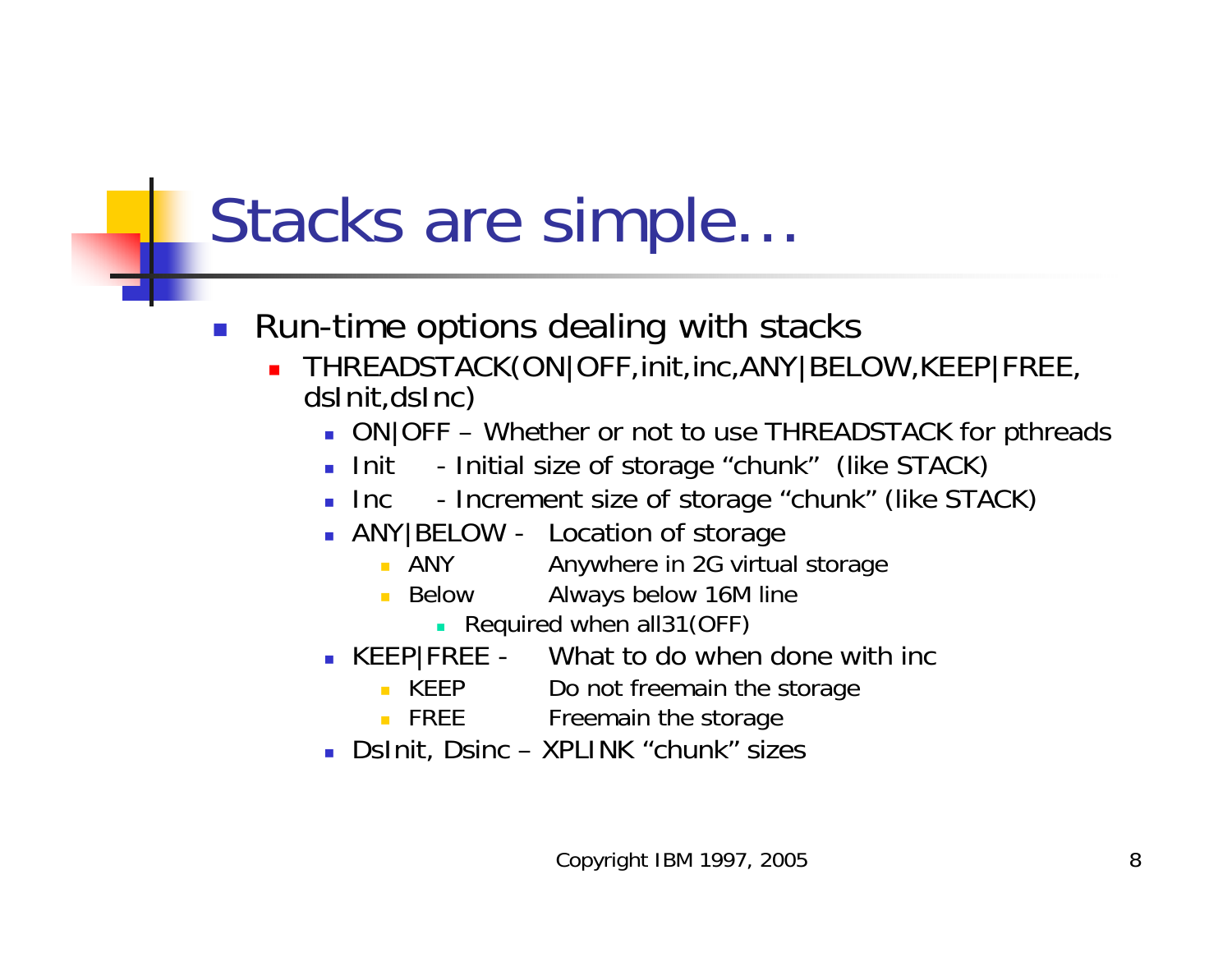**Service Service** ■ Run-time options dealing with stacks × RPTSTG(ON|OFF)

- **Produces a storage tuning report when ON** 
	- $\overline{\phantom{a}}$  Generates suggested initial sizes for all LE managed storage
		- **STACKs and HEAPs**
		- Large overhead when ON use for tuning only not production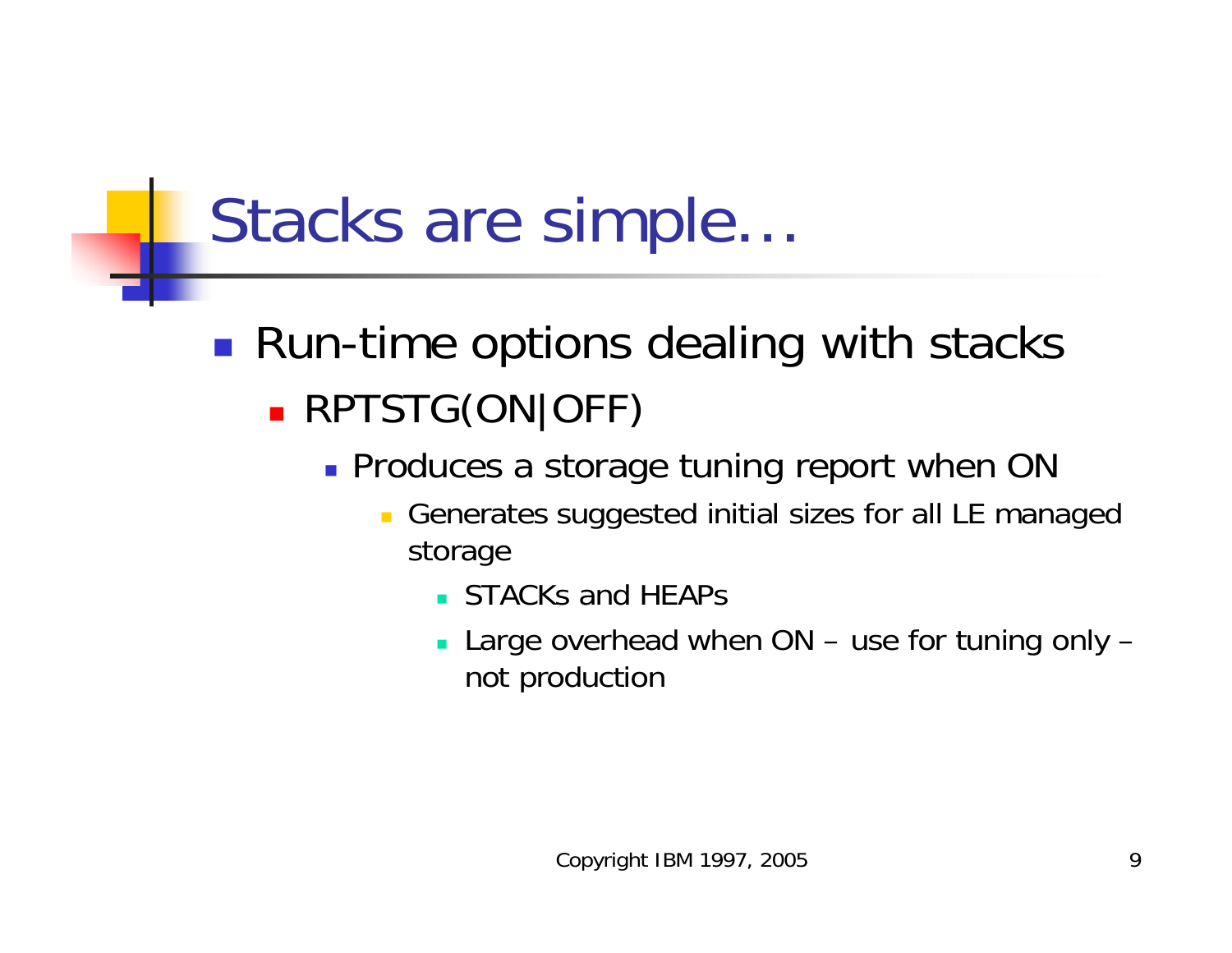- Ξ DATA
	- **E** "Chunks" are called stack segments
		- **Nade up of 1 or more DSAs**
	- DSA Dynamic Save Area
		- Also called a "stack frame"
	- DSAs contain
		- Register Save Area (RSA)
		- NAB Next Available Byte
		- Automatic (local) variables
			- $C int i$ ;
			- $\blacksquare$  PL/I declare i fixed;
			- **NOT COBOL working storage** 
				- **COBOL LOCAL storage in stack**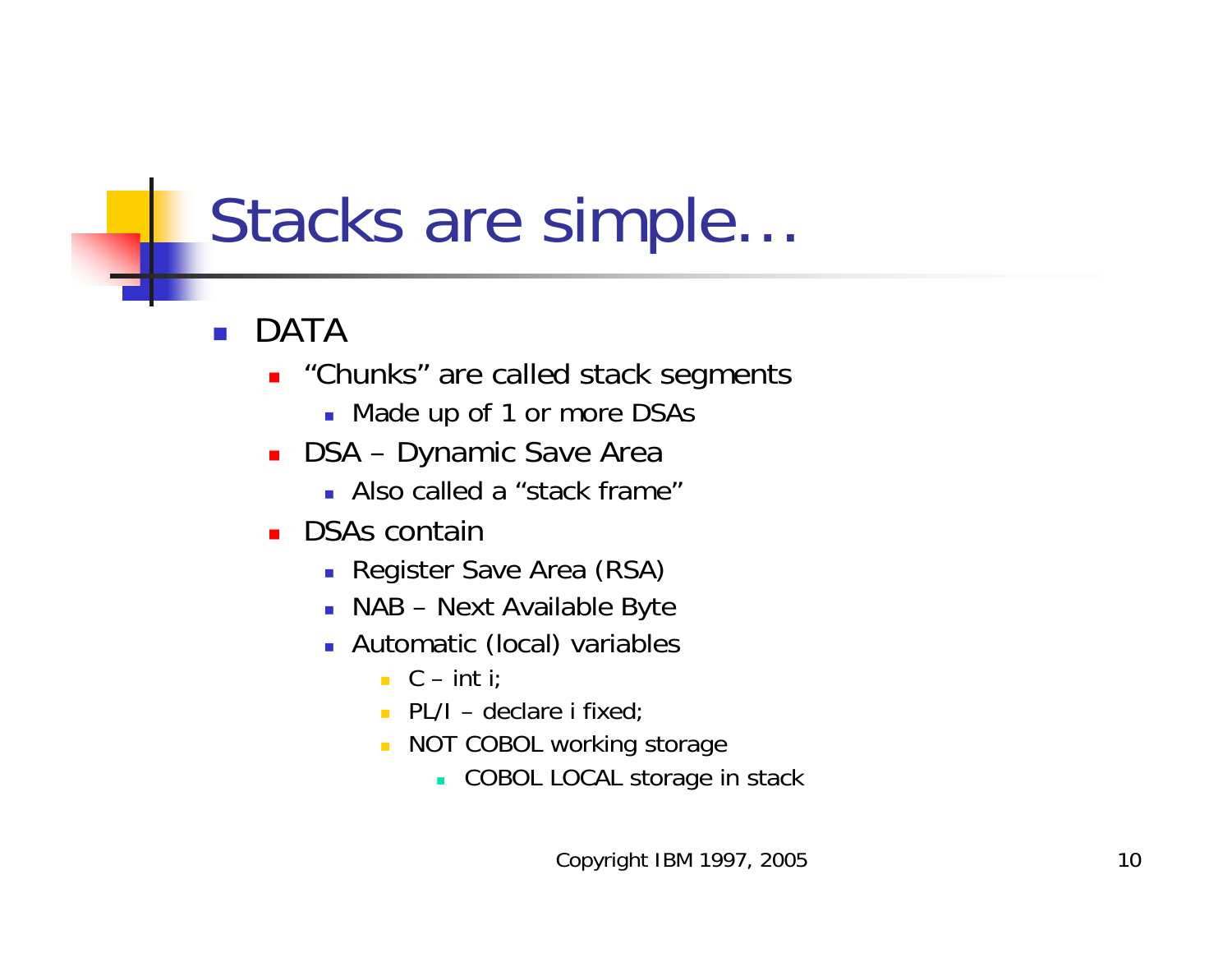#### **Service Service** ■ Layout – simple stack segment

| header     |
|------------|
| DSA1       |
| DSA2       |
| DSA3       |
| Free space |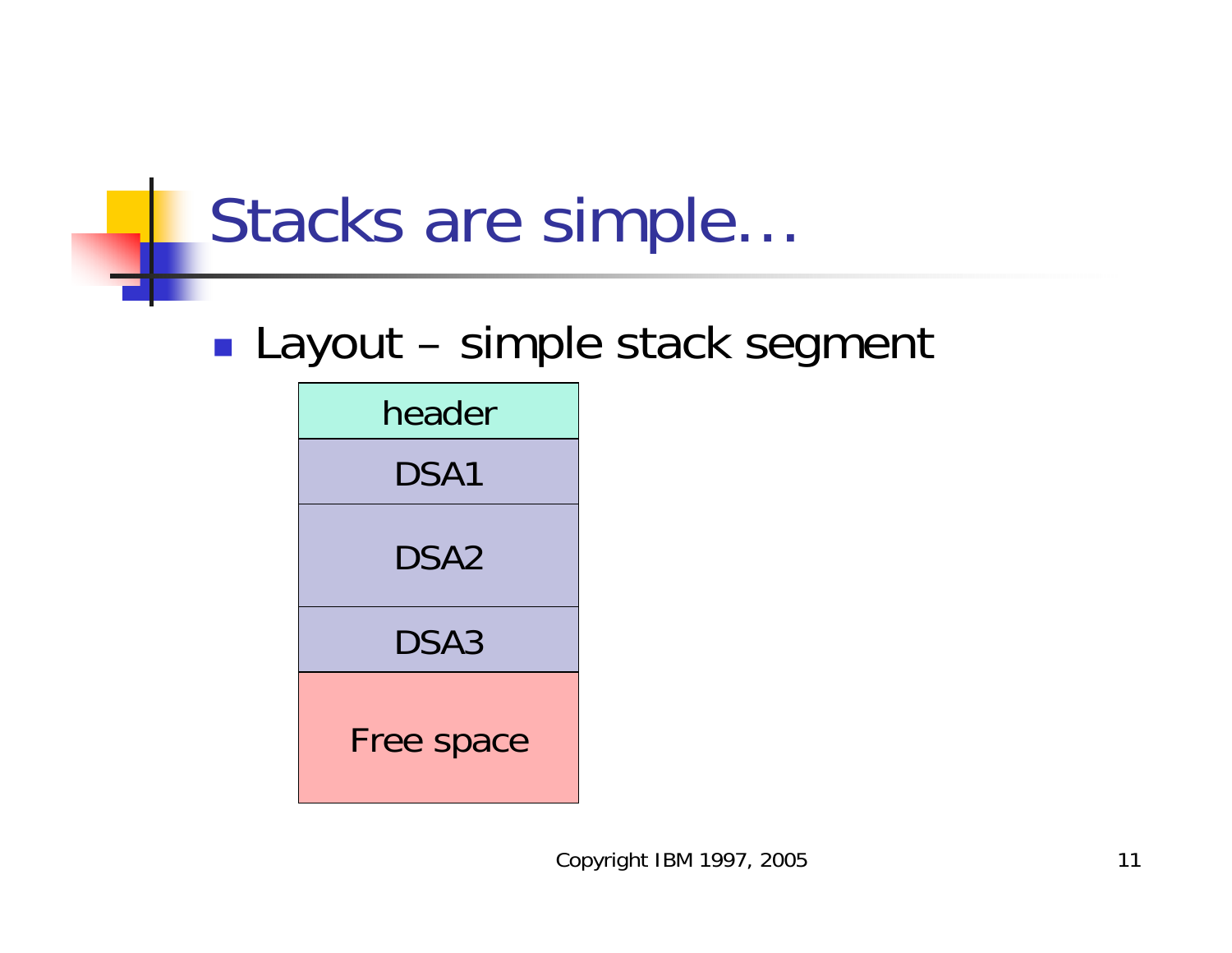#### **Service Service** ■ Layout – header information

| header           | <b>STKU</b>     | • x'18' bytes long                            |
|------------------|-----------------|-----------------------------------------------|
| DSA1             | Next ptr        | •Eyecatcher                                   |
|                  | Prev ptr        | ·STKU (use                                    |
| DSA <sub>2</sub> | Seg length      | ·STKL (libra<br>•Next and Prev po             |
|                  | <b>Reserved</b> | • circular cha                                |
| DSA3             | <b>Reserved</b> | <b>SMCB</b>                                   |
|                  |                 | •Segment length<br>includes header a<br>space |
| Free space       |                 | • Last 2 words res                            |
|                  |                 | •normally 0                                   |

- •STKU (user)
- •STKL (library)
- •Next and Prev pointer

•circular chain to **SMCB** 

ent length es header and free

2 words reserved

•normally 0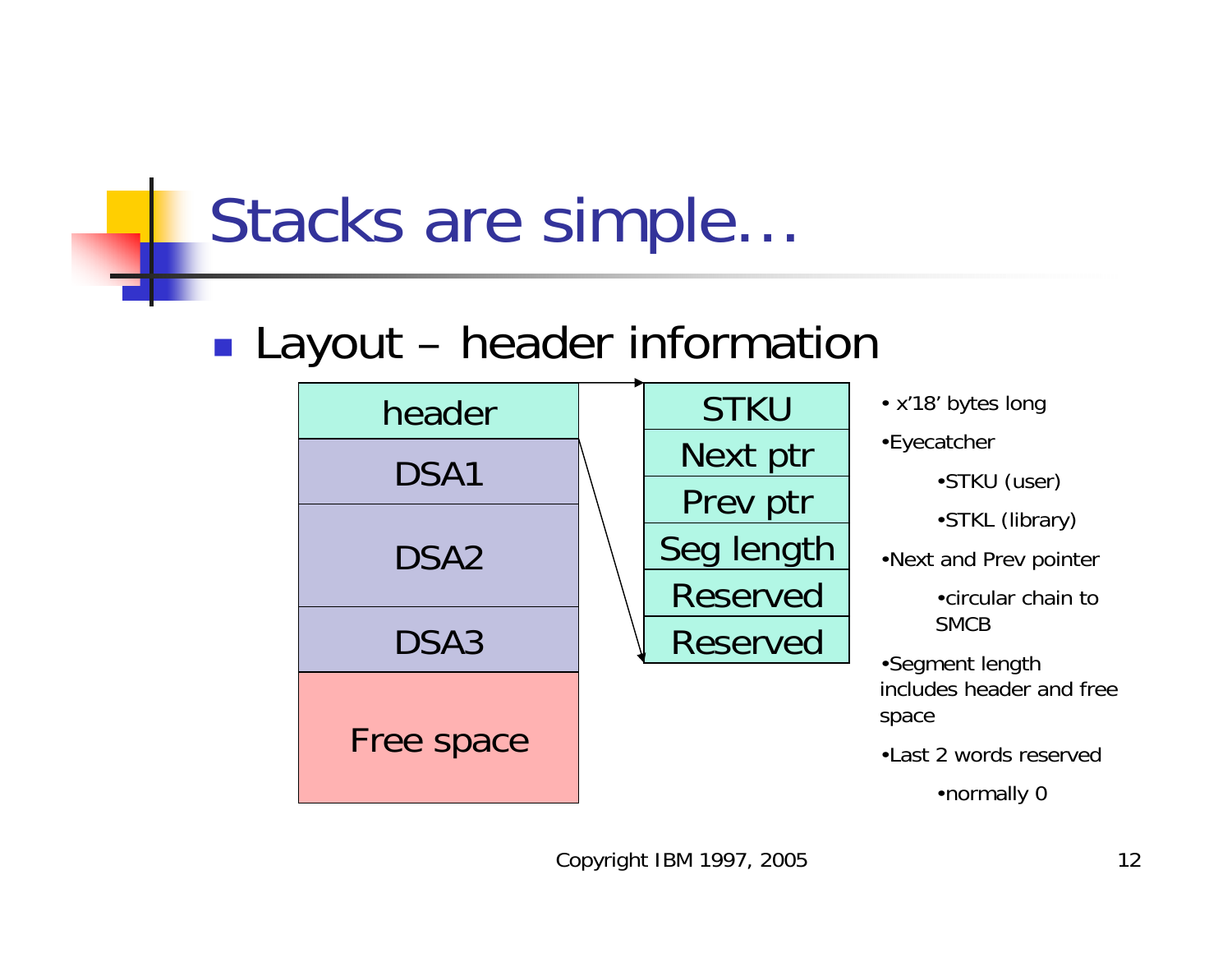#### **Service Service** ■ Layout – Dynamic Save Area



| <b>Flags</b>                            | <b>BCK Chn</b>  | FWD chn        | <b>R14</b>     |  |
|-----------------------------------------|-----------------|----------------|----------------|--|
| <b>R15</b>                              | R <sub>0</sub>  | R <sub>1</sub> | R <sub>2</sub> |  |
| R <sub>3</sub>                          | R <sub>4</sub>  | R <sub>5</sub> | R <sub>6</sub> |  |
| R <sub>7</sub>                          | R <sub>8</sub>  | R <sub>9</sub> | <b>R10</b>     |  |
| <b>R11</b>                              | R <sub>12</sub> | <b>LWS</b>     | <b>NAB</b>     |  |
| Addl. Reserved area and local variables |                 |                |                |  |

- •Starts with standard save area
- •Possibly no forward chain pointer
- •Possibly not all regs saved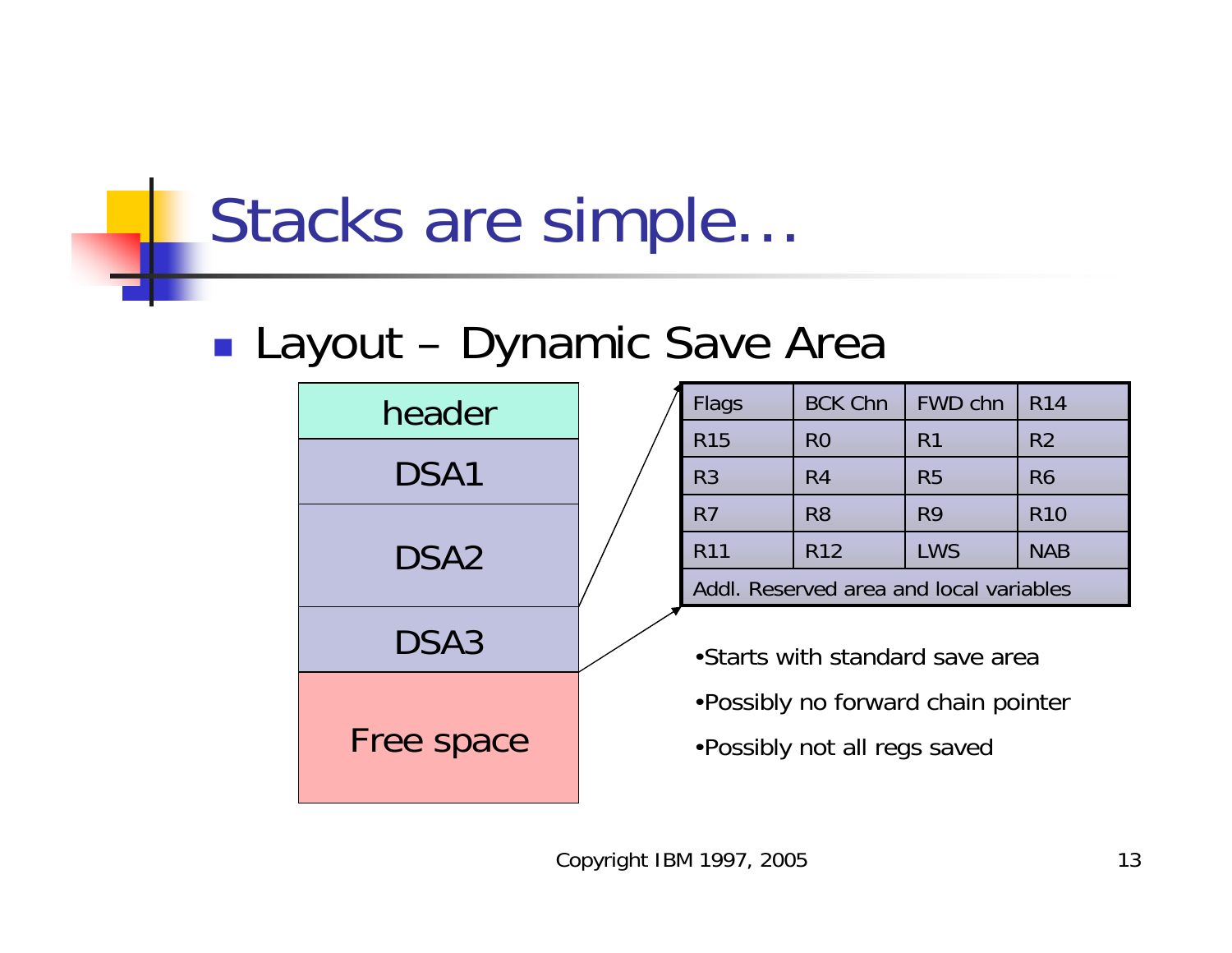#### $\mathbb{R}^2$ Layout – Dynamic Save Area

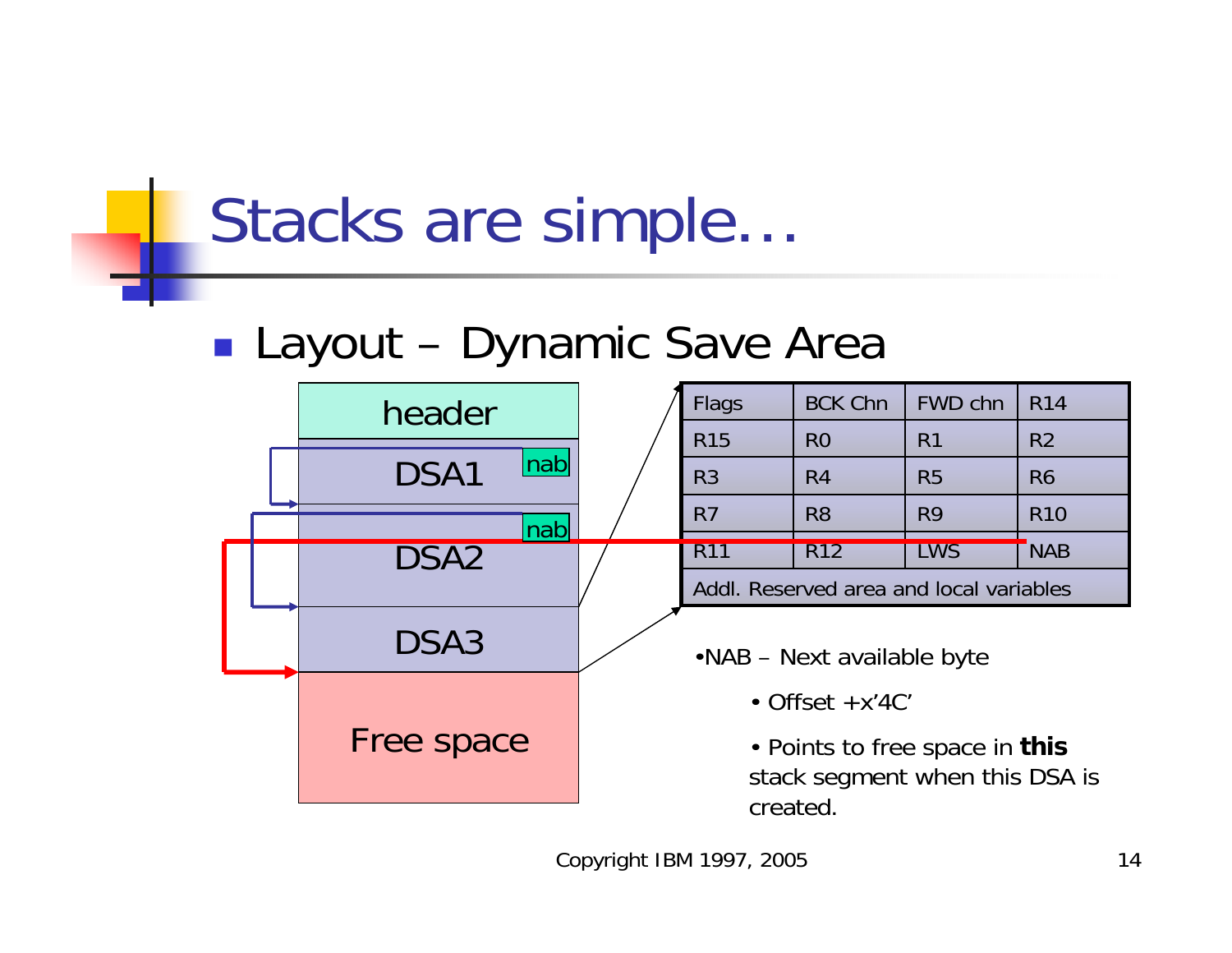#### Layout – NAB is not forward chain ptr



•Program 3 calls Program 3a

•Program 3a returns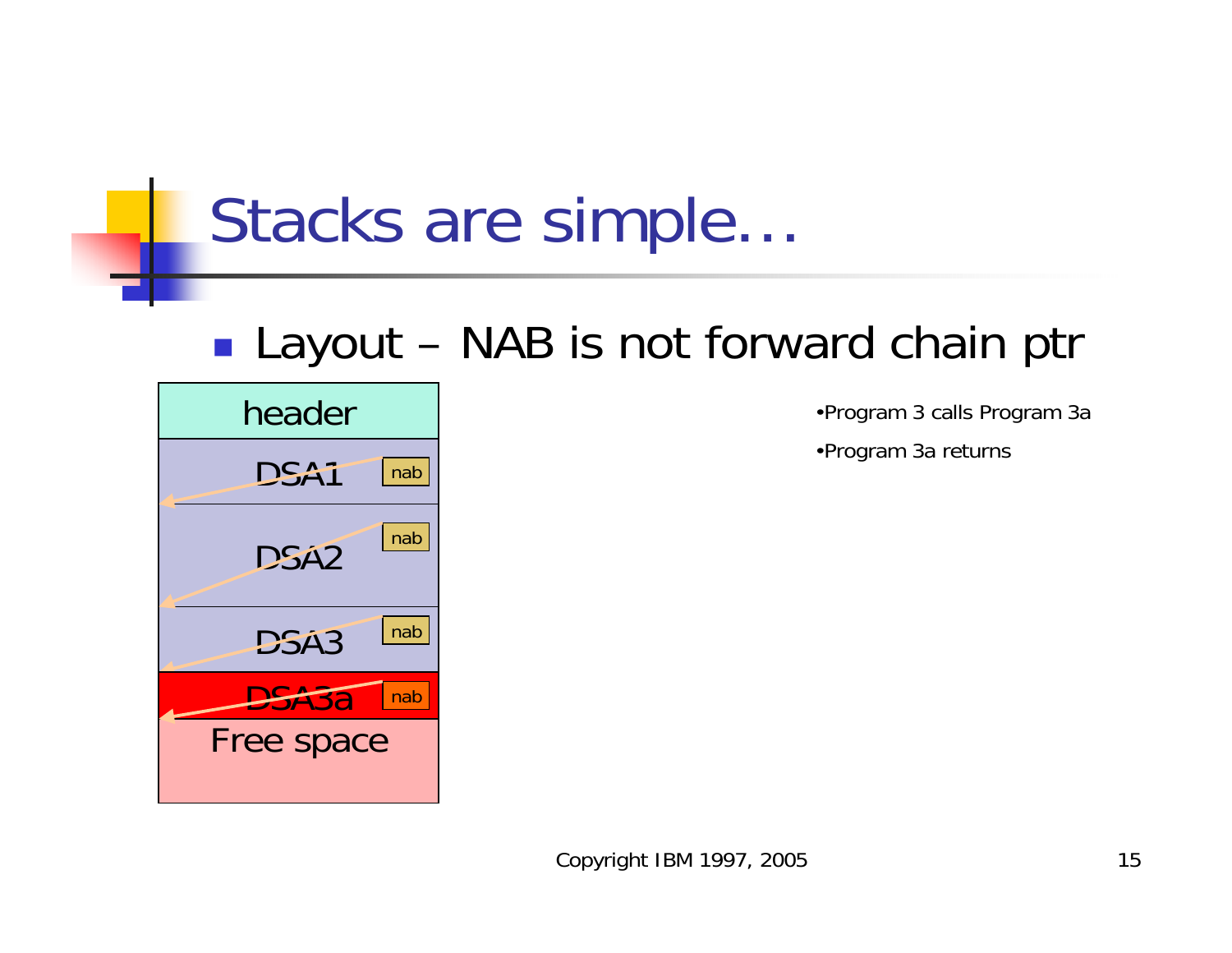#### **Service Service** Layout – NAB is not forward chain ptr



•Program 3 calls Program 3a •Program 3a returns •DSA3a is residual data•Program 3 calls Program 4 •Not enough room •NAB points to free space in the 2nd stack seg ment •Backchain points into 1st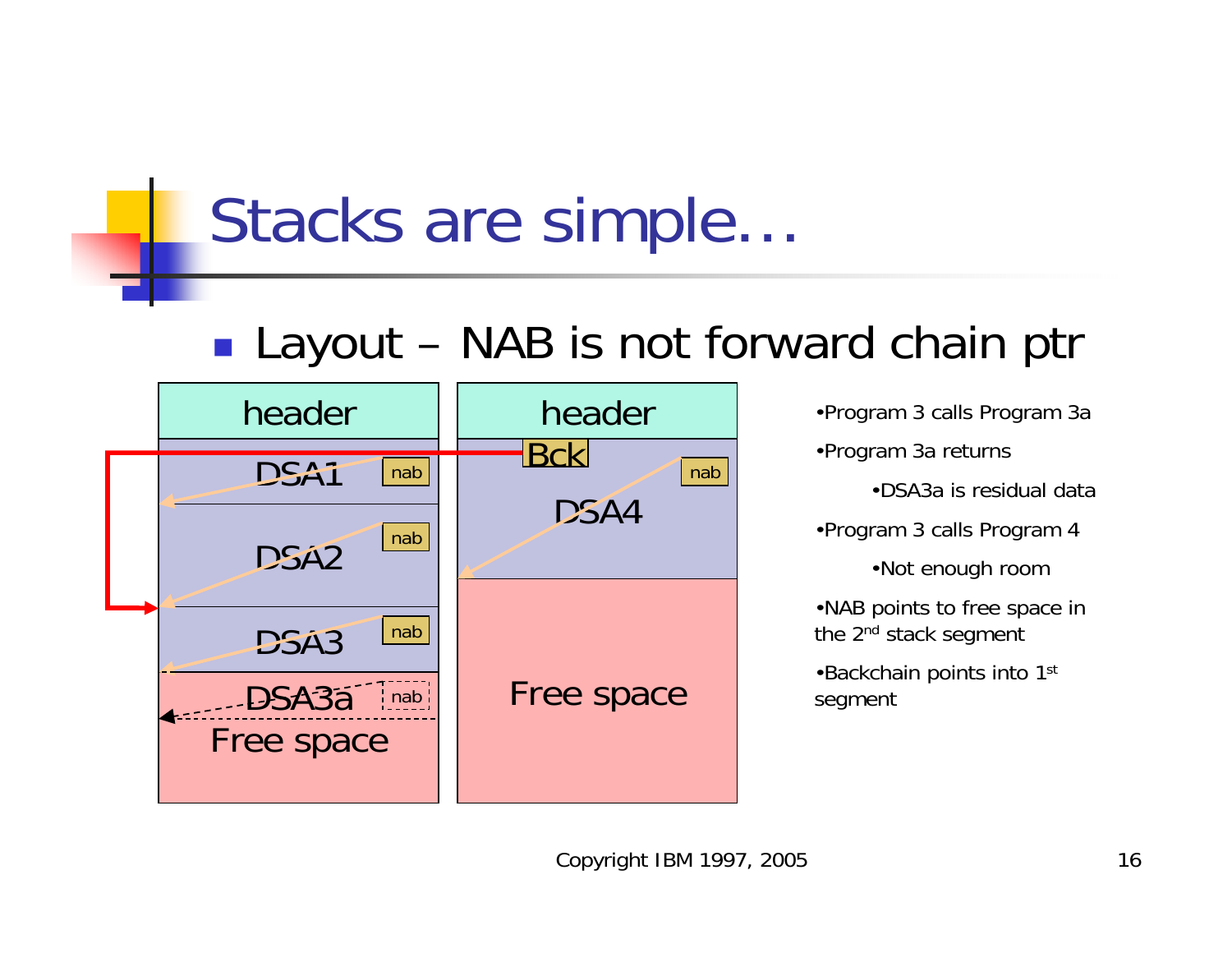- **Processing Simple case** 
	- **Program (or function) A calls Program B** 
		- R13 must point to Prog A's DSA
	- **-** "Prologue Code" in Program B executes
		- **Saves Regs in Prog A's DSA**
		- **Determines size of DSA Prog B requires**
		- Checks NAB in Prog A's DSA to determine if stack segment can contain Prog B's DSA
		- Uses area pointed to by NAB as Prog B's DSA
		- **Stores new NAB in new DSA**
		- Updates Backchain in new DSA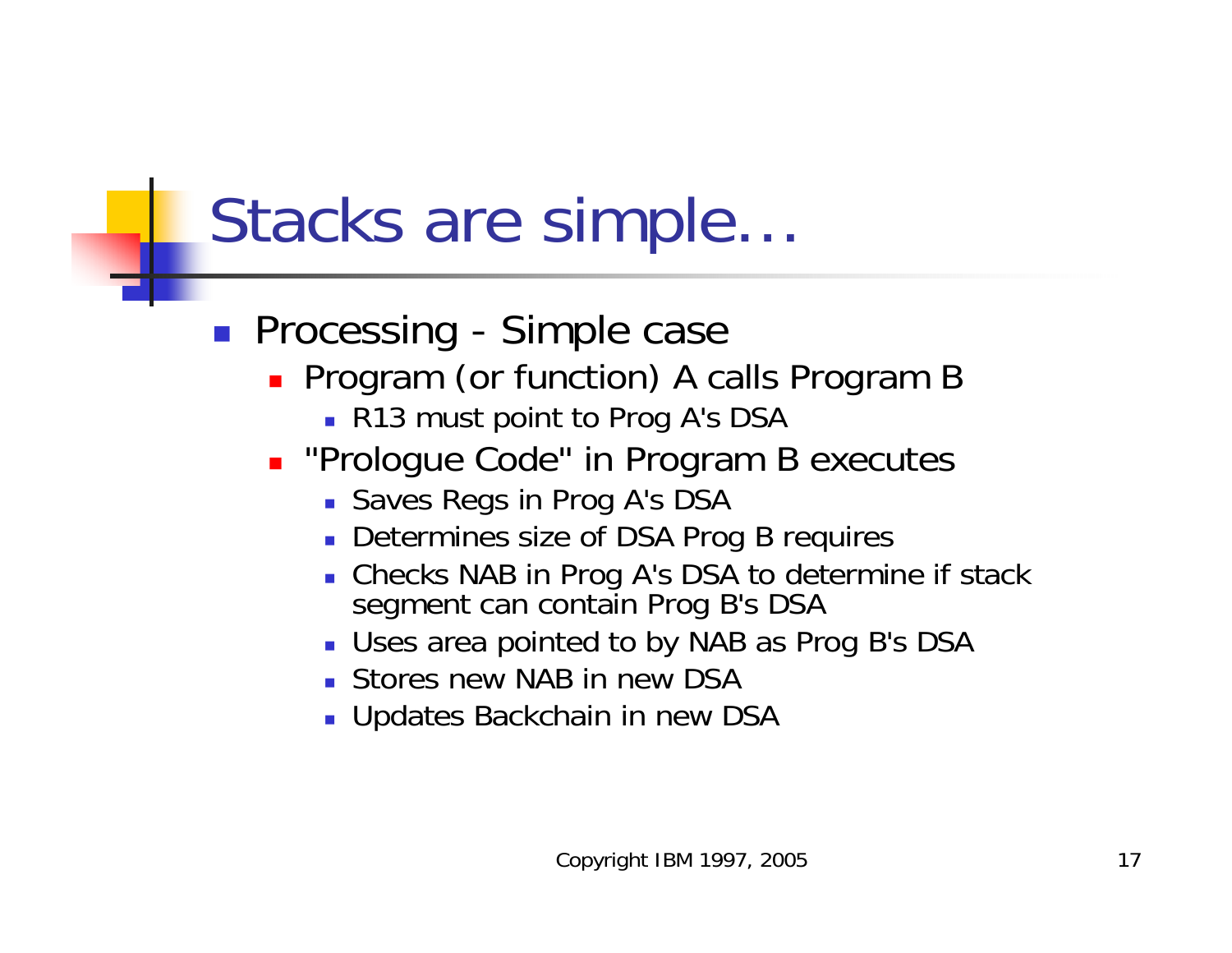#### **Processing - Simple case - continued**

- **.** "Epilogue Code" executes to return to Prog A.
	- **R13 updated from backchain pointer**
	- Registers loaded from Prog A's DSA (R13)
	- Control returned to Prog A via R14
- NOTES:
	- **Prog B's save area not cleared** 
		- **May be useful for debug purposes.**
	- **No NAB processing takes place** 
		- **NAB in PROG A's DSA again valid**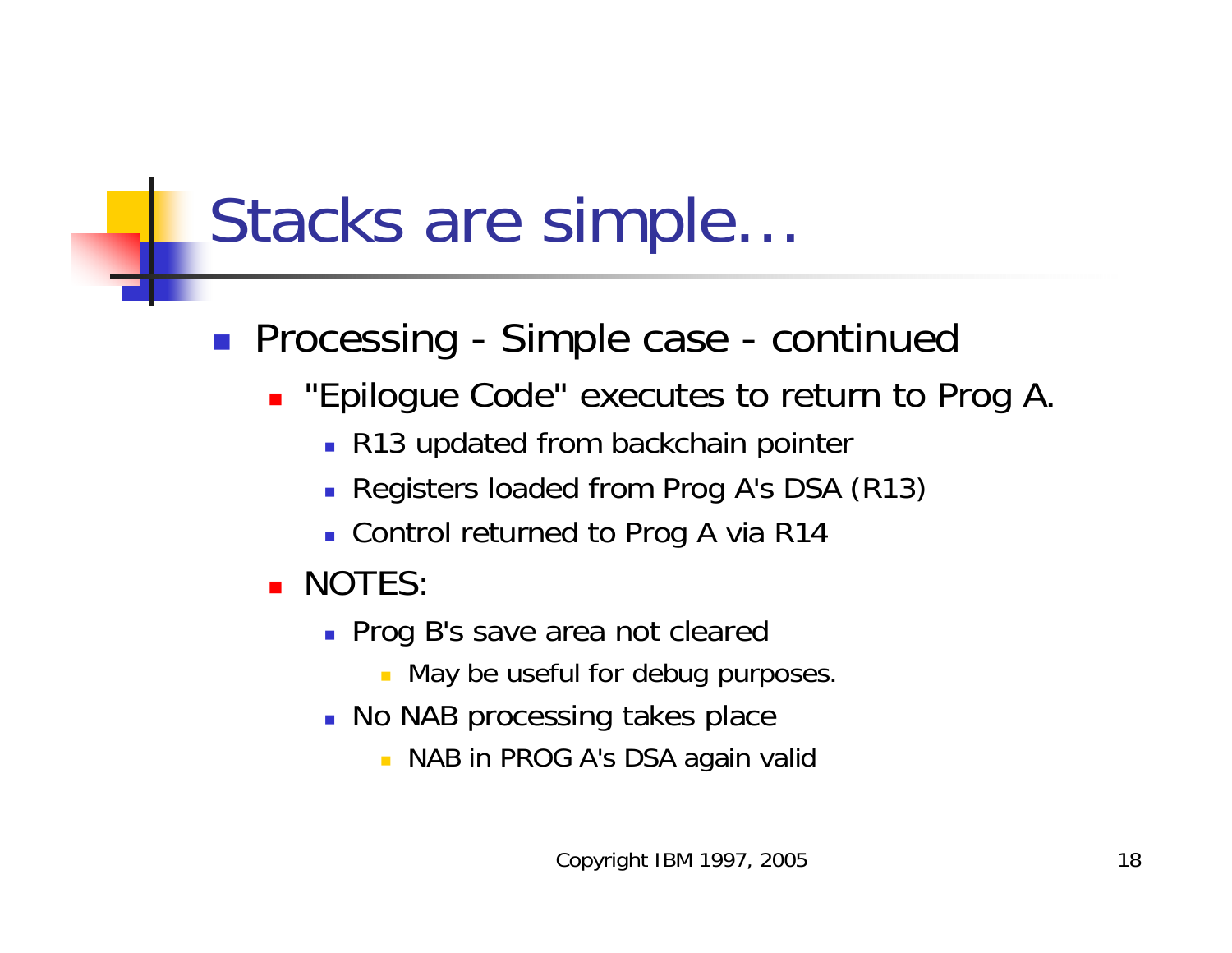#### **Service Service Processing - Simple case - continued Sample prolog code**

| 00028E              | 90E6 | DOOC STM |               | r14, r6, 12(r13)    | Save registers we will be using in caller's DSA |
|---------------------|------|----------|---------------|---------------------|-------------------------------------------------|
| 000292              | 58E0 | DO4C L   |               | r14,76(,r13)        | Get the NAB from callers save area              |
| 000296              | 4100 | E0A8 LA  |               | $r0,168($ , $r14)$  | Add the size we need $(x'AB')$                  |
| 00029A 5500 C314 CL |      |          |               | r0,788(,r12)        | Is this still within this segment               |
| 00029E 4720         |      | F014     | BH            | 20(j, r15)          | If not, go get another segment                  |
| 0002A2 58F0 C280 L  |      |          |               | $r15,640($ , $r12)$ | Return to here. R14=new DSA, R0=new NAB         |
| 0002A6 90F0         |      | E048 STM |               | r15, r0, 72(r14)    | Update new NAB                                  |
| 0002AA              | 9210 | E000     | MVI           | $0(r14)$ , 16       | Update flags in DSA                             |
| 0002AB              | 50D0 | E004 ST  |               | $r13, 4($ , $r14)$  | Update backchain pointer                        |
| 0002B2 18DE         |      |          | LR            | r13,r14             | Set R13 to be the current DSA                   |
| 0002B4              | 0530 |          |               | BALR r3,r0          | Set addressability and go                       |
| 0002B6              |      |          | End of Prolog |                     |                                                 |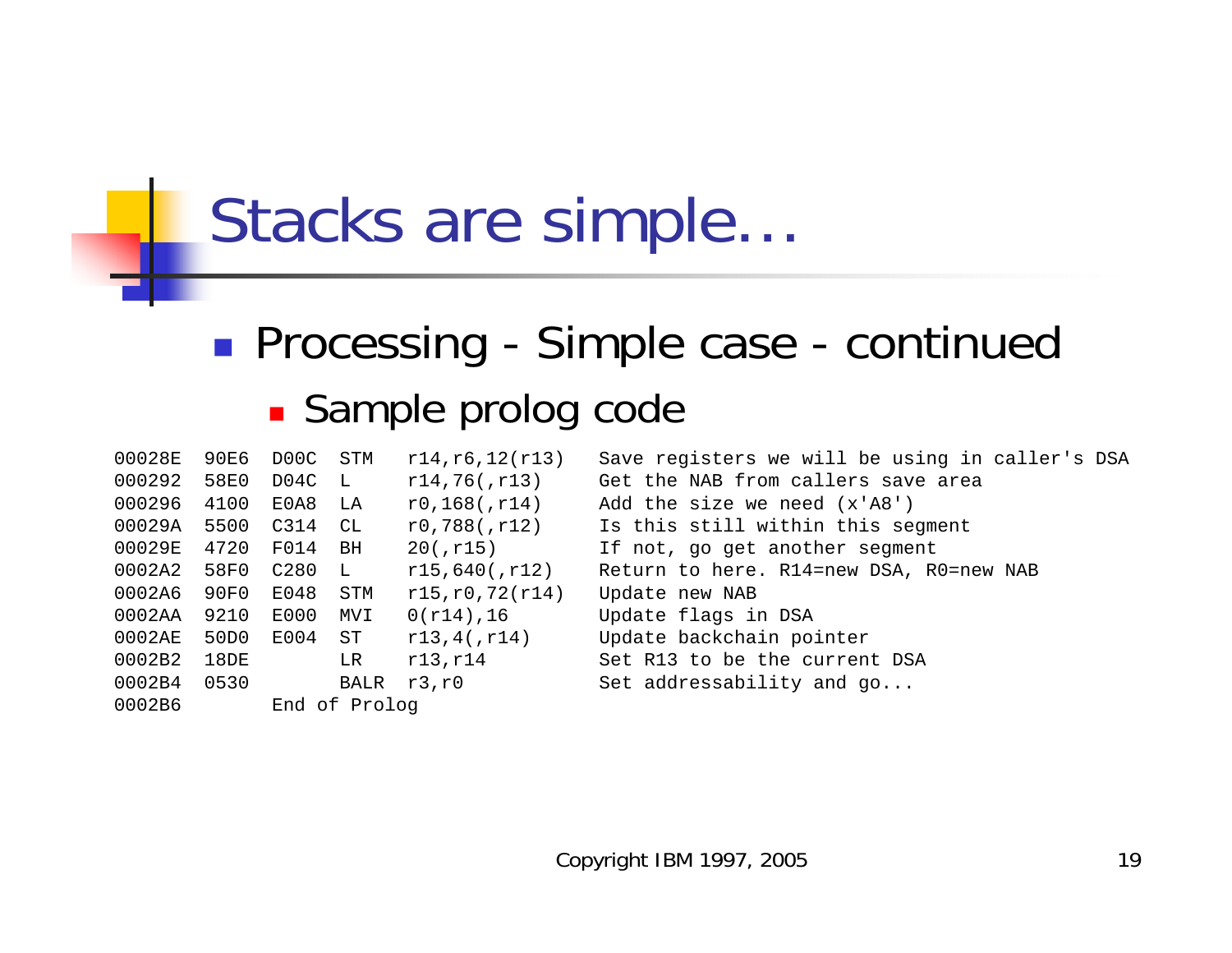- **Processing Less Simple case** 
	- **Program (or function) A calls Program B** 
		- R13 must point to Prog A's DSA
	- **-** "Prologue Code" in Program B executes
		- **Saves Regs in Prog A's DSA**
		- **Determines size of DSA Prog B requires**
		- Checks NAB in Prog A's DSA to determine if stack segment can contain Prog B's DSA
		- NOT ENOUGH ROOM!
			- **Diamark 1 One of LE's stack overflow routines gets called**
			- **A** new stack segment is created
			- **Extra DSA may be inserted into new segment**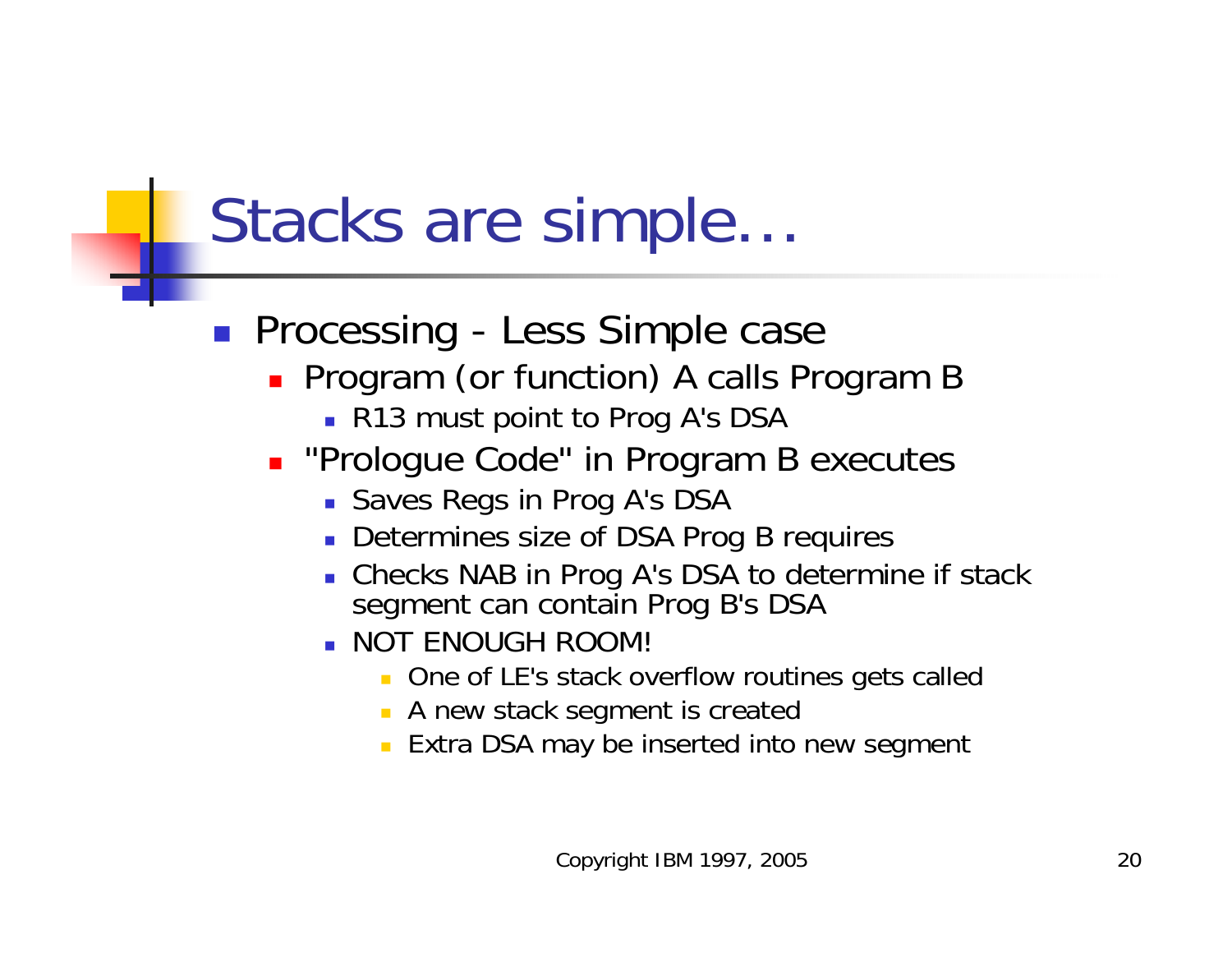- **Processing Less Simple case (continued...)** 
	- **"Prologue Code" in Program B execution...** 
		- **Inserted DSA will be for module CEEVSSFR** 
			- **Used to update SMCB information**
			- Used to FREEMAIN stack with FREE option
		- Uses address returned from stack overflow routine as Prog B's DSA
		- Stores new NAB in new DSA residing in new segment
		- Updates Backchain in new DSA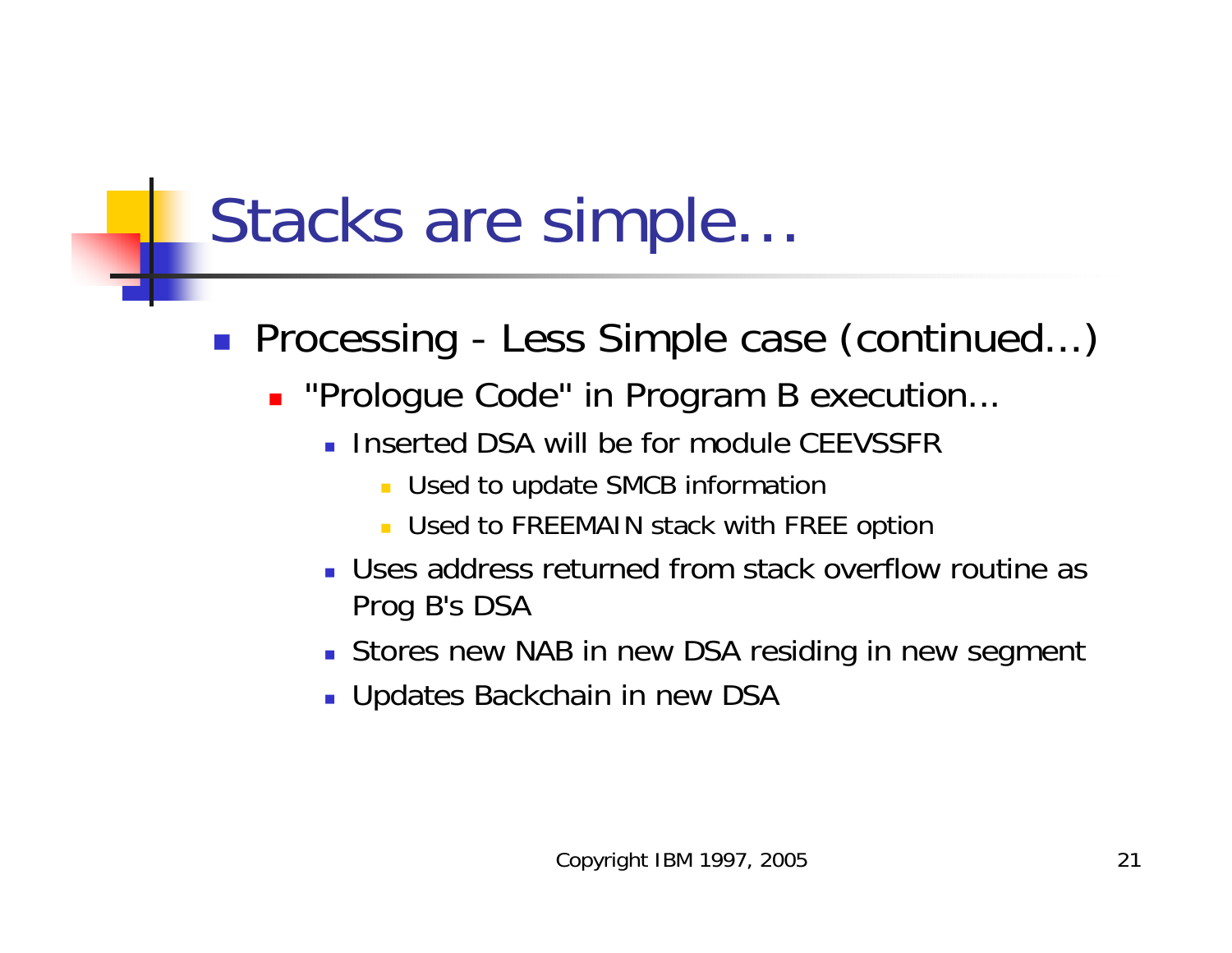#### **Processing - Less Simple case - continued**

- **.** "Epilogue Code" executes to return to Prog A.
	- **R13 updated from backchain pointer**
	- **Regs loaded from previous save area (R13)**
	- Control is returned via R14
	- Return to CEEVSSFR, segment is collapsed.
	- **R13 updated from backchain pointer**
	- Registers loaded from Prog A's DSA (R13)
	- Control returned to Prog A via R14
- NOTES:
	- **Prog B's save area not cleared but possibly freed**
	- **No NAB processing takes place**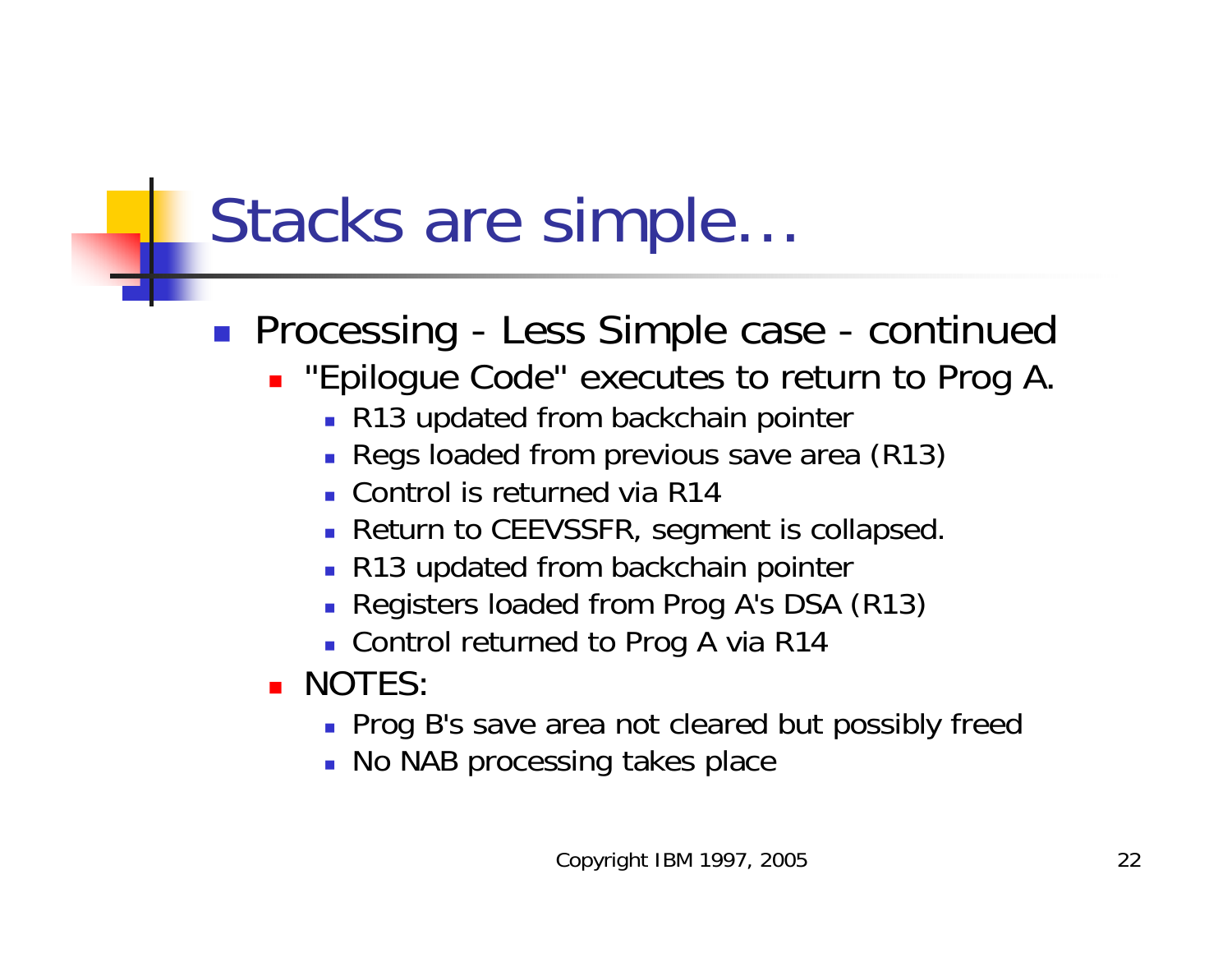#### **Simple application**

- COBOL program dynamically calls an amode 24 assembler program (non-LE enabled).
- **Assembler program then calls other** assembler which calls a second COBOL program.
- Result
	- U4088 RC=63 ABEND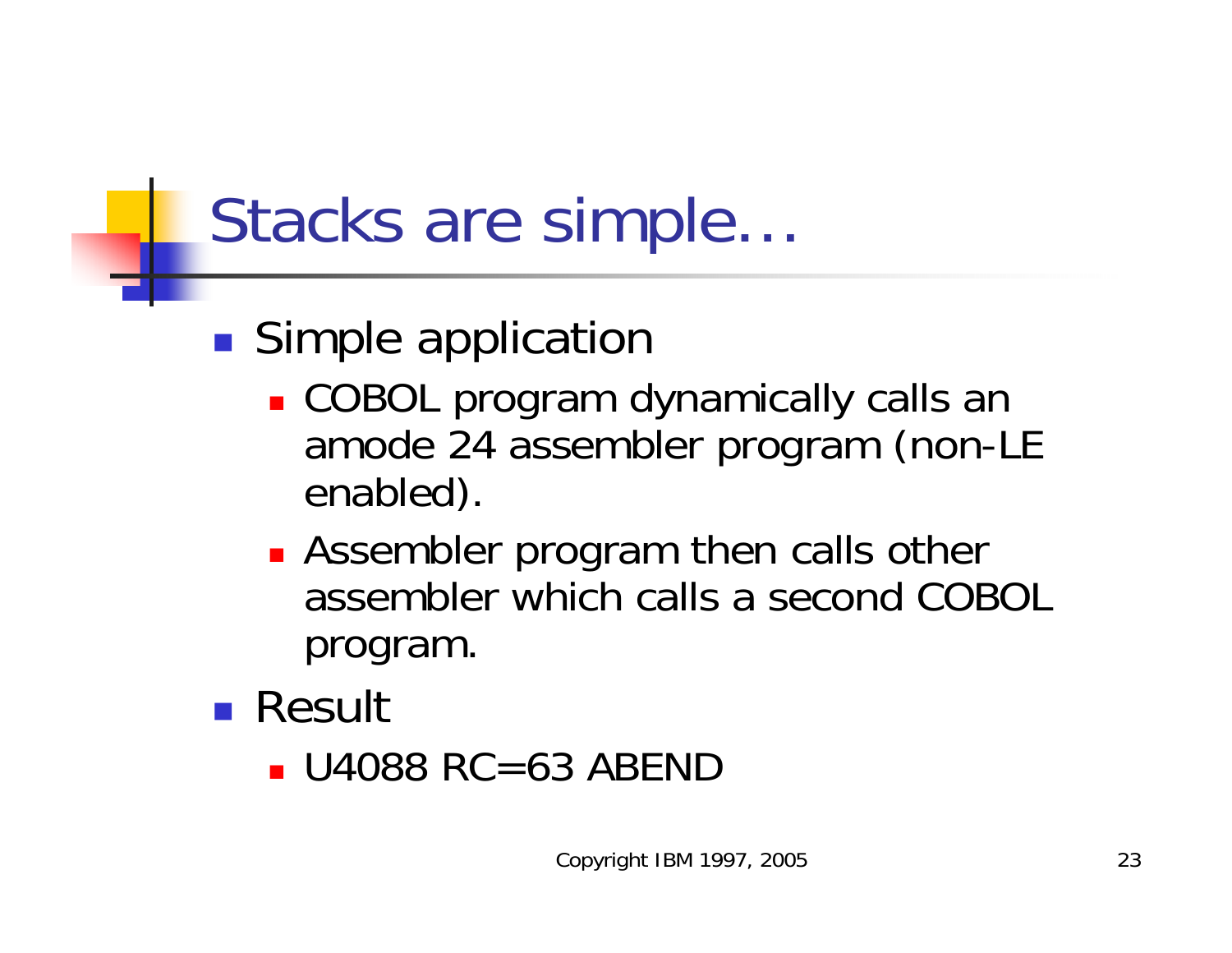#### $\mathcal{L}^{\text{max}}$  SYSMDUMP - Use IPCS Verbexit VERBX LEDATA 'STACK'

#### Storage Management Control Block (SMCB)

Stack Storage Control Blocks

| SMCB:     | 00017178                                        |                         |                        |                                     |  |
|-----------|-------------------------------------------------|-------------------------|------------------------|-------------------------------------|--|
| $+000000$ | EYE CATCHER: SMCB                               | US_EYE_CATCHER:USTK     |                        | USFIRST:00027000                    |  |
| $+00000C$ | USLAST: 00027000                                | USBOS:00027000          | USEOS:00047000         |                                     |  |
| $+000018$ | USNAB: F0F00000                                 | USINITSZ:00020000       |                        | USINCRSZ:00020000                   |  |
| $+000024$ | USANYBELOW:80000000                             | USKEEPFREE:00000000     |                        | USPOOL:80000002                     |  |
| $+000030$ | USPREALLOC:00000001                             | US BYTES ALLOC:00000000 |                        |                                     |  |
| $+000038$ | US CURR ALLOC:00000000                          |                         | US GETMAINS: 00000000  |                                     |  |
| $+000040$ | US FREEMAINS: 00000000                          | US OPLINK:00            |                        | LS_THIS_IS:LSTK                     |  |
| $+00004C$ | LSFIRST: 00026000                               | LSLAST:00026000         |                        | LSBOS:00026000                      |  |
| $+000058$ | LSEOS:00027000 LSNAB:00026018 LSINITSZ:00001000 |                         |                        |                                     |  |
| $+000064$ | LSINCRSZ: 00001000                              | LSANYBELOW:8000000      |                        |                                     |  |
| $+00006C$ | LSKEEPFREE: 00000001                            |                         |                        | LSPOOL:80000001 LSPREALLOC:00000001 |  |
| $+000078$ | LS_BYTES_ALLOC:00000000                         |                         | LS CURR ALLOC:00000000 |                                     |  |
| $+000080$ | LS GETMAINS: 00000000                           |                         |                        | LS FREEMAINS:00000000 LS OPLINK:00  |  |

Copyright IBM 1997, 2005 24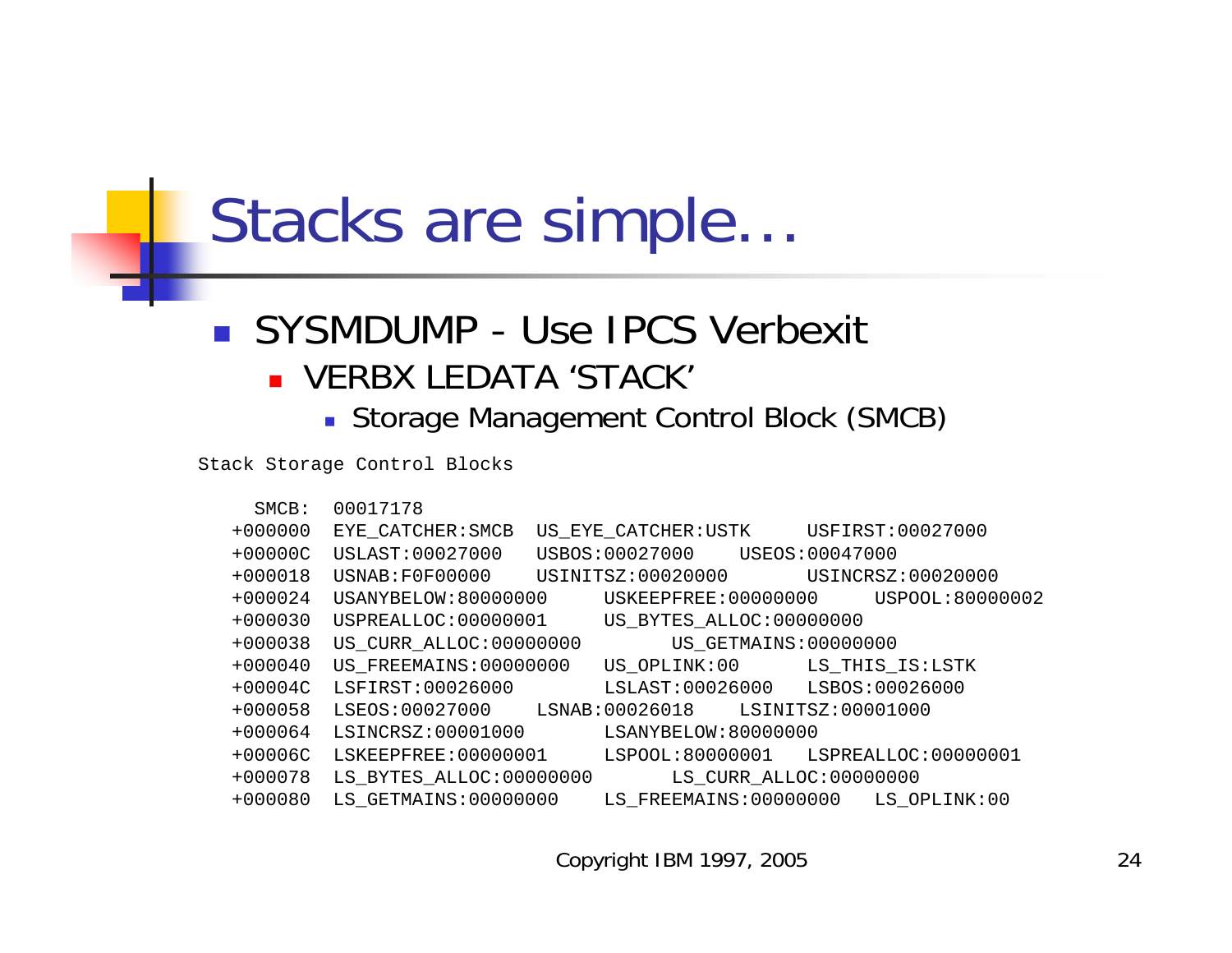#### SYSMDUMP - Use IPCS Verbexit

- **User stack begins at 00027000**
- Ends at 00047000 (length 00020000)

Stack Storage Control Blocks

| SMCB:     | 00017178                |                         |                        |
|-----------|-------------------------|-------------------------|------------------------|
| $+000000$ | EYE CATCHER: SMCB       | US EYE CATCHER: USTK    | USFIRST: 00027000      |
| $+00000C$ | USLAST: 00027000        | USBOS:00027000          | USEOS:00047000         |
| $+000018$ | USNAB: FOF00000         | USINITSZ:00020000       | USINCRSZ:00020000      |
| $+000024$ | USANYBELOW:8000000      | USKEEPFREE:00000000     | USPOOL:80000002        |
| $+000030$ | USPREALLOC: 00000001    | US BYTES ALLOC:00000000 |                        |
| $+000038$ | US CURR ALLOC: 00000000 | US GETMAINS: 00000000   |                        |
| $+000040$ | US FREEMAINS: 00000000  | US OPLINK:00            | LS THIS IS:LSTK        |
| $+00004C$ | LSFIRST: 00026000       | LSLAST: 00026000        | LSBOS:00026000         |
| $+000058$ | LSEOS:00027000          | LSNAB:00026018          | LSINITSZ:00001000      |
| $+000064$ | LSINCRSZ:00001000       | LSANYBELOW: 80000000    |                        |
| $+00006C$ | LSKEEPFREE:00000001     | LSPOOL:80000001         | LSPREALLOC:00000001    |
| $+000078$ | LS BYTES ALLOC:00000000 |                         | LS_CURR_ALLOC:00000000 |
| $+000080$ | LS GETMAINS: 00000000   | LS FREEMAINS:00000000   | LS OPLINK:00           |

Copyright IBM 1997, 2005 25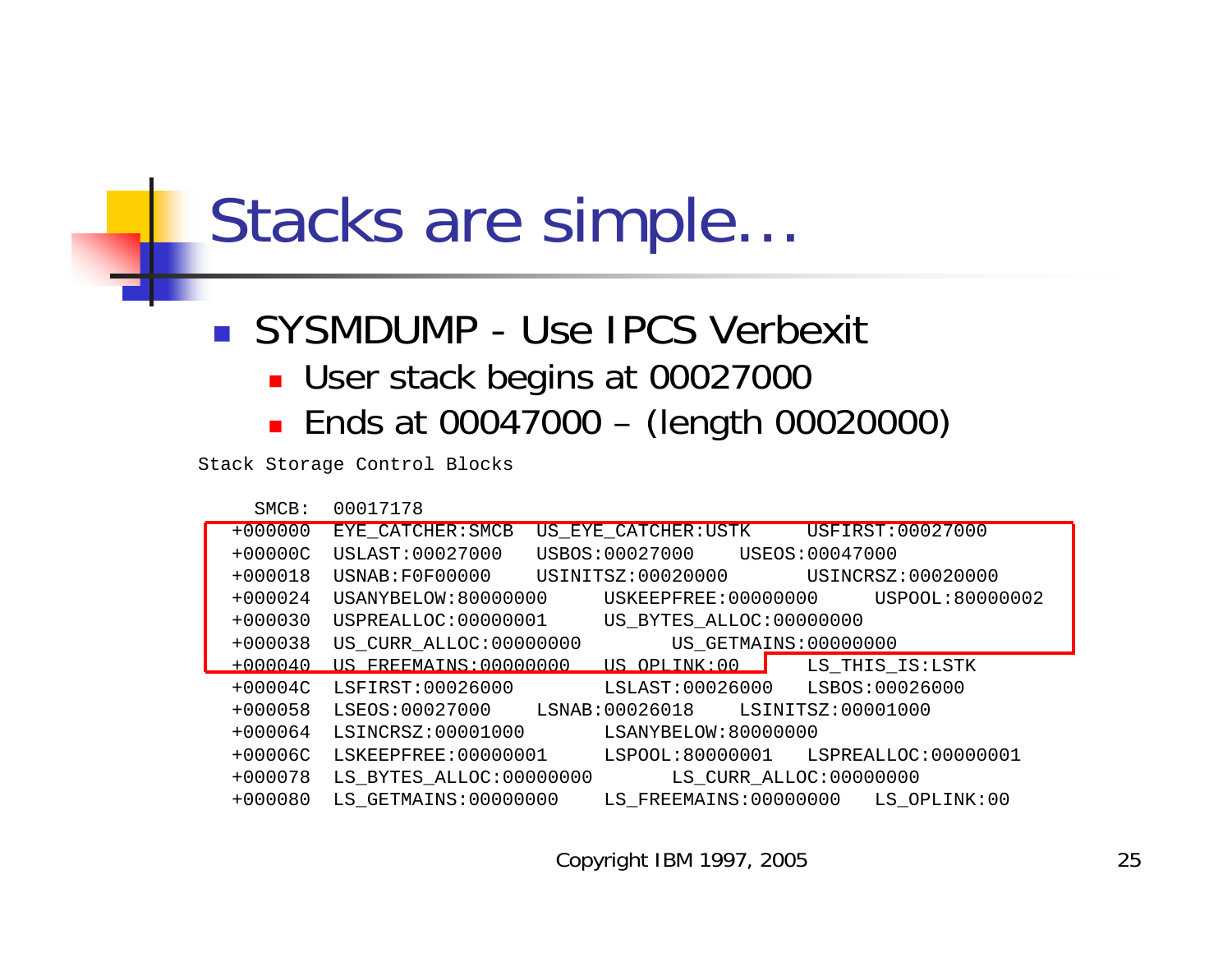$\mathcal{L}^{\text{max}}$  SYSMDUMP - Use IPCS Verbexit **Library stack begins at 00026000** ■ Ends at 00027000 - (length 00001000)

Stack Storage Control Blocks

| SMCB:     | 00017178                                        |                               |                                        |
|-----------|-------------------------------------------------|-------------------------------|----------------------------------------|
| $+000000$ | EYE CATCHER: SMCB                               | US EYE CATCHER:USTK           | USFIRST: 00027000                      |
| $+00000C$ | USLAST: 00027000                                | USBOS:00027000 USEOS:00047000 |                                        |
| $+000018$ | USNAB: F0F00000                                 | USINITSZ:00020000             | USINCRSZ:00020000                      |
| $+000024$ | USANYBELOW:80000000                             |                               | USKEEPFREE:00000000    USPOOL:80000002 |
| $+000030$ | USPREALLOC:00000001                             | US_BYTES_ALLOC:00000000       |                                        |
| $+000038$ | US CURR ALLOC:00000000                          |                               | US_GETMAINS:00000000                   |
| $+000040$ | US FREEMAINS:00000000                           | US OPLINK:00                  | LS_THIS_IS:LSTK                        |
| $+00004C$ | LSFIRST:00026000                                | LSLAST: 00026000              | LSBOS:00026000                         |
| $+000058$ | LSEOS:00027000 LSNAB:00026018 LSINITSZ:00001000 |                               |                                        |
| $+000064$ | LSINCRSZ:00001000                               | LSANYBELOW:8000000            |                                        |
| $+00006C$ | LSKEEPFREE:00000001                             |                               | LSPOOL:80000001 LSPREALLOC:00000001    |
| $+000078$ | LS BYTES ALLOC:00000000                         |                               | LS_CURR_ALLOC:00000000                 |
| $+000080$ | LS GETMAINS: 00000000                           | LS FREEMAINS: 00000000        | LS OPLINK:00                           |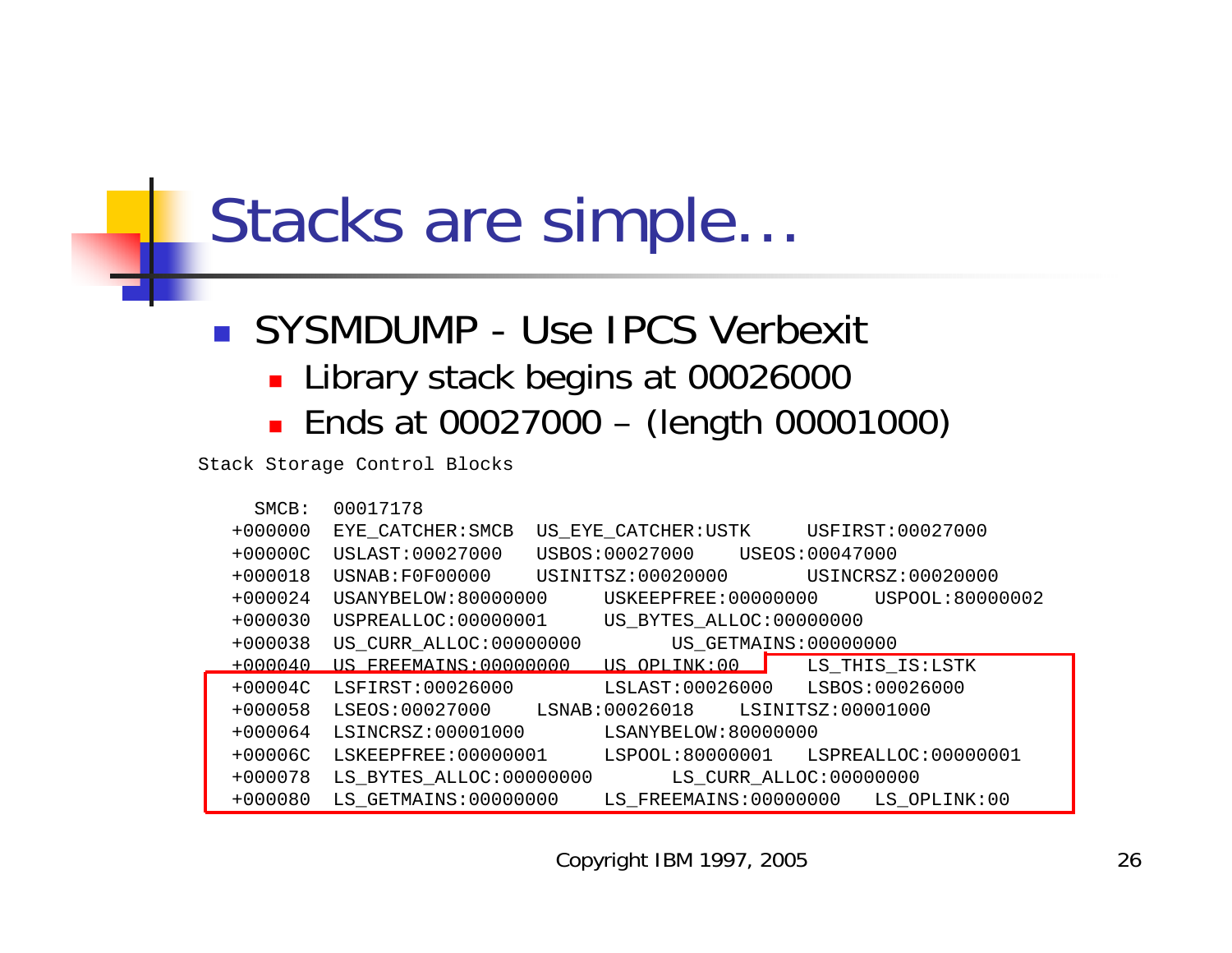#### ■ SYSMDUMP – Next are the DSAs **DSA** is not in an LE stack segment Not in 00026000-00047000 (this is ok)

DSA backchain

| DSA:      | 00007834       |           |                |                |
|-----------|----------------|-----------|----------------|----------------|
| $+000000$ | FLAGS:0000     | MEMD:0000 | BKC:A00078A4   | FWC:00000000   |
| $+00000C$ | R14:00007828   |           | R15:9F935858   | R0:9F935858    |
| $+000018$ | R1:000004F5    |           | R2:000187FC    | R3:1F8009AE    |
| $+000024$ | R4:000270B8    |           | R5:00000000    | R6:00047370    |
| $+000030$ | R7:00000000    |           | R8:8001B3F0    | R9:00007800    |
| $+00003C$ | R10:00047038   |           | R11:8001B128   | R12:00016A88   |
| $+000048$ | LWS:00000000   |           | NAB: 00000000  | PNAB: 00000000 |
| $+000064$ | RENT: 90ECD00C |           | CILC: 189F1BFE | MODE:80012DEA  |
| $+000078$ | RMR: 00000000  |           |                |                |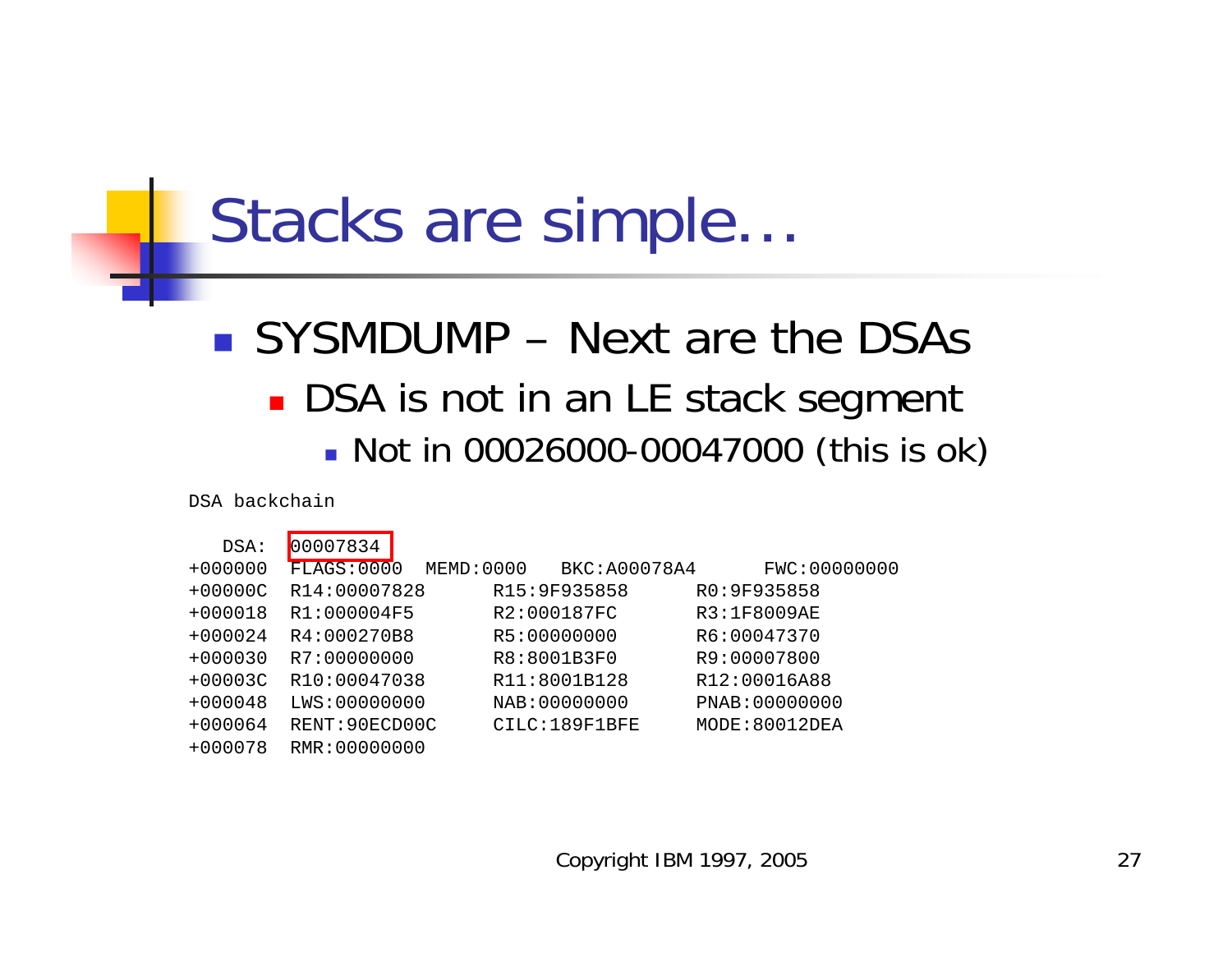#### SYSMDUMP – Next are the DSAs

- Backchain is not a valid 31 bit address
	- **Dirty' high order byte**
	- Results in U4088  $RC = 63$

#### DSA backchain

| DSA:      | 00007834       |            |                     |                |  |
|-----------|----------------|------------|---------------------|----------------|--|
| $+000000$ | FLAGS:0000     | MEMD: 0000 | <b>BKC:A00078A4</b> | FWC:00000000   |  |
| $+00000C$ | R14:00007828   |            | R15:9F935858        | R0:9F935858    |  |
| $+000018$ | R1:000004F5    |            | R2:000187FC         | R3:1F8009AE    |  |
| $+000024$ | R4:000270B8    |            | R5:00000000         | R6:00047370    |  |
| $+000030$ | R7:00000000    |            | R8:8001B3F0         | R9:00007800    |  |
| $+00003C$ | R10:00047038   |            | R11:8001B128        | R12:00016A88   |  |
| $+000048$ | LWS:0000000    |            | NAB: 00000000       | PNAB: 00000000 |  |
| $+000064$ | RENT: 90ECD00C |            | CILC: 189F1BFE      | MODE:80012DEA  |  |
| $+000078$ | RMR: 00000000  |            |                     |                |  |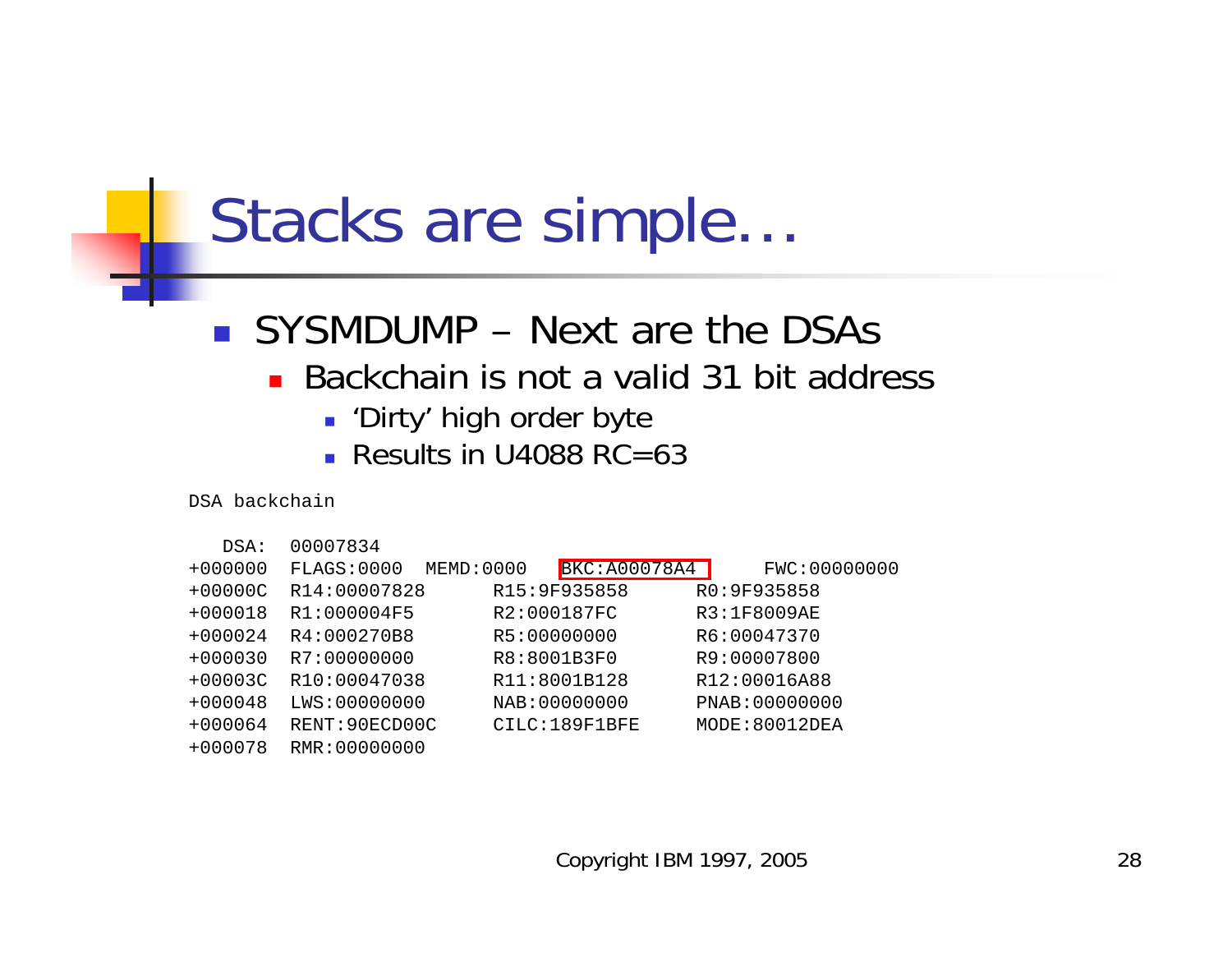#### Summary of stacks

- **LE Stacks used for save areas and local** variables
- **Nou can no longer count on forward chain** pointer
- **NAB** is not really a forward chain pointer
- $\mathbb{R}^n$ All regs may not be saved (especially in C and  $C_{++}$ )
- **Compilers (not run-time) drive the** management of stacks.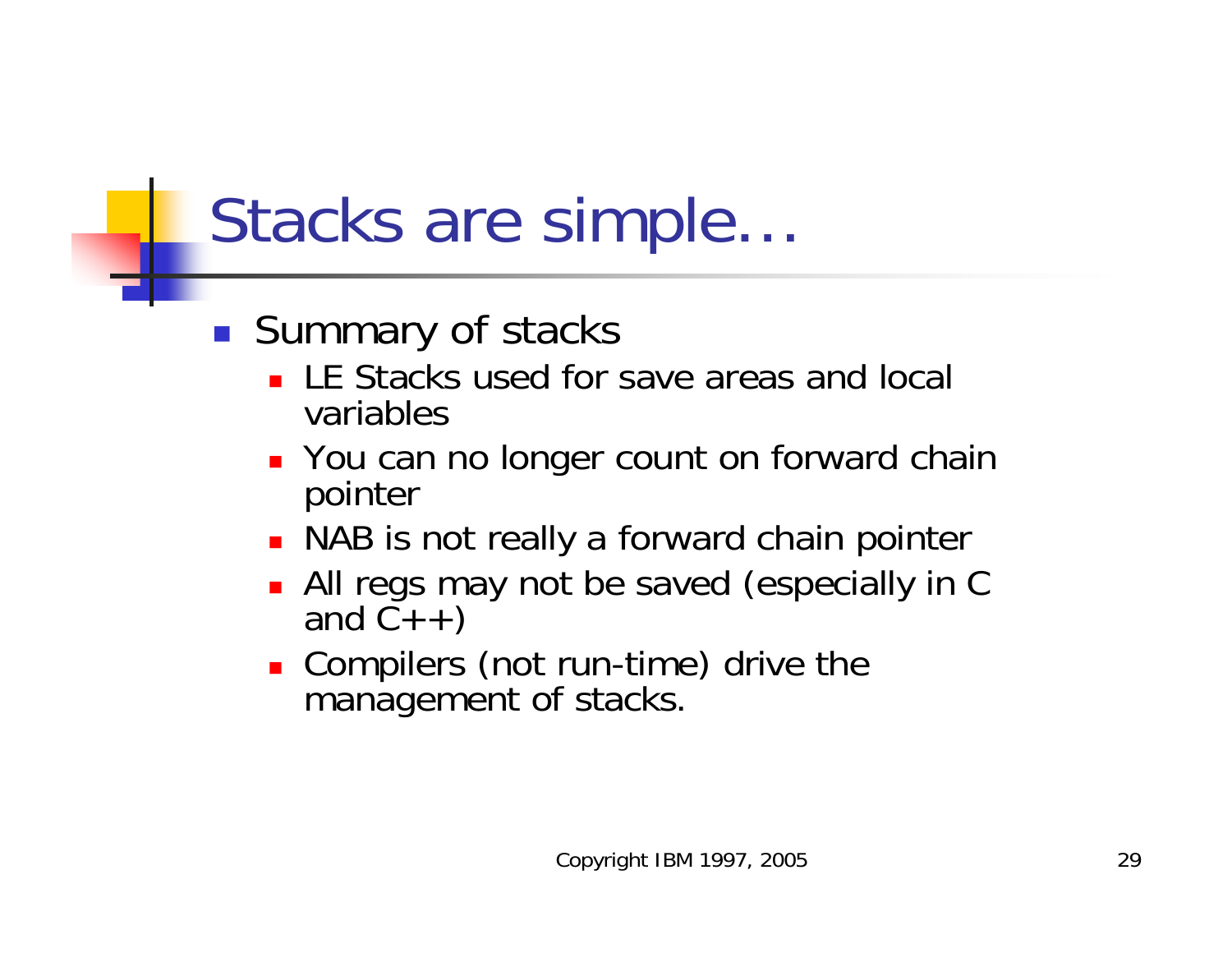- $\mathbb{R}^n$  Language Environment Storage Management
	- **-** Heaps
		- **Completely random access**
		- Allows storage to be dynamically allocated at runtime
	- **Enclave level control structures** 
		- **Each 'main' has a separate stack and heap**
		- **Each 'link' causes a separate stack and heap**
		- **pthreads share a single heap for all threads**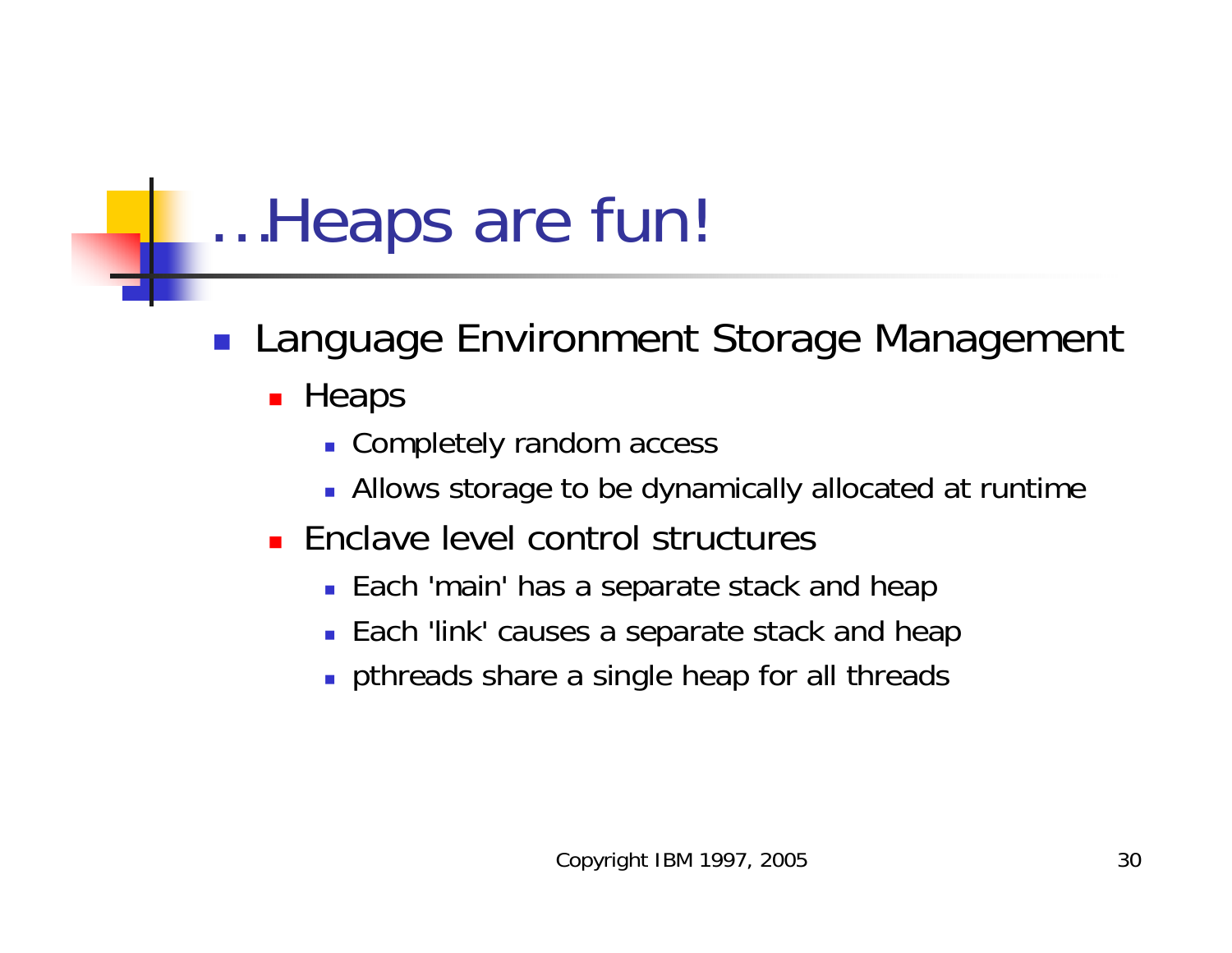#### Ξ Language Environment Storage Management

- **-** Heaps
- Π Four independently maintained sets of heap segments all with similar layouts:
	- User Heap
		- COBOL W/S
		- C/C++ (malloc or operator new)
		- **PL/1 dynamic storage (allocate)**
	- **LE Anywhere Heap** 
		- COBOL and LE above the line CBs
	- **LE Below Heap** 
		- COBOL and LE below the line CBs
	- **Additional Heap** 
		- ٠ Defined by the userall threads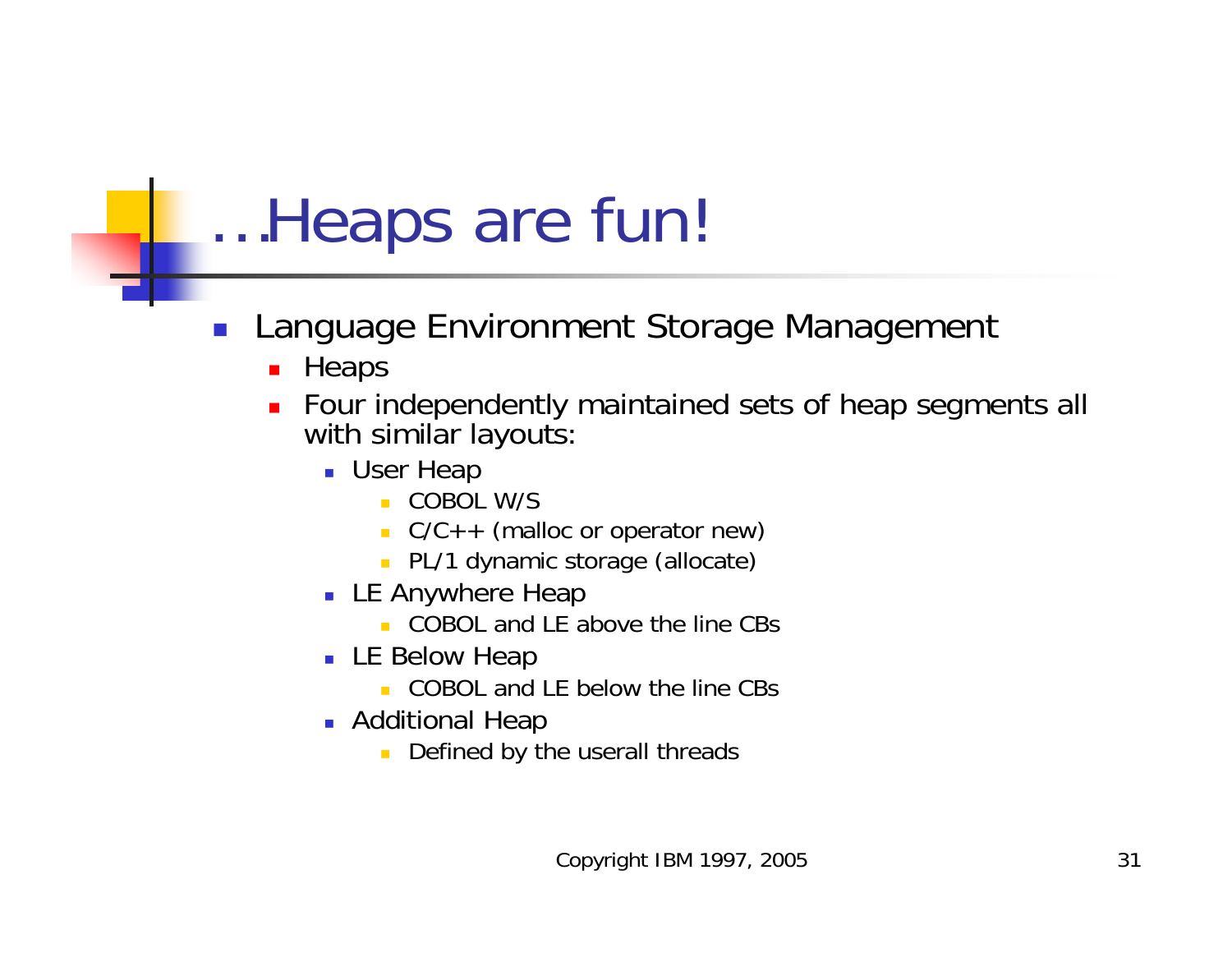- $\mathcal{L}_{\mathcal{A}}$  Runtime options dealing with the heaps
	- HEAP(init,inc,ANY|BELOW,KEEP|FREE,int24,inc24)
		- User heap mostly application use
		- $\blacksquare$  init - Initial size of the "chunk" of storage obtained to be managed by LE for user heap
		- $\blacksquare$  Inc. - When initial "chunk" is full, size of next "chunk" (minimum)
		- ANY|BELOW Location of "chunk"
			- **Not sensitive to ALL31 setting**
		- KEEP | FREE What to do when done with the increment when empty
			- $KEEP$ - Do not freemain the storage
			- $\blacksquare$  FREE - Freemain the storage
		- int24 Inital size of the "chunk" of storage obtained
			- (if ANY specified but BELOW requested (minimum))
		- $\blacksquare$  inc. 24  $\blacksquare$ Size of next "chunk"
			- (if ANY specified but BELOW requested (minimum)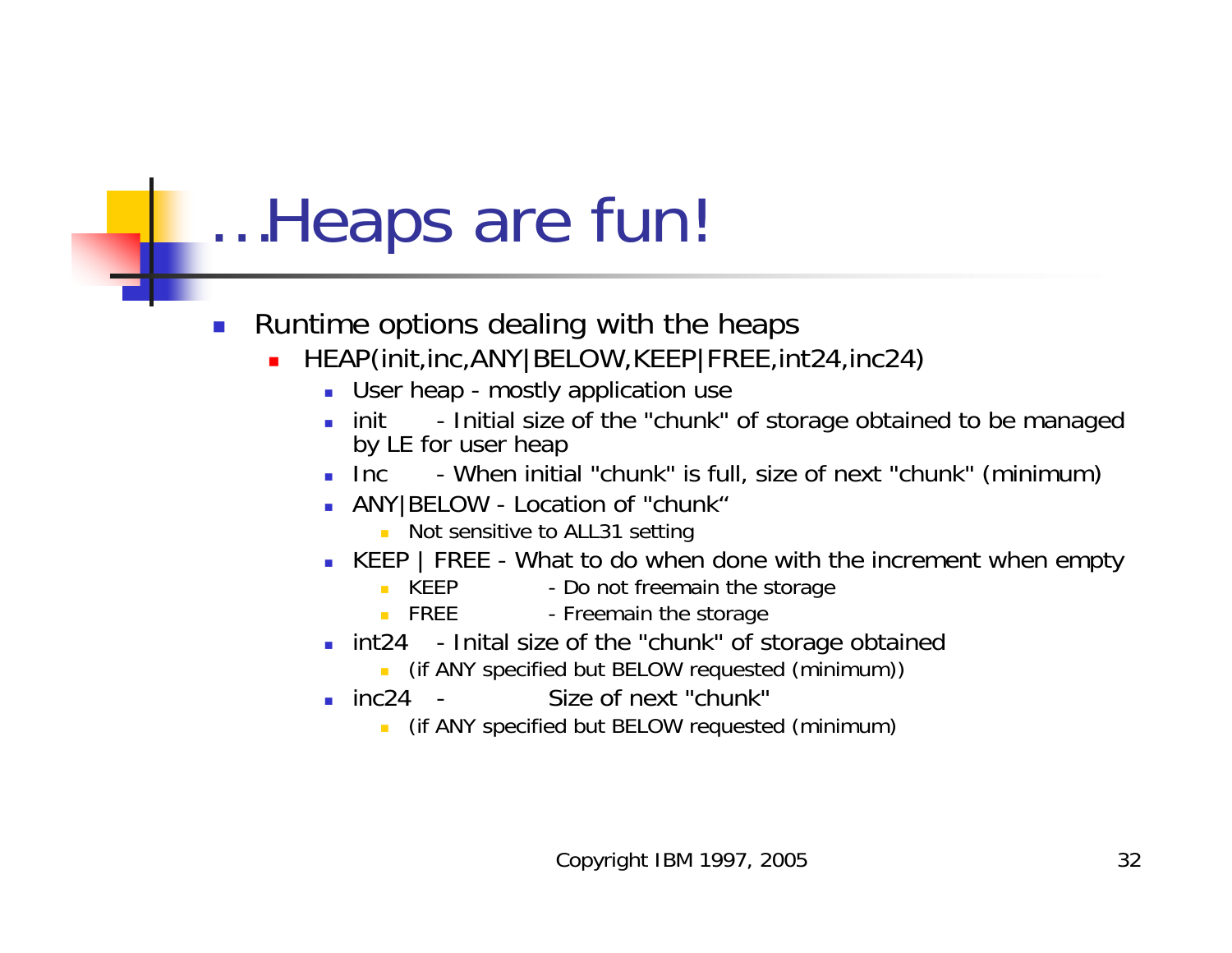- $\mathbb{R}^3$  Runtime options dealing with the heaps...
	- ANYHEAP(init,inc,ANY|BELOW,KEEP|FREE)
		- **LE use normally above the line**
		- $\blacksquare$  init - Same as HFAP.
		- $\blacksquare$  inc. - Same as HEAP. (minimum)
		- ANY | BELOW Location of storage
		- KEEP | FREE Same as HEAP
	- BELOWHEAP(init,inc,KEEP|FREE)
		- **LE use always below the line**
		- $\blacksquare$  init Init - Same as HEAP.
		- inc  $-$  Same as HEAP. (minimum)
		- KEEP | FREE Same as HEAP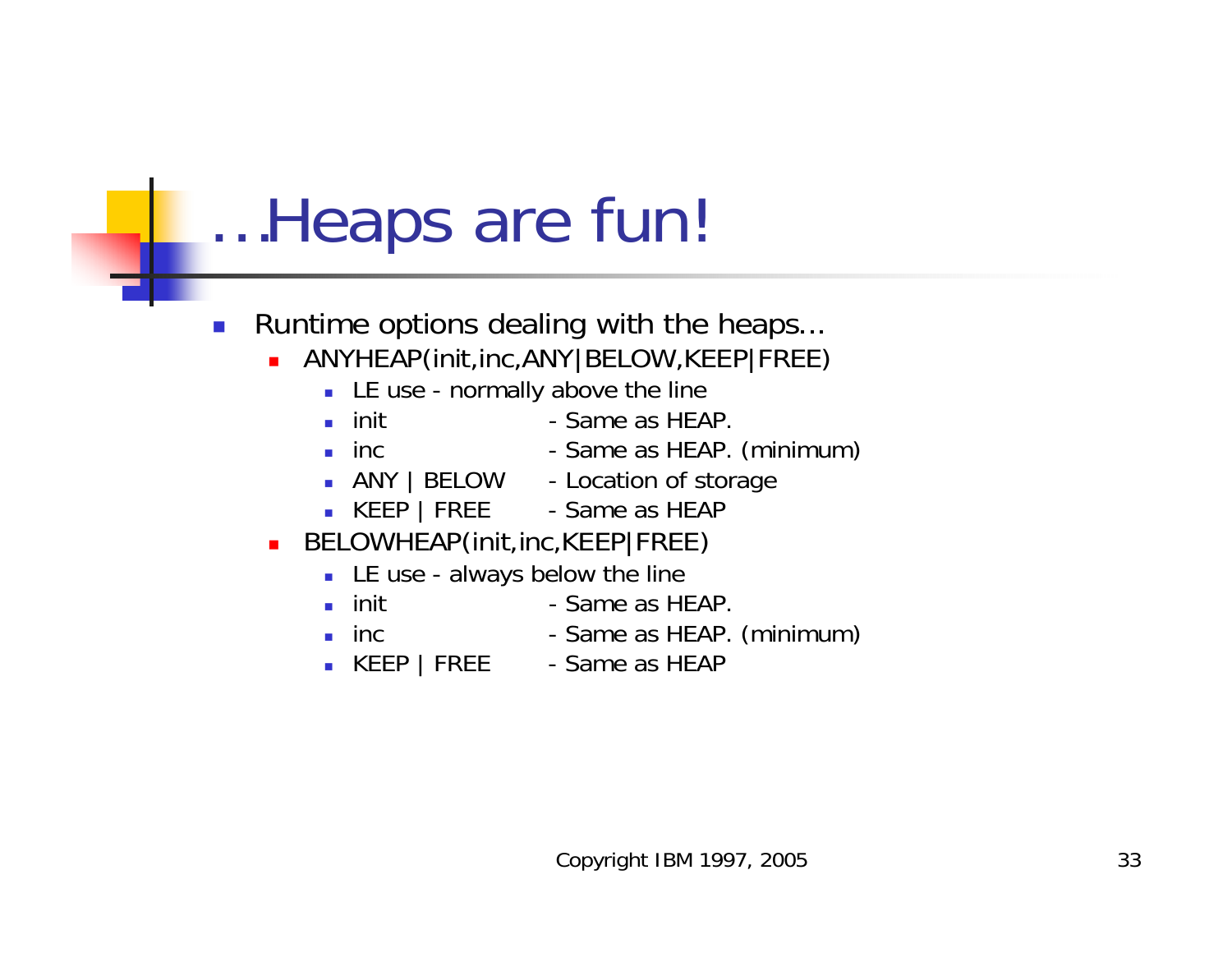- $\mathbb{R}^3$  Runtime options dealing with the heap...
	- Π STORAGE(getheap, freeheap,...)
		- **Initialize heap storage.**
		- П getheap - NONE or one byte hex value to initialize storage when heap element obtained
			- **00 similar to WSCLEAR option**
		- $\blacksquare$  freeheap - NONE or one byte hex value to initialize storage when heap element freed
			- **Dimeson Useful for debug purposes or security**
	- **There is overhead for both getheap and freeheap when not NONE** 
		- Overhead can be significant with large heaps causing all pages to be accessed.
		- **No STOP sign on this page**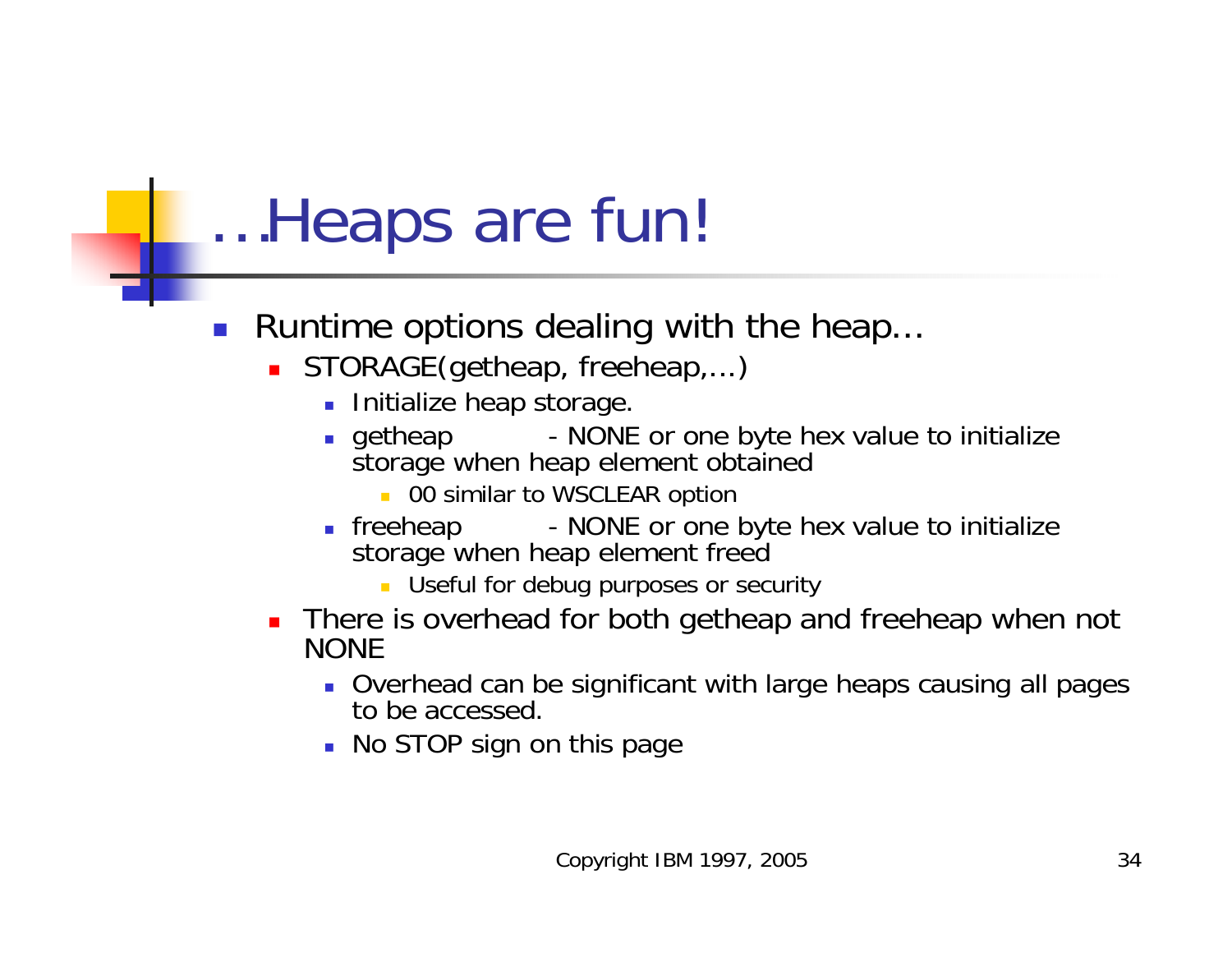- $\mathcal{L}_{\mathcal{A}}$  Runtime options dealing with the heap...
	- RPTSTG(ON|OFF)
		- **Produces report with tuning information.**
		- **Not to be used in production**
	- **HEAPCHK(ON|OFF,freq,delay,depth,pooldepth)** 
		- More later....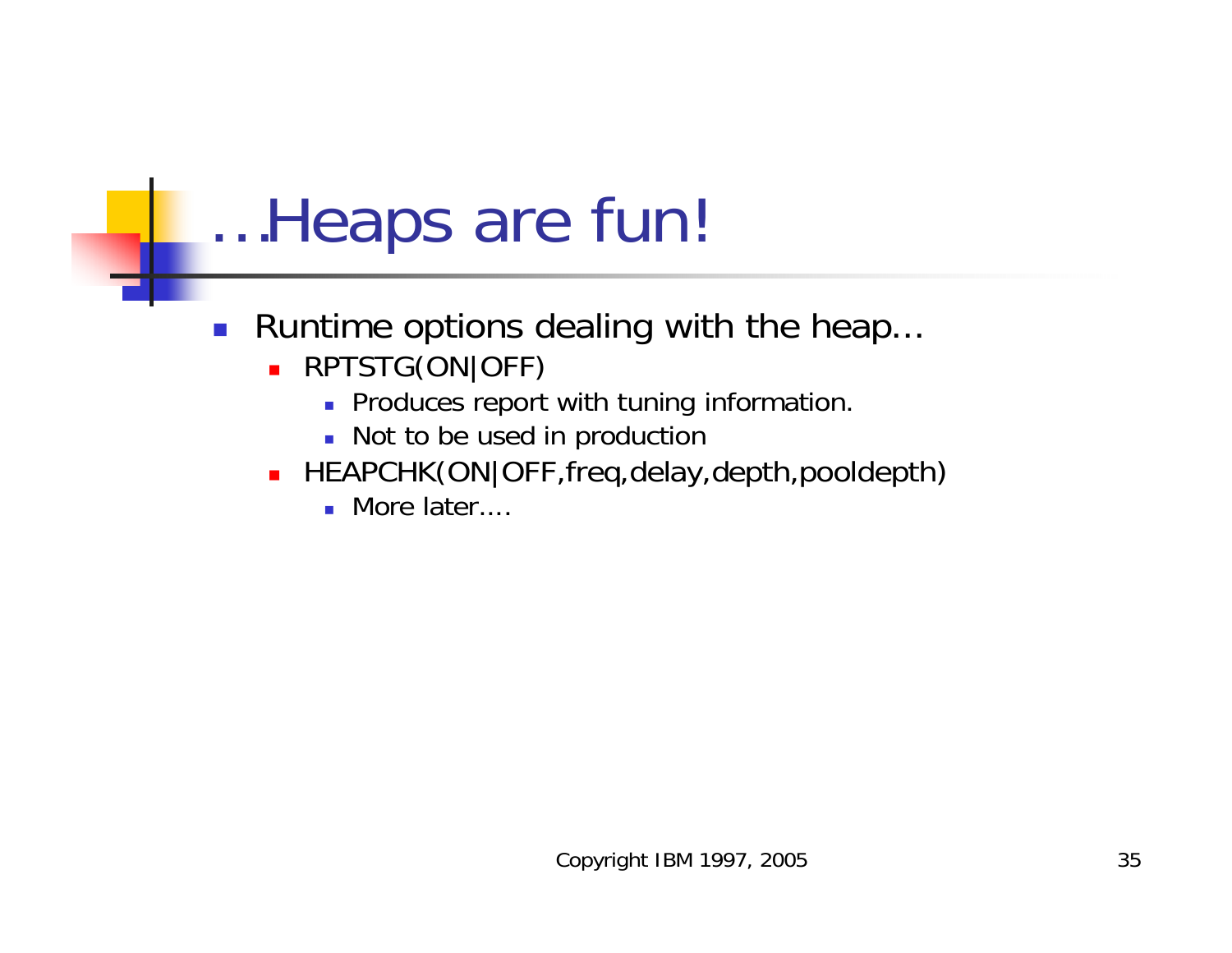- ■ Heap Layout
	- **Nuch more complicated than Stack**
	- Based on algorithm from IBM's Watson Research Center
		- FAST 1ST!!!, Storage Eff 2nd, Error checks 3rd
	- **Elements of user requested length** 
		- **User responsible for requesting storage be** freed.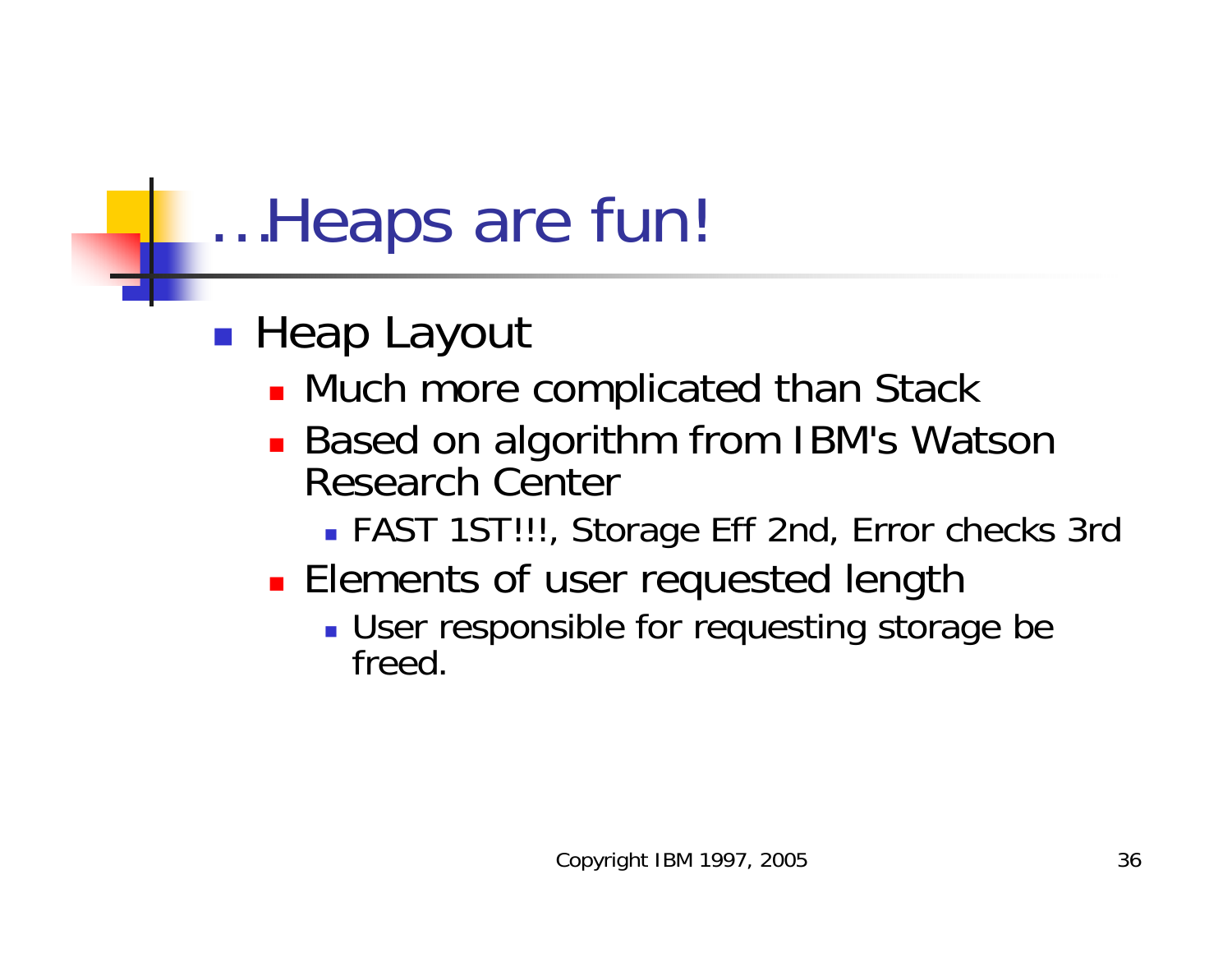#### $\mathcal{L}_{\mathcal{A}}$ Heap Layout continued...

### ■ Header

- <sup>x</sup>'20' byte header (8 fullwords of data)
	- **Eyecatcher 'HANC'**
	- $\blacksquare$ Pointer to next Heap segment or HPCB
	- Pointer to previous Heap segment or HPCB
	- Heapid (user heap  $= 0$ )
	- Pointer to beginning of segment
	- Root address (largest free element in segment)
	- **-** Heap Segment Length
	- Root element length (size of largest free element)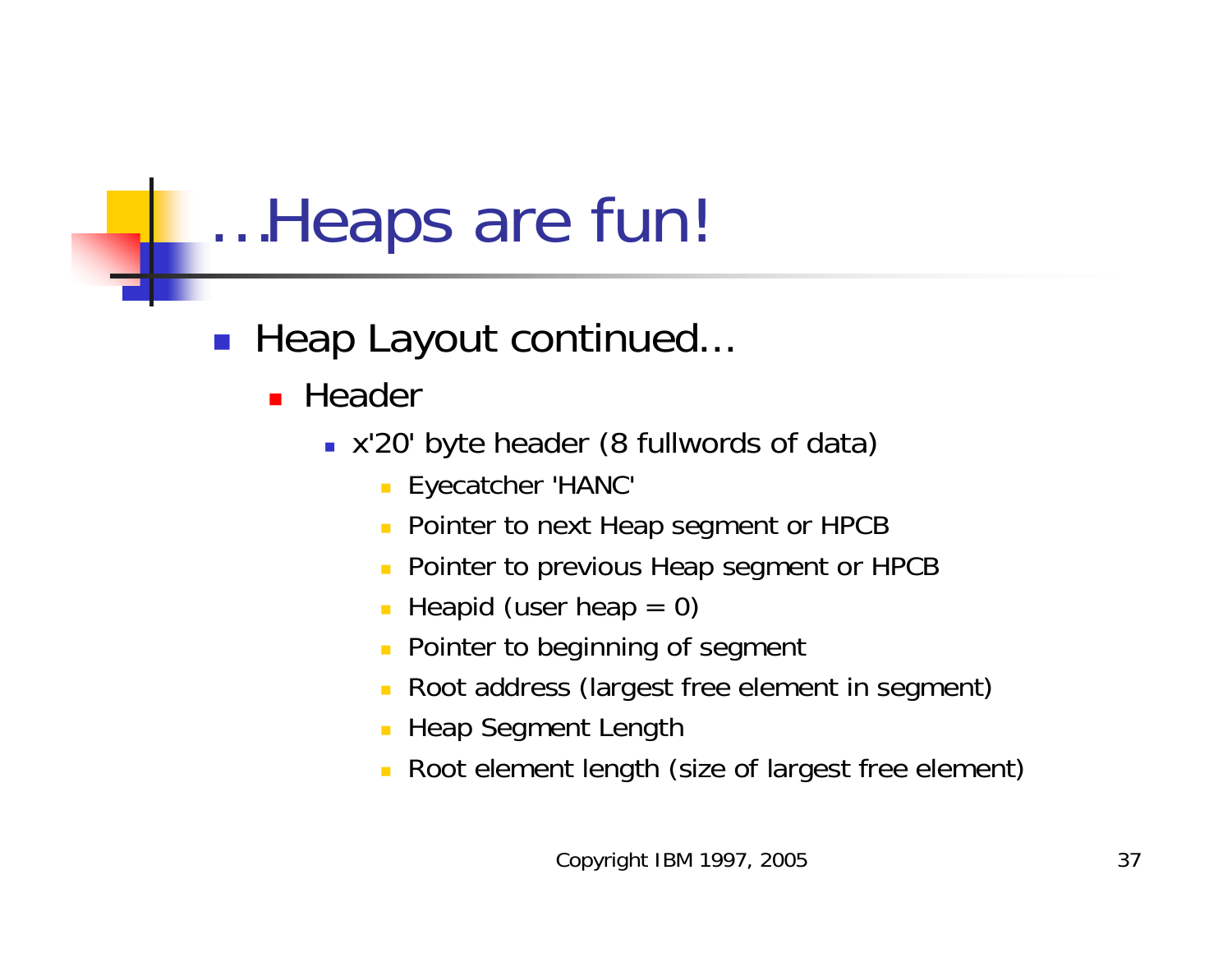### **Heap Layout continued...**

- **E** Allocated element
	- 8 byte header
		- **Pointer to beginning of heap segment (HANC)**
		- **Size of element including header**
	- User portion
		- **Address returned to user**

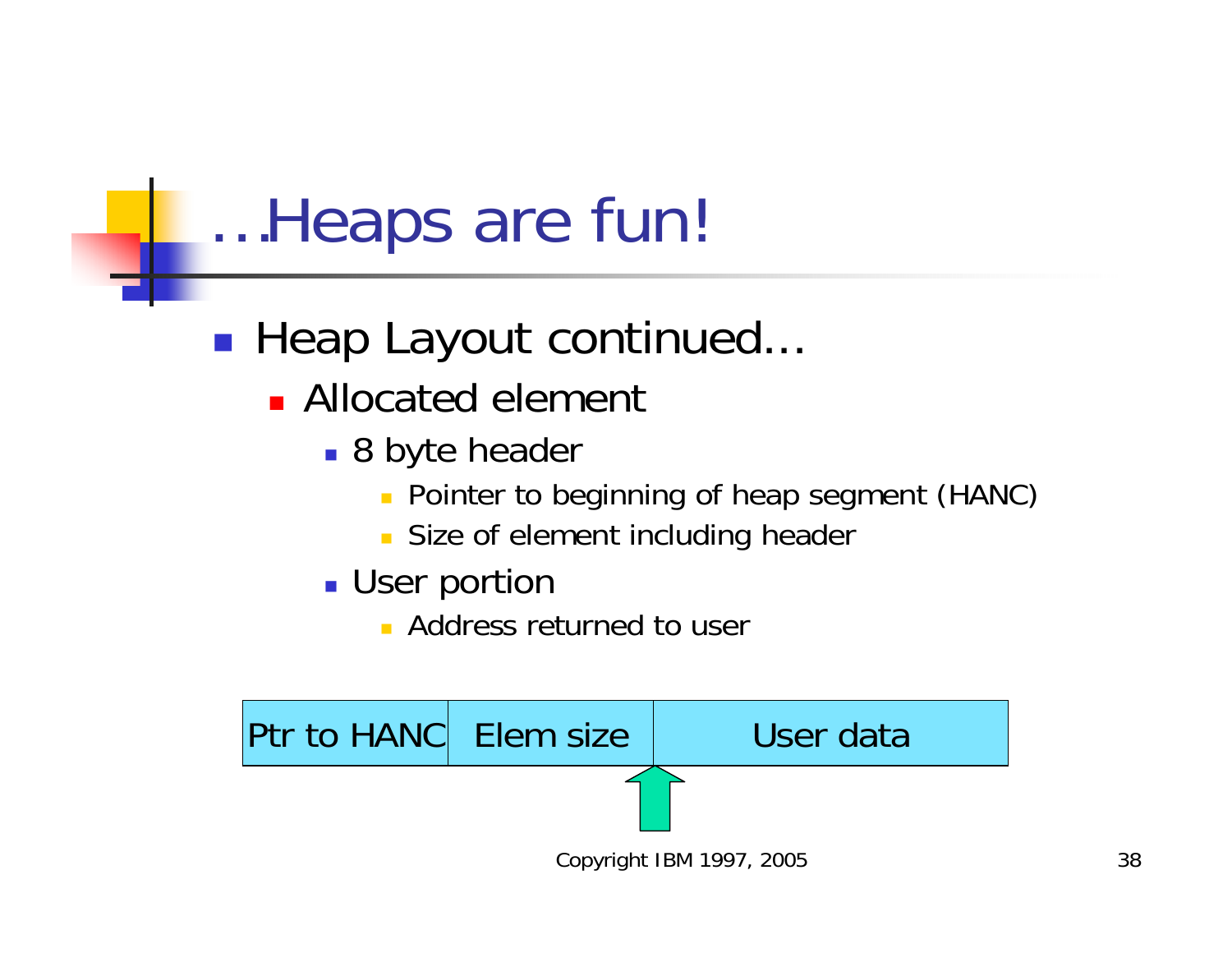- $\mathcal{L}^{\text{max}}_{\text{max}}$  Heap Layout continued...
	- **Free elements** 
		- Maintained in a Cartesian Tree
			- $\mathcal{L}$ Larger elements toward the root
			- Smaller elements toward the leaves
			- **Lower addresses to the left**
			- Higher addresses to the right
	- Each free area contains x'10' bytes of information about OTHER free elements.
		- Left node address
		- **Right node address**
		- Left node size
		- Right nonde size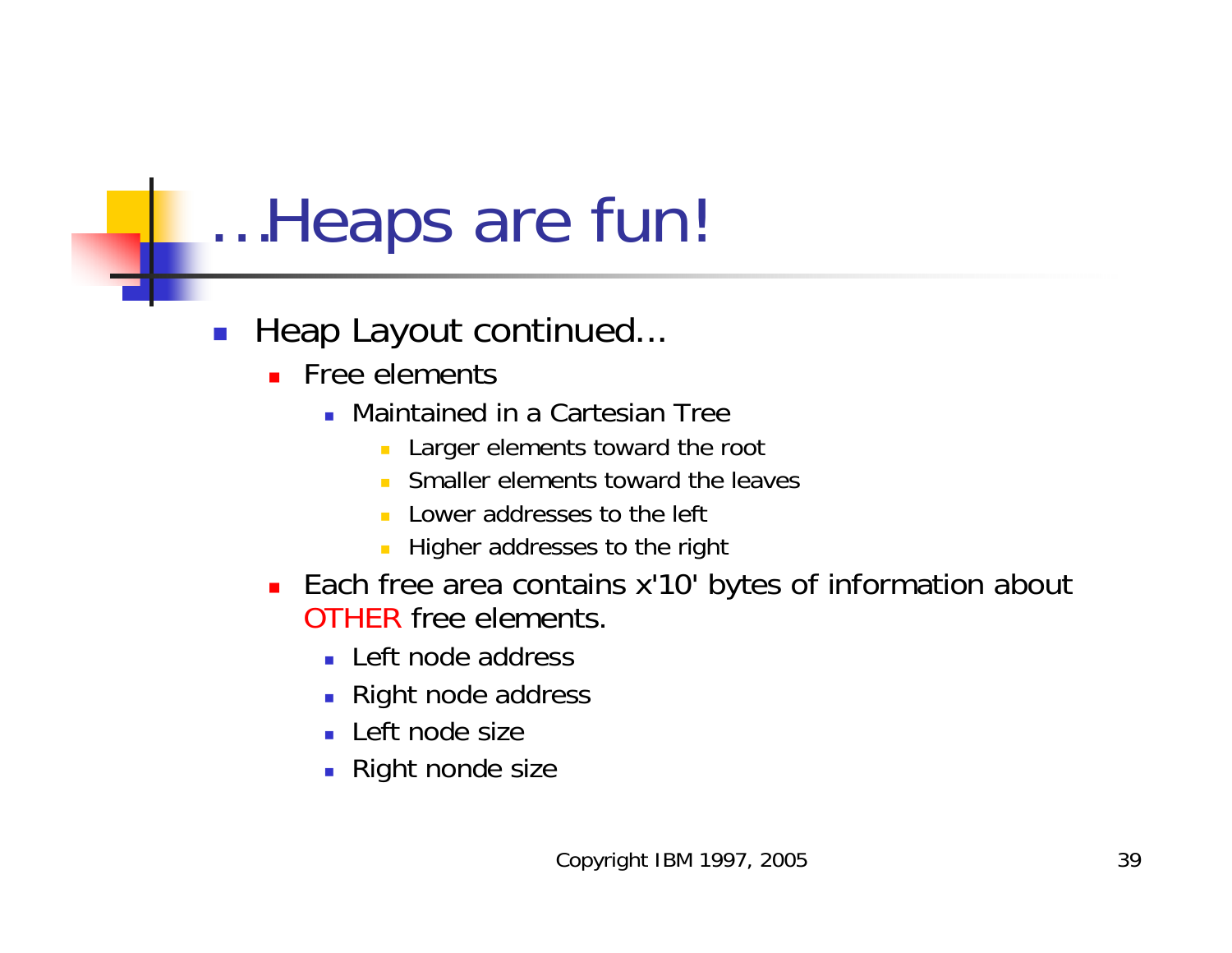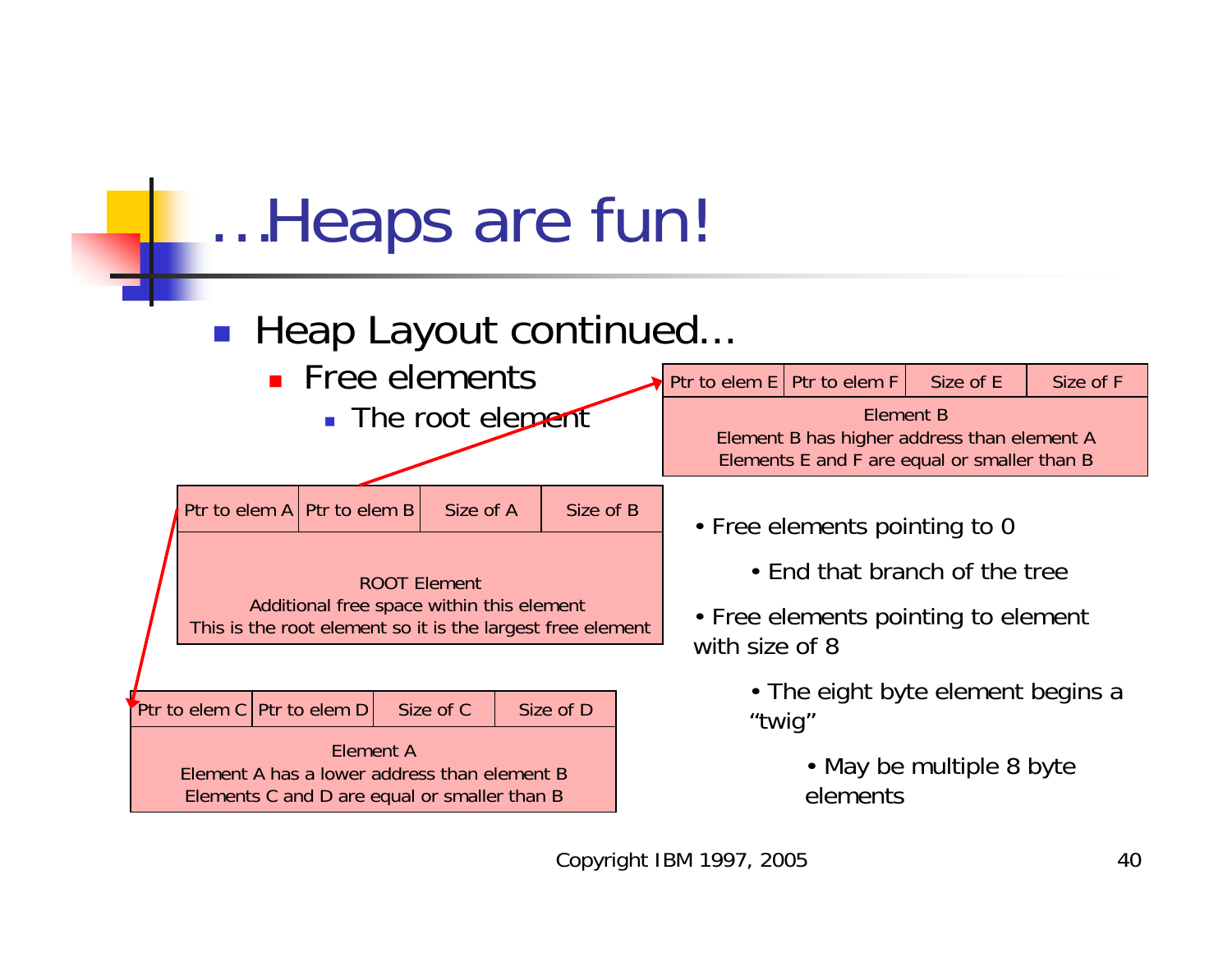#### $\mathbb{R}^n$ ■ Heap Layout continued... A "simple" example

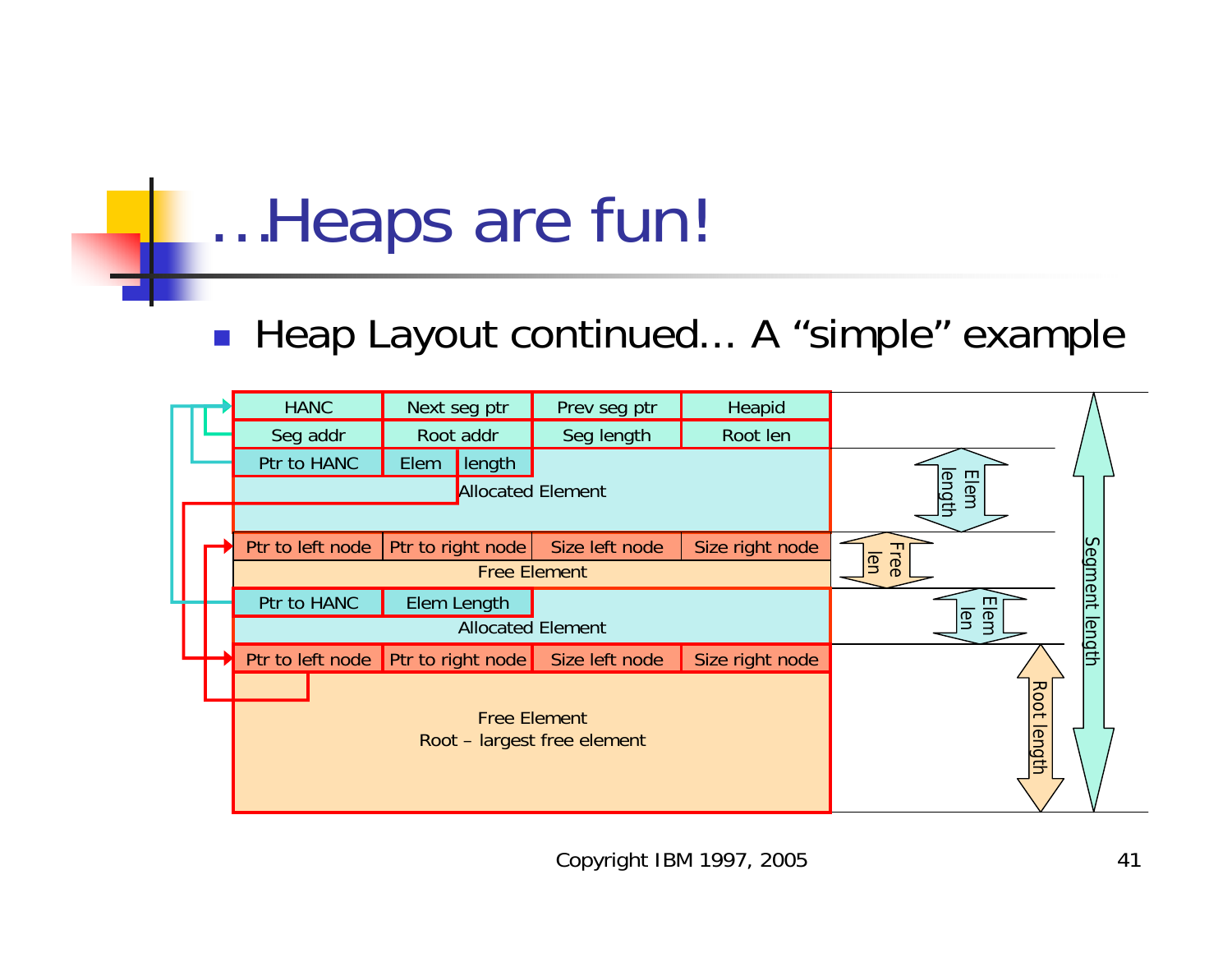- Ξ Processing
	- **Allocation** 
		- The Free Element tree of the latest heap segment is searched starting at the root for the smallest element which will satisfy the request.
		- **If no free element found in that segment earlier segments are** searched.
		- **If no free element is large enough to satisfy the request, an** additional heap segment is allocated via GETMAIN.
		- П The needed storage from the free element is then allocated (8 byte header filled out).
			- **If additional storage is left over in the element it is added to the** free tree as a new free element.
		- A pointer to the user storage (after the 8 byte header) is returned to the user.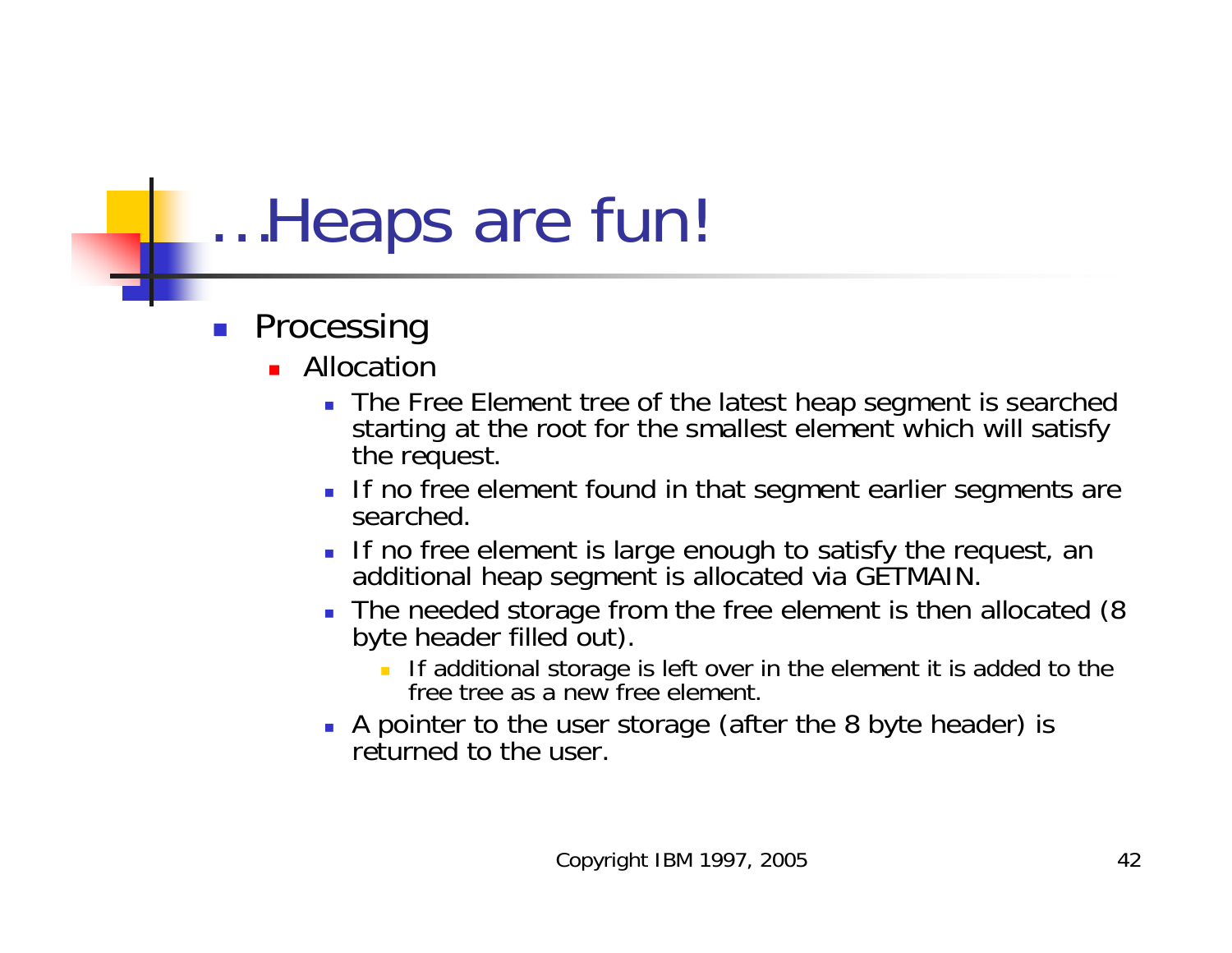- **Processing** 
	- **Free** 
		- Size of element is determined from the 8 byte header.
		- **Element (including header) is returned to the free tree** 
			- **If free element is adjacent to an existing free element the** elements are combined into a larger free element
			- The free tree will be restructured as necessary.
		- **If the entire heap is now free the segment will be** FREEMAINed if FREE is specified.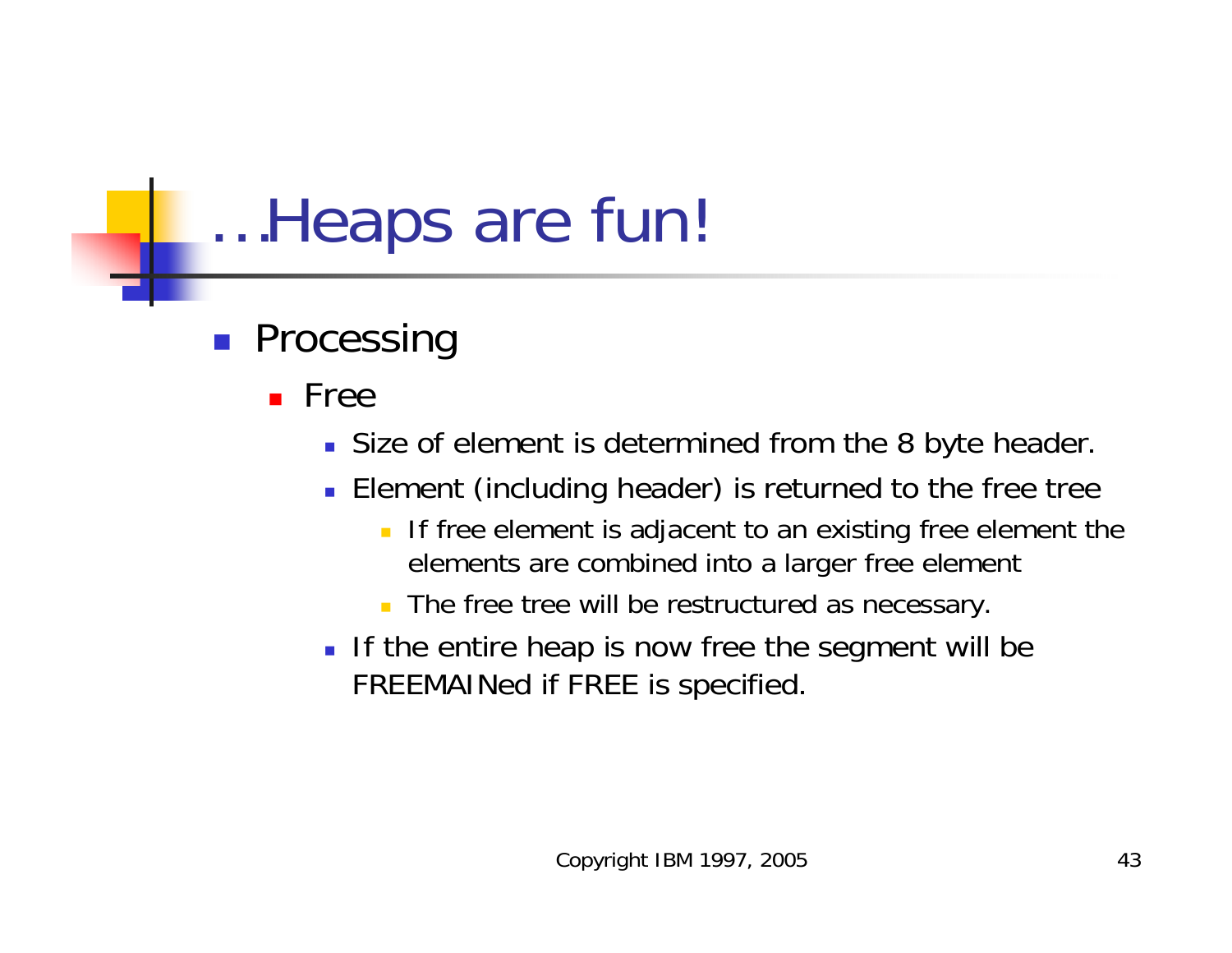**Service Service** ■ Hands on Debug using a COBOL program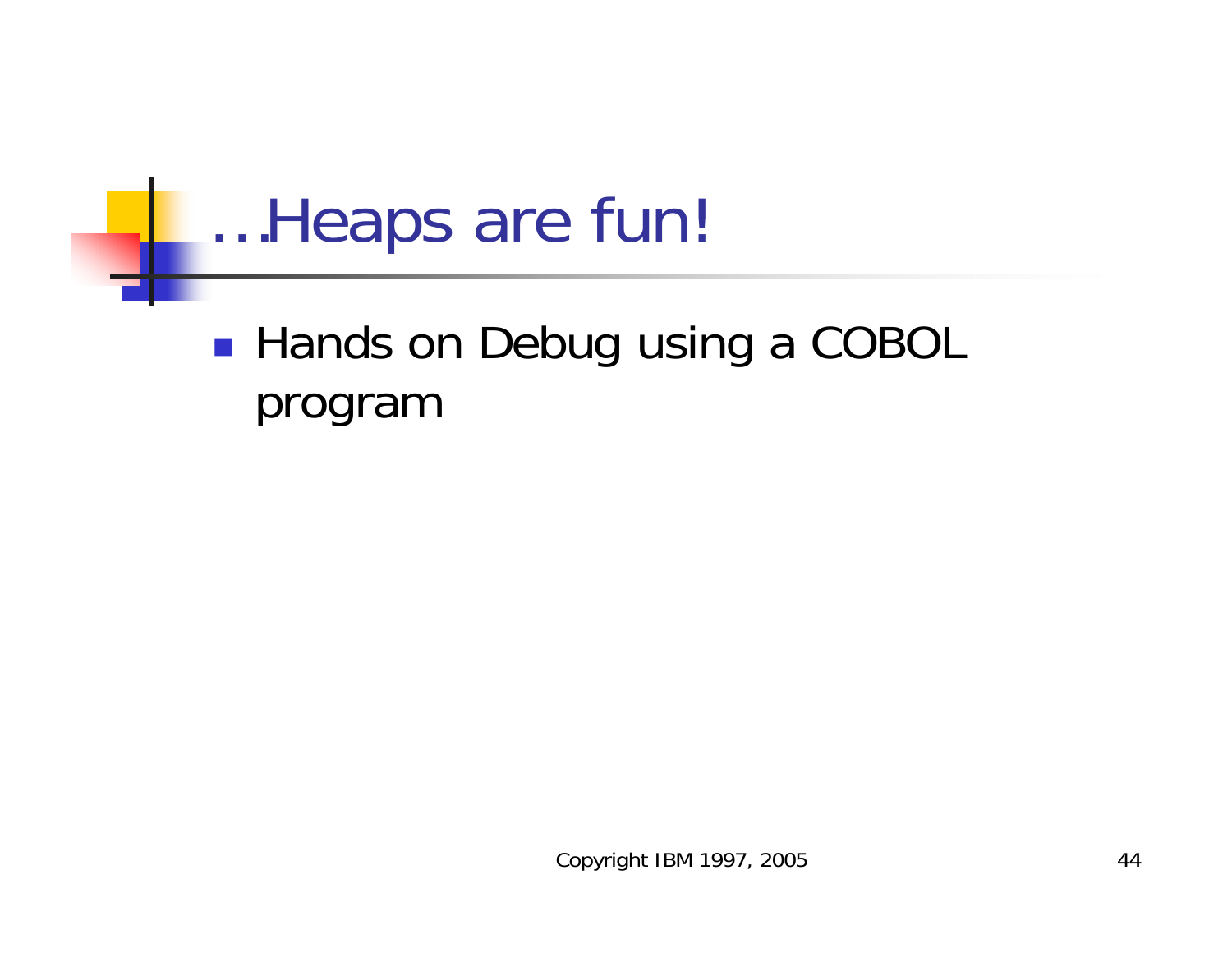#### $\mathcal{L}_{\mathcal{A}}$ Sample program to cause heap damage

| 000100 | IDENTIFICATION DIVISION. |                                     |
|--------|--------------------------|-------------------------------------|
| 000200 | PROGRAM-ID. SHAREHP.     |                                     |
| 000300 |                          |                                     |
| 000400 | DATA DIVISION.           |                                     |
| 000500 | WORKING-STORAGE SECTION. |                                     |
| 000600 | 01 WS-EYE                | PIC X(4) VALUE "WS-B".              |
| 000700 | 01 HEAPID                | PIC S9(9) BINARY VALUE 0.           |
| 000800 | 01 STORAGE-SIZE-24       | PIC S9(9) BINARY VALUE 24.          |
| 000900 | 01 STORAGE-SIZE-16       | PIC S9(9) BINARY VALUE 16.          |
| 001000 | 01 STORAGE-SIZE-8        | PIC S9(9) BINARY VALUE 8.           |
|        |                          | POINTER.                            |
| 001200 | 01 ADDRESS-1 POINTER.    |                                     |
| 001300 | 01 ADDRESS-2             | POINTER.                            |
| 001400 | 01 WS-DATA.              |                                     |
| 001500 | 03 WS-DATA1              | PIC X(16) VALUE "1234567890123456". |
| 001600 | 03 WS-DATA2              | PIC S9(9) BINARY VALUE 0.           |
|        |                          |                                     |
| 003100 | LINKAGE SECTION.         |                                     |
| 003200 | 01 HEAP-DATA-AREA        | PIC X(17).                          |
| 003300 | PROCEDURE DIVISION.      |                                     |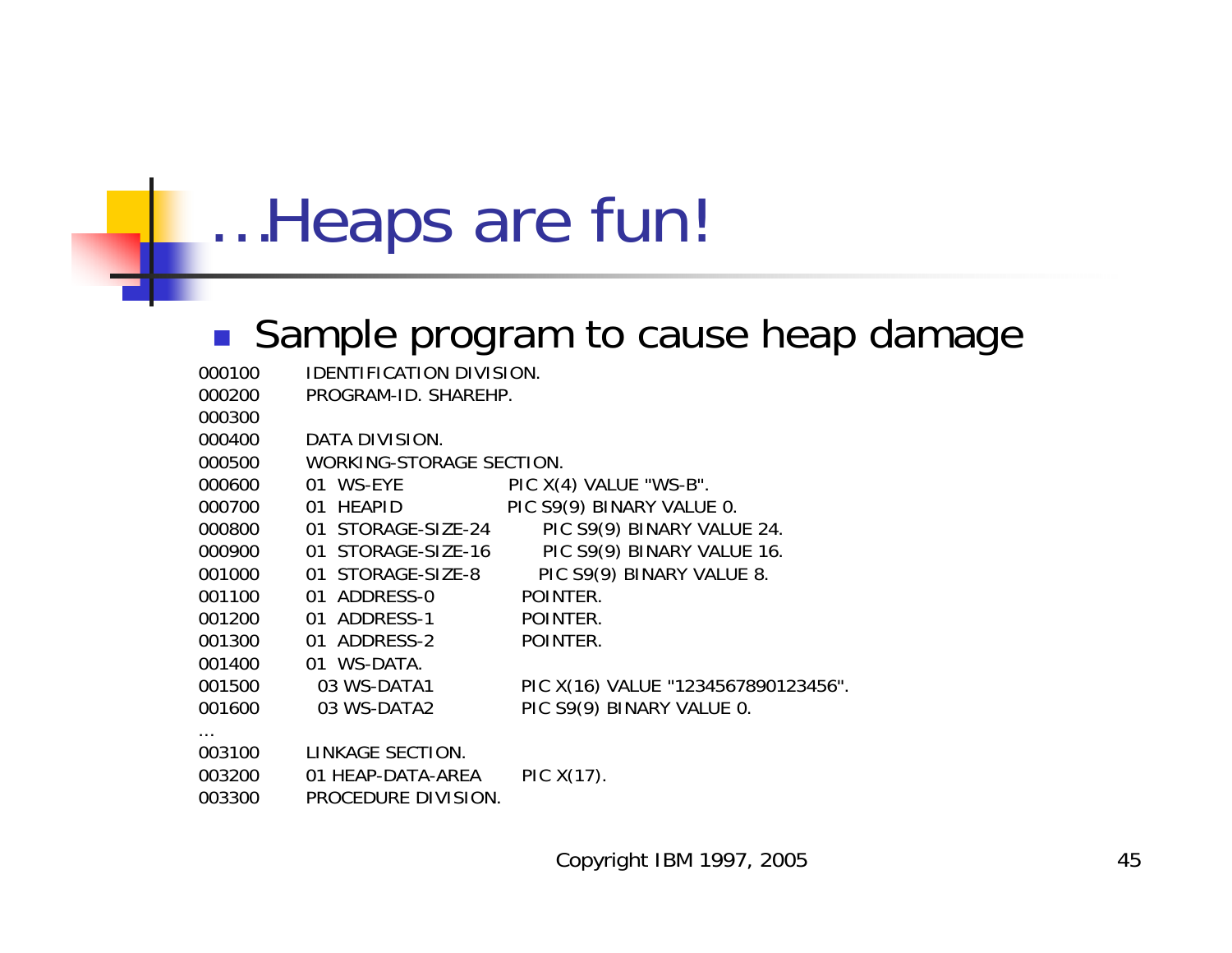#### $\mathcal{L}_{\mathcal{A}}$ Sample program to cause heap damage…

| 003400 | MAIN-PROG.                                    |
|--------|-----------------------------------------------|
| 003500 | DISPLAY "STARTING SHAREHP"                    |
| 003600 | CALL "CEEGTST" USING HEAPID, STORAGE-SIZE-16, |
| 003700 | ADDRESS-0, FC.                                |
| 003800 |                                               |
| 003900 | CALL "CEEGTST" USING HEAPID, STORAGE-SIZE-16, |
| 004000 | ADDRESS-1, FC.                                |
| 004100 |                                               |
| 004200 | CALL "CEEGTST" USING HEAPID, STORAGE-SIZE-16, |
| 004300 | ADDRESS-2, FC.                                |
| 004400 |                                               |
| 004500 | CALL "CEEFRST" USING ADDRESS-1, FC.           |
| 004600 |                                               |
| 004700 | SET ADDRESS OF HEAP-DATA-AREA TO ADDRESS-2.   |
| 004800 | MOVE WS-DATA TO HEAP-DATA-AREA.               |
| 004900 |                                               |
| 005000 | CALL "CEEGTST" USING HEAPID, STORAGE-SIZE-8,  |
| 005100 | ADDRESS-1, FC.                                |
| 005200 | GOBACK.                                       |
|        |                                               |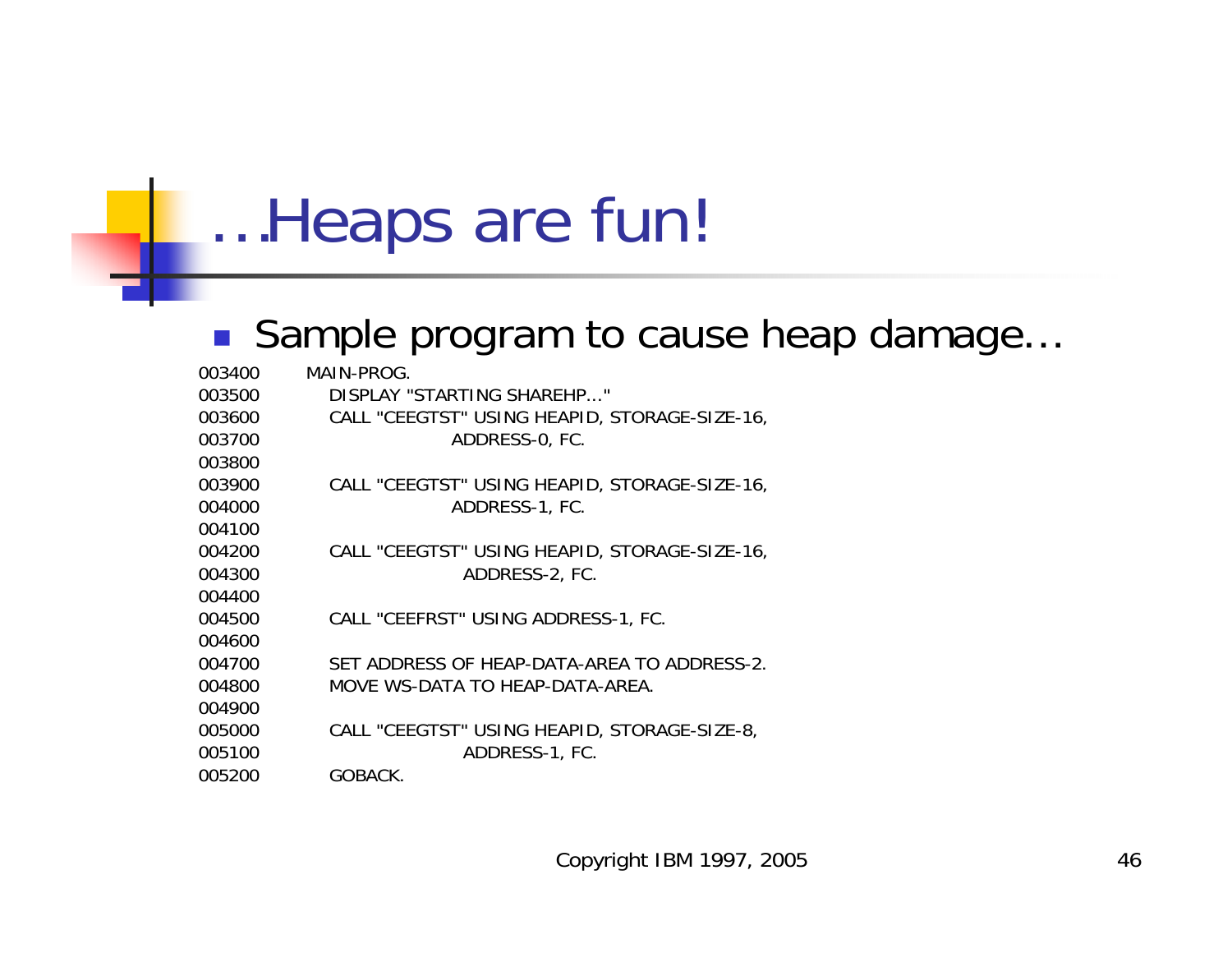### ■ Sample program job log

|                   | 08.51.19 JOB25721 ---- WEDNESDAY, 16 FEB 2005 ----                           |
|-------------------|------------------------------------------------------------------------------|
| 08.51.20 JOB25721 | \$HASP373 JMONTIGO STARTED - WLM INIT - SRVCLASS WLMLONG<br>- SYS AOFT       |
| 08.51.20 JOB25721 | IEF403I JMONTIGO - STARTED - TIME=08.51.20                                   |
| 08.51.23 JOB25721 | IEA995I SYMPTOM DUMP OUTPUT 345                                              |
| 345               | USER COMPLETION CODE=4039 REASON CODE=00000000                               |
| 345               | TIME=08.51.21 SEO=09748 CPU=0000 ASID=00BA                                   |
| 345               | PSW AT TIME OF ERROR 078D1000 A01ECE96 ILC 2<br>INTC OD                      |
| 345               | ACTIVE LOAD MODULE ADDRESS=201256C0 OFFSET=000C77D6                          |
| 345               | NAME=CEEPLPKA                                                                |
| 345               | DATA AT PSW 201ECE90 - 00181610 0A0D58D0<br>D00498EC                         |
| 345               | AR/GR 0: 80AB5B3E/84000000 1: 00000000/84000FC7                              |
| 345               | 2: 00000000/20381F88 3: 00000000/00000002                                    |
| $\cdots$          |                                                                              |
| 345               | E: 00000000/A01E0DDE F: 00000000/00000000                                    |
| 345               | END OF SYMPTOM DUMP                                                          |
| 08.51.23 JOB25721 | IEA993I SYSMDUMP TAKEN TO POSIX.JMONTI.SHARE.HEAP.SYSMDUMP                   |
|                   | 08.51.23 JOB25721 IEF450I JMONTIGO GO - ABEND=S000 U4038 REASON=00000001 347 |
| 347               | TIME=08.51.23                                                                |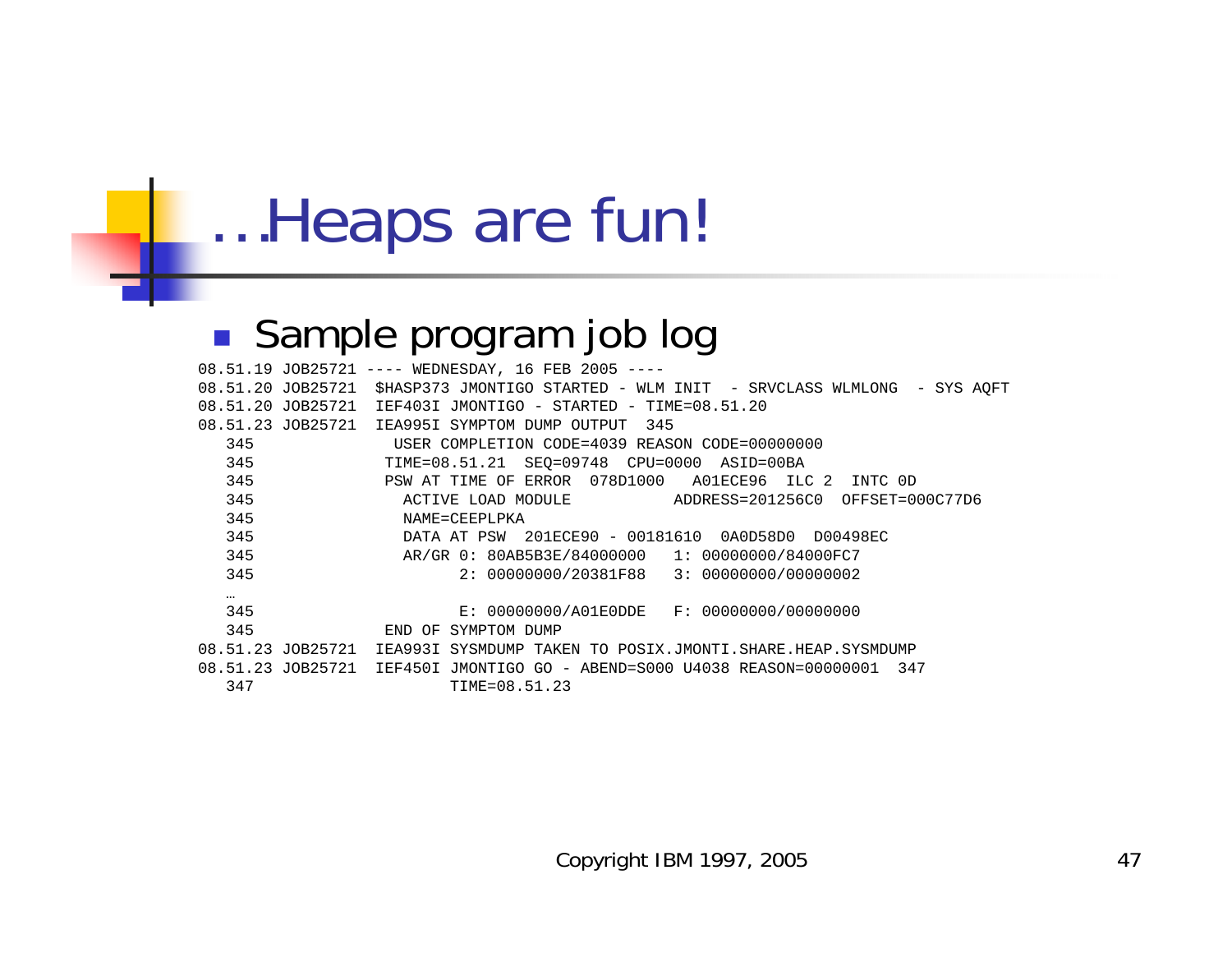### $\mathbb{R}^n$ Sample program job output

STARTING SHAREHP...

CEE3703I In HANC Control Block, the Eye Catcher is damaged.

CEE3704I Expected data at 203A1018 : HANC. 203A0FF8: 00000000 00000000 00000000 00000000 00000000 00000000 00000000

<sup>00000000</sup> |................................|

203A1018: C8C1D5C3 0001D000 201230B8 00000000 A03A1018 203A1080 00008000 00007F98 |HANC.........................."q|

CEE0802C Heap storage control information was damaged.

From compile unit SHAREHP at entry point SHAREHP at statement 896 at compile unit offset +000005C2 at entry offset +000005C2 at address 201011B2.

- $\mathcal{C}^{\mathcal{A}}$  CEE37xxI messages are new
	- **Not designed for this use.**
	- Attempt to help with debug, but often not meaningful. LE is "confused".
	- We can make them meaningful (later...)
	- CEE0802C message indicates heap damage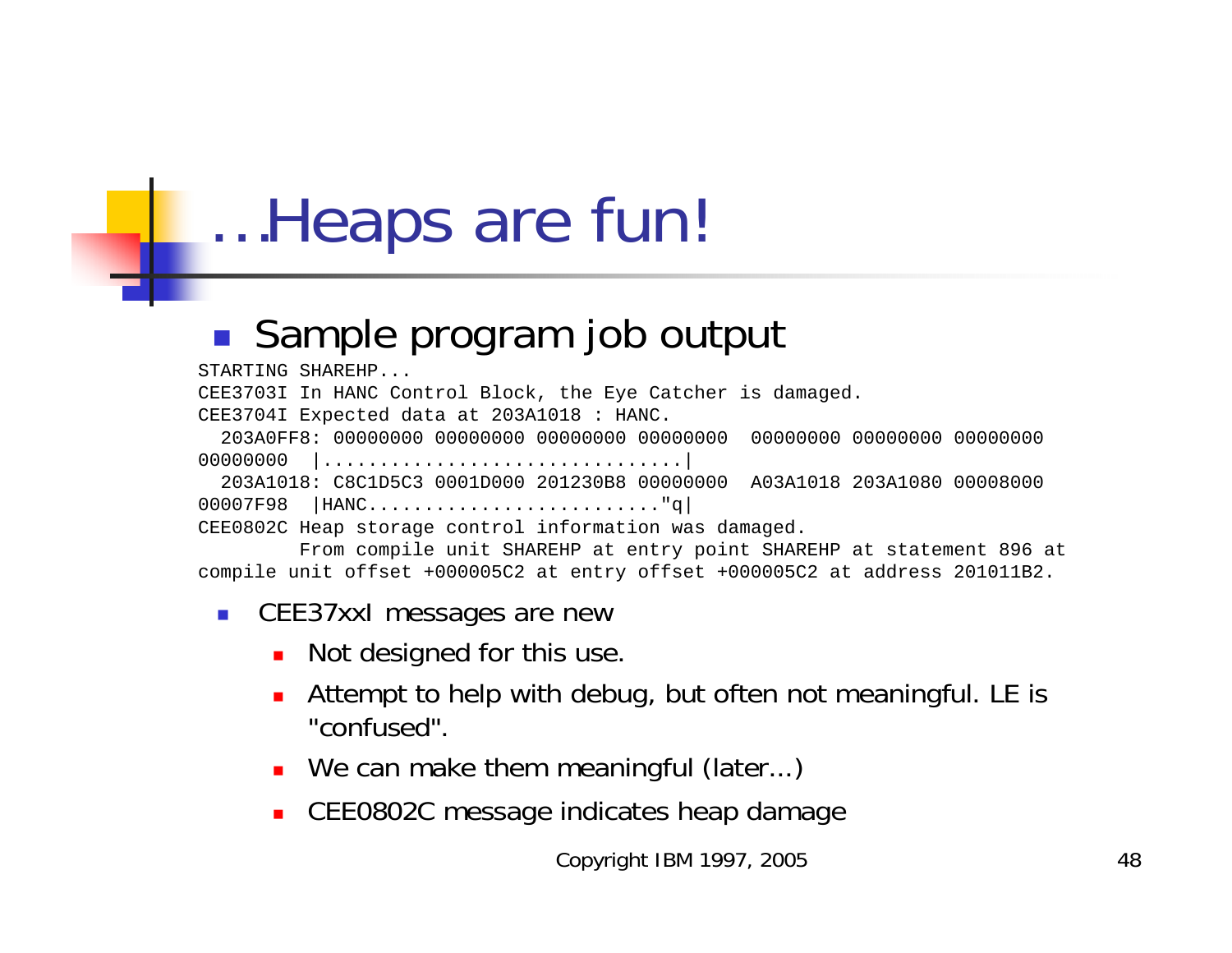CEE3DMP V1 R6.0: Condition processing resulted in the unhandled condition. 02/16/05 8:51:23 AM Page: 1

Information for enclave SHAREHP

 $\mathbb{R}^n$ 

Information for thread 8000000000000000

| Traceback: |              |          |             |          |          |             |           |          |                |           |
|------------|--------------|----------|-------------|----------|----------|-------------|-----------|----------|----------------|-----------|
| DSA Addr   | Program Unit | PU Addr  | PU Offset   | Entry    | E Addr   | E Offset    | Statement | Load Mod | Service Status |           |
| 20381648   | CEEHDSP      | 201DD170 | $+00003F58$ | CEEHDSP  | 201DD170 | +00003F58   |           | CEEPLPKA | U091316 Call   |           |
| 203814B0   | CEEHSGLT     | 201EF1B8 | $+0000005C$ | CEEHSGLT | 201EF1B8 | $+0000005C$ |           | CEEPLPKA | HLE7709        | Exception |
| 20381398   | CEEV#GTS     | 202BBFF8 | $+00000698$ | CEEV#GTS | 202BBFF8 | $+00000698$ |           | CEEPLPKA | HLE7709        | Call      |
| 203812E8   | CEEVGTST     | 202CC720 | $+00000072$ | CEEVGTST | 202CC720 | $+00000072$ |           | CEEPLPKA | HLE7709        | Call      |
| 20381100   | IGZCFCC      | 2034AB78 | $+000002CA$ | IGZCFCC  | 2034AB78 | $+000002CA$ |           | IGZCPAC  |                | Call      |
| 20381030   | SHAREHP      | 20100BF0 | $+000005C2$ | SHAREHP  | 20100BF0 | $+000005C2$ | 896       | SHAREHP  |                | Call      |

…Heaps are fun!

Sample program CEEDUMP

- $\overline{\phantom{a}}$ Not reported as a program check (software detected)
- $\overline{\phantom{a}}$ CEEV#GTS reported CEE0802 condition to handler
- $\overline{\phantom{a}}$  Tell us who "detected" the error, not who "caused" the error.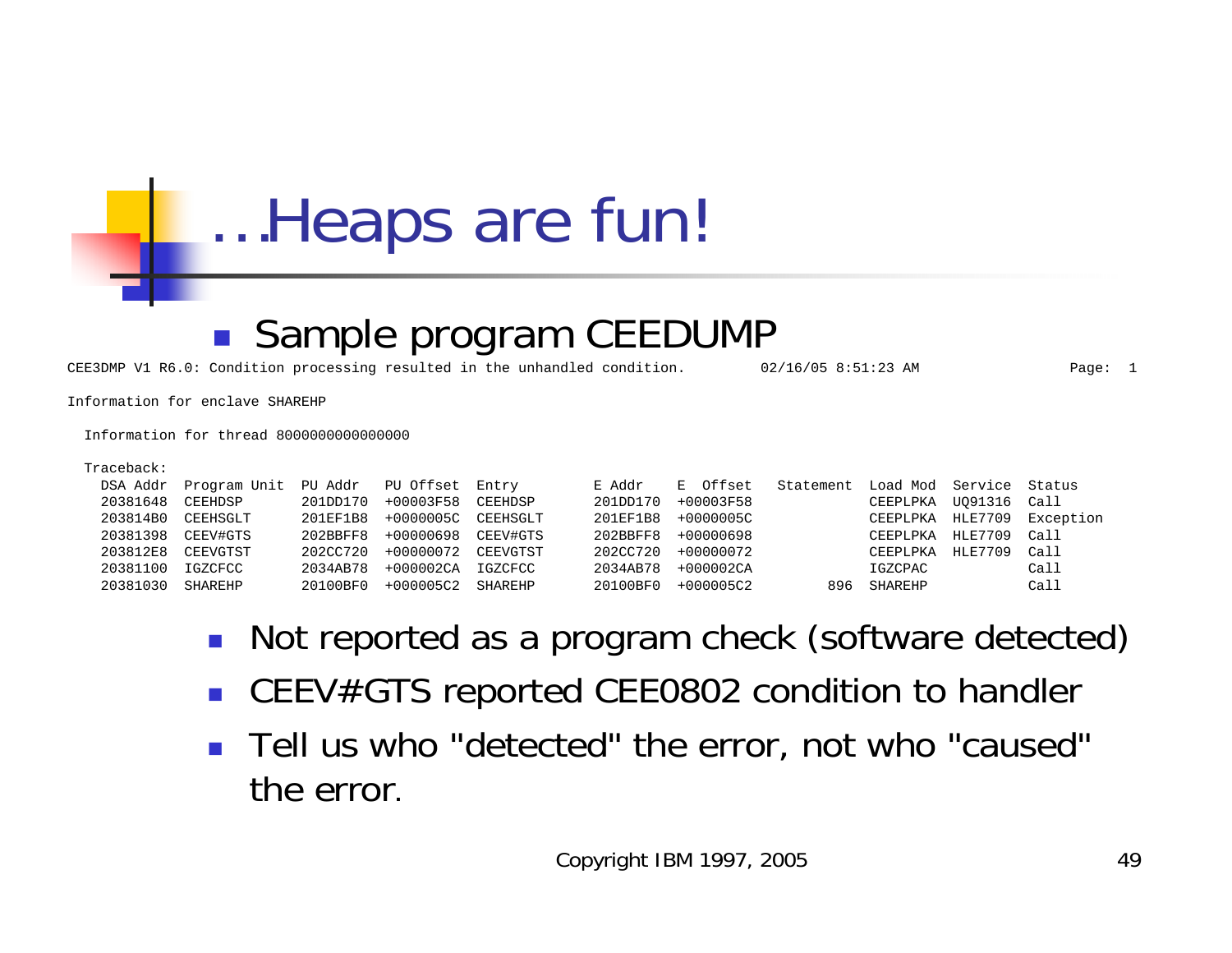#### $\| \cdot \|$ Sample program CEEDUMP

|                                                                  |                                     |  |                                     | : 203A1018 |                                     |                                                                       |
|------------------------------------------------------------------|-------------------------------------|--|-------------------------------------|------------|-------------------------------------|-----------------------------------------------------------------------|
| $+000000$ 203A1018 C8C1D5C3 201230B8 201230B8 00000000           |                                     |  | A03A1018 203A1160 00008000 00007EB8 |            |                                     |                                                                       |
| +000020 203A1038                                                 | 203A1018 000000E0 000000D3 00000000 |  |                                     |            | 00000000 00000000 00000000 00000000 |                                                                       |
| +000040 203A1058                                                 | 00000000 00000000 C9C7E9E2 D9E3C3C4 |  |                                     |            |                                     | $\ldots \ldots \ldots$ IGZSRTCD. $\ldots \ldots \ldots \ldots \ldots$ |
| $+000060$ 203A1078                                               | 00000000 00000000 E2E8E2D6 E4E34040 |  |                                     |            | 00000000 00000000 0E000000 00000000 | $\ldots \ldots \text{SYSOUT}$ $\ldots \ldots \ldots \ldots$           |
| +000080 203A1098                                                 | 0F000000 00000000 E6E260C2 00000000 |  |                                     |            | 00000000 00000000 00000028 00000000 |                                                                       |
| +0000A0 203A10B8                                                 | 00000010 00000000 00000008 00000000 |  |                                     |            | 203A1120 00000000 203A1138 00000000 |                                                                       |
| $+000000$ 203A10D8                                               | 203A1150 00000000 F1F2F3F4 F5F6F7F8 |  |                                     |            | F9F0F1F2 F3F4F5F6 00000000 00000000 | $\ldots \& \ldots 1234567890123456 \ldots \ldots$                     |
| +0000E0 203A10F8                                                 | 00000000 00000000 00000000 00000000 |  |                                     |            | E6E260C5 00000000 00000000 00000000 | WS-E                                                                  |
| $+000100$ 203A1118                                               | 203A1018 00000018 00000000 00000000 |  |                                     |            |                                     |                                                                       |
| +000120 203A1138                                                 | 00000000 00000000 00000000 00000000 |  |                                     |            | 203A1018 00000018 F1F2F3F4 F5F6F7F8 | 12345678                                                              |
| +000140 203A1158    F9F0F1F2    F3F4F5F6    003A1130    00000000 |                                     |  |                                     |            | 00000018 00000000 00000000 00000000 |                                                                       |
| $+000160$ 203A1178 00000000 00000000 00000000 00000000           |                                     |  |                                     |            |                                     |                                                                       |
| +000180 203A1198 - +007FFF 203A9017                              |                                     |  | same as above                       |            |                                     |                                                                       |
|                                                                  |                                     |  |                                     |            |                                     |                                                                       |

 $\mathcal{C}^{\mathcal{A}}$  Damage normally occurs in User Heap so check there first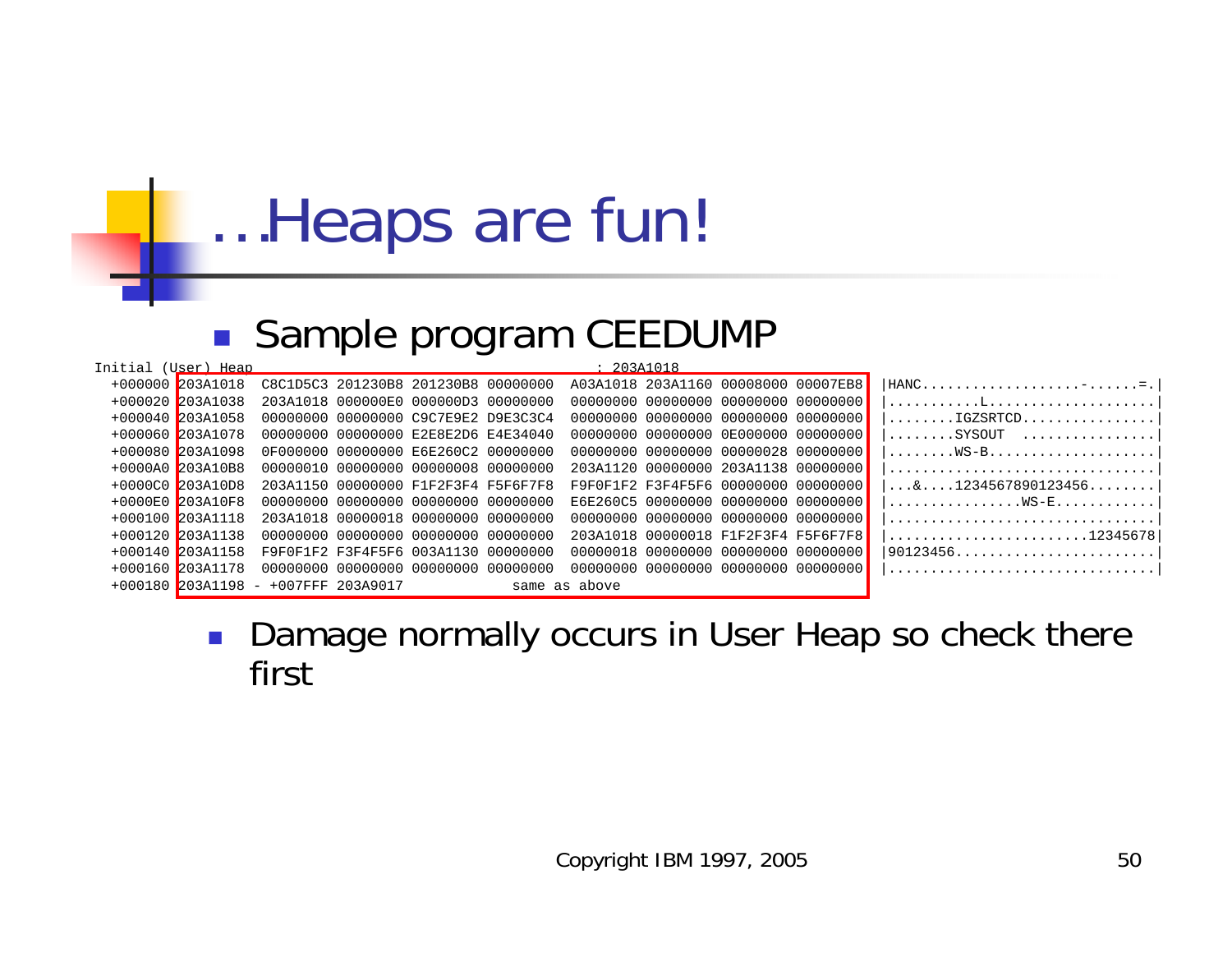203A1018 C8C1D5C3 201230B8 201230B8 00000000 A03A1018 203A1160 00008000 00007EB8203A1038 203A1018 000000E0 000000D3 00000000 00000000 00000000 00000000 00000000203A1058 00000000 00000000 C9C7E9E2 D9E3C3C4 00000000 00000000 00000000 00000000203A1078 00000000 00000000 E2E8E2D6 E4E34040 00000000 00000000 0E000000 00000000203A1098 0F000000 00000000 E6E260C2 00000000 00000000 00000000 00000028 00000000203A10B8 00000010 00000000 00000008 00000000 203A1120 00000000 203A1138 00000000203A10D8 203A1150 00000000 F1F2F3F4 F5F6F7F8 F9F0F1F2 F3F4F5F6 00000000 00000000203A10F8 00000000 00000000 00000000 00000000 E6E260C5 00000000 00000000 00000000203A1118 203A1018 00000018 00000000 00000000 00000000 00000000 00000000 00000000203A1138 00000000 00000000 00000000 00000000 203A1018 00000018 F1F2F3F4 F5F6F7F8203A1158 F9F0F1F2 F3F4F5F6 003A1130 00000000 00000018 00000000 00000000 00000000203A1178 00000000 00000000 00000000 00000000 00000000 00000000 00000000 00000000203A1198 - +007FFF 203A9017 same as above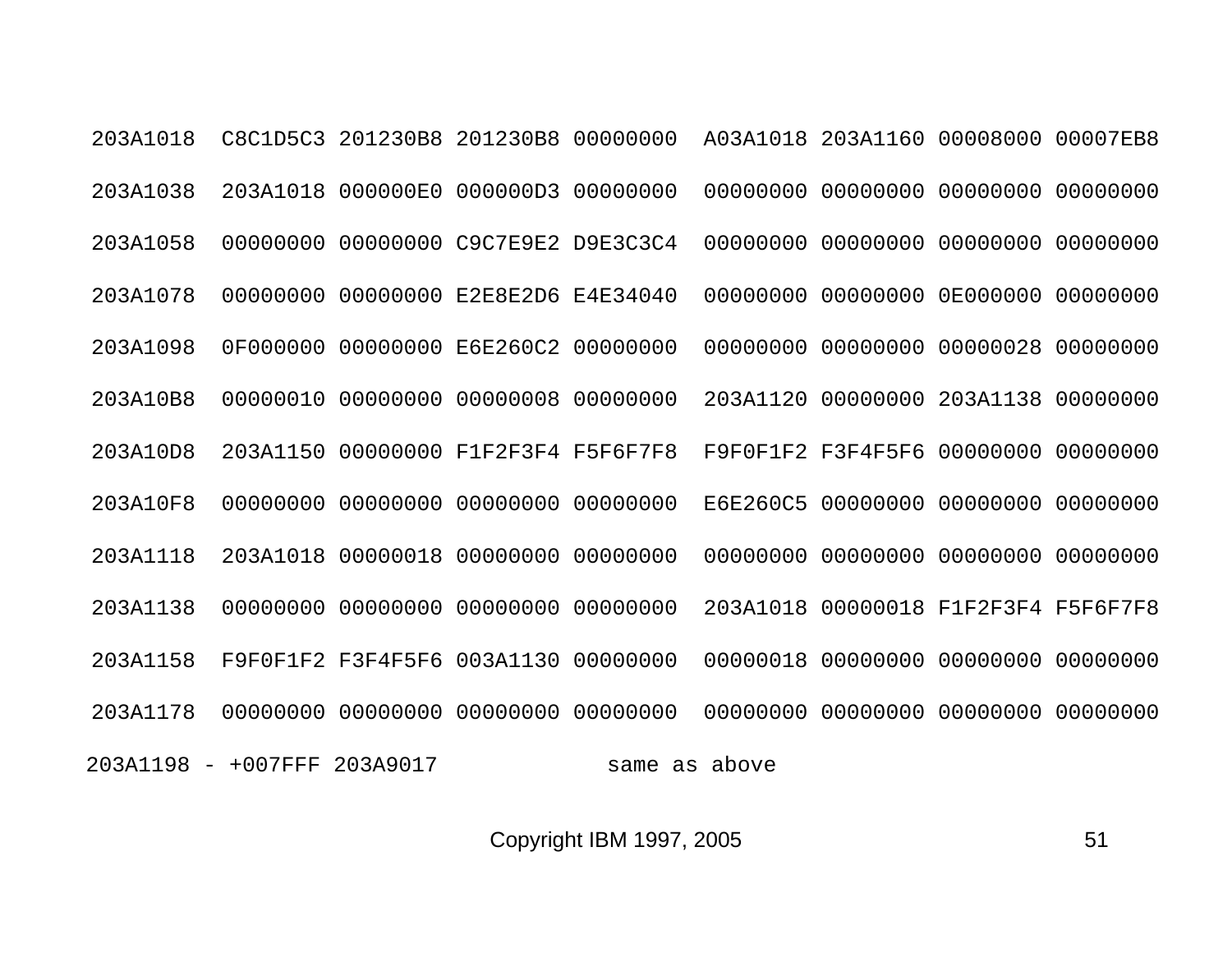|          | <b>HANC</b>         | <b>Next</b>       | Prev                       | HeapId        |                 | <b>Root</b>       | Len                        | R.Len    |
|----------|---------------------|-------------------|----------------------------|---------------|-----------------|-------------------|----------------------------|----------|
|          | 203A1018   C8C1D5C3 | 201230B8          | 201230B8                   | 00000000      | A03A1018        | 203A1160          | 00008000                   | 00007EB8 |
| 203A1038 | 203A1018            | 000000E0          | 000000D3                   | 00000000      | 00000000        | 00000000          | 00000000                   | 00000000 |
| 203A1058 | 00000000            |                   | 00000000 C9C7E9E2 D9E3C3C4 |               | 00000000        | 00000000          | 00000000                   | 00000000 |
| 203A1078 | 00000000            |                   | 00000000 E2E8E2D6 E4E34040 |               | 00000000        | 00000000          | <b>0E000000</b>            | 00000000 |
| 203A1098 | 0F000000            |                   | 00000000 E6E260C2 00000000 |               | 00000000        | 00000000          | 00000028                   | 00000000 |
| 203A10B8 | 00000010            |                   | 00000000 00000008 00000000 |               | 203A1120        | 00000000          | 203A1138                   | 00000000 |
| 203A10D8 | 203A1150            |                   | 00000000 F1F2F3F4 F5F6F7F8 |               |                 | F9F0F1F2 F3F4F5F6 | 00000000                   | 00000000 |
| 203A10F8 | 00000000            | 00000000          | 00000000                   | 00000000      | <b>E6E260C5</b> | 00000000          | 00000000                   | 00000000 |
| 203A1118 | 203A1018            | 00000018          | 00000000                   | 00000000      | 00000000        | 00000000          | 00000000                   | 00000000 |
| 203A1138 | 00000000            | 00000000          | 00000000                   | 00000000      | 203A1018        |                   | 00000018 F1F2F3F4 F5F6F7F8 |          |
| 203A1158 | F9F0F1F2            | <b>F3F4F5F6</b>   | 003A1130                   | 00000000      | 00000018        | 00000000          | 00000000                   | 00000000 |
| 203A1178 | 00000000            | 00000000 00000000 |                            | 00000000      | 00000000        | 00000000          | 00000000                   | 00000000 |
|          | 203A1198 - +007FFF  | 203A9017          |                            | same as above |                 |                   |                            |          |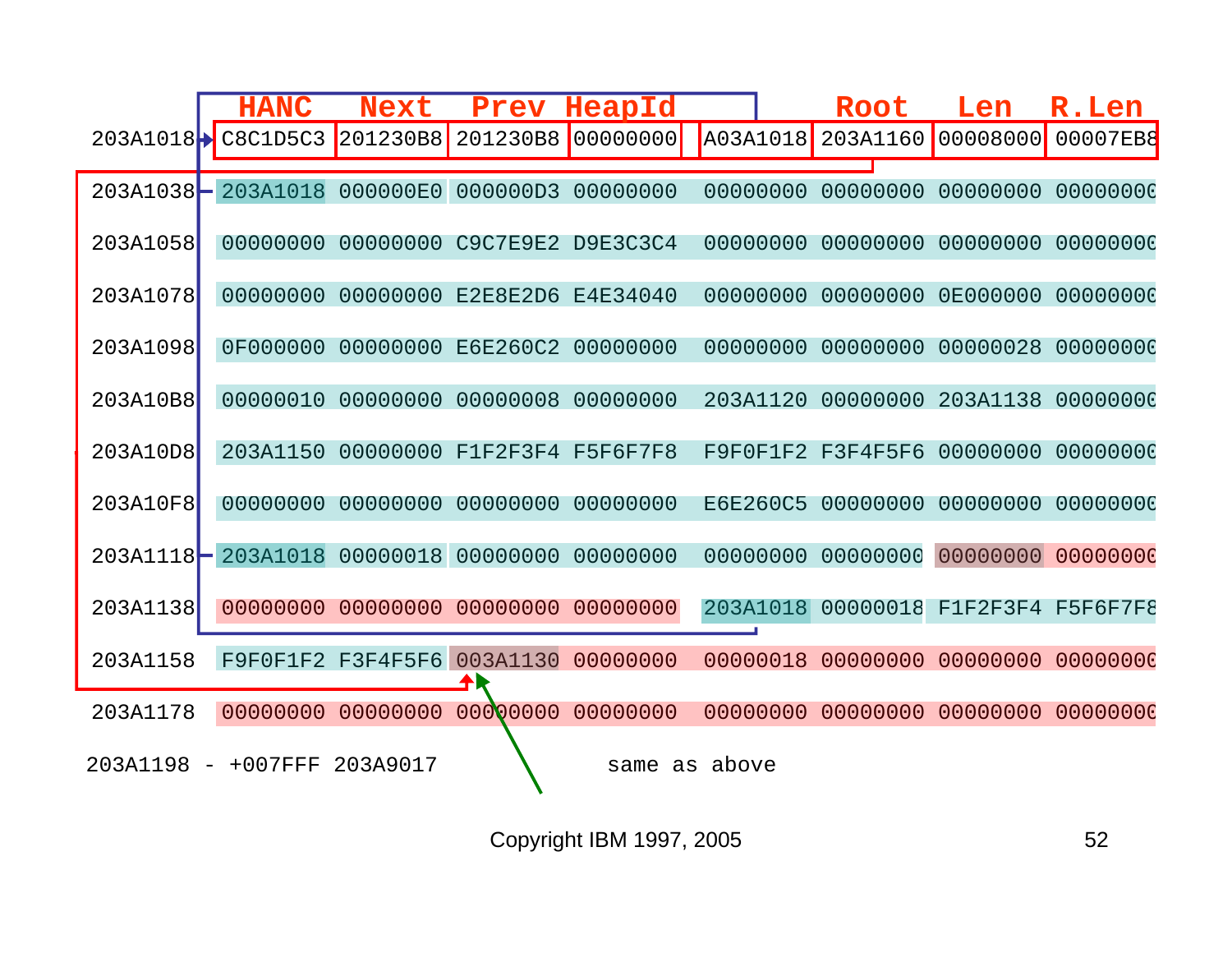### $\mathcal{L}^{\text{max}}_{\text{max}}$ Sample program CEEDUMP

| Initial (User) Heap                 |                                     |                                     | : 203A1018                          |                                     |                                                                |
|-------------------------------------|-------------------------------------|-------------------------------------|-------------------------------------|-------------------------------------|----------------------------------------------------------------|
| +000000 203A1018                    |                                     | C8C1D5C3 201230B8 201230B8 00000000 | A03A1018 203A1160 00008000 00007EB8 |                                     | $HANC$                                                         |
| +000020 203A1038                    | 203A1018 000000E0 000000D3 00000000 |                                     |                                     | 00000000 00000000 00000000 00000000 |                                                                |
| +000040 203A1058                    | 00000000 00000000 C9C7E9E2 D9E3C3C4 |                                     |                                     |                                     | $\ldots \ldots \ldots$ IGZSRTCD. $\ldots \ldots \ldots \ldots$ |
| +000060 203A1078                    | 00000000 00000000 E2E8E2D6 E4E34040 |                                     |                                     | 00000000 00000000 0E000000 00000000 | SYSOUT                                                         |
| +000080 203A1098                    | 0F000000 00000000 E6E260C2 00000000 |                                     |                                     | 00000000 00000000 00000028 00000000 |                                                                |
| +0000A0 203A10B8                    | 00000010 00000000 00000008 00000000 |                                     |                                     | 203A1120 00000000 203A1138 00000000 |                                                                |
| $+0000C0$ 203A10D8                  | 203A1150 00000000 F1F2F3F4 F5F6F7F8 |                                     |                                     | F9F0F1F2 F3F4F5F6 00000000 00000000 | $\ldots \& \ldots 1234567890123456 \ldots \ldots$              |
| +0000E0 203A10F8                    |                                     |                                     |                                     | E6E260C5 00000000 00000000 00000000 | . WS-E 1                                                       |
| +000100 203A1118                    | 203A1018 00000018 00000000 00000000 |                                     |                                     | 00000000 00000000 00000000 00000000 |                                                                |
| +000120 203A1138                    |                                     |                                     |                                     | 203A1018 00000018 F1F2F3F4 F5F6F7F8 | 12345678                                                       |
| +000140 203A1158                    | F9F0F1F2 F3F4F5F6 003A1130 00000000 |                                     |                                     | 00000018 00000000 00000000 00000000 | $90123456 \ldots \ldots \ldots \ldots \ldots \ldots$           |
| +000160 203A1178                    | 00000000 00000000 00000000 00000000 |                                     |                                     |                                     |                                                                |
| +000180 203A1198 - +007FFF 203A9017 |                                     |                                     | same as above                       |                                     |                                                                |
|                                     |                                     |                                     |                                     |                                     |                                                                |

- $\mathcal{L}_{\mathcal{A}}$ The overlay resulted in the CEE0802C error.
- $\mathcal{L}_{\mathcal{A}}$ This is a simple case with a single small heap.
- $\overline{\phantom{a}}$  Large heaps and/or multiple heaps are difficult to diagnose by hand.
- × Problem 1!!!!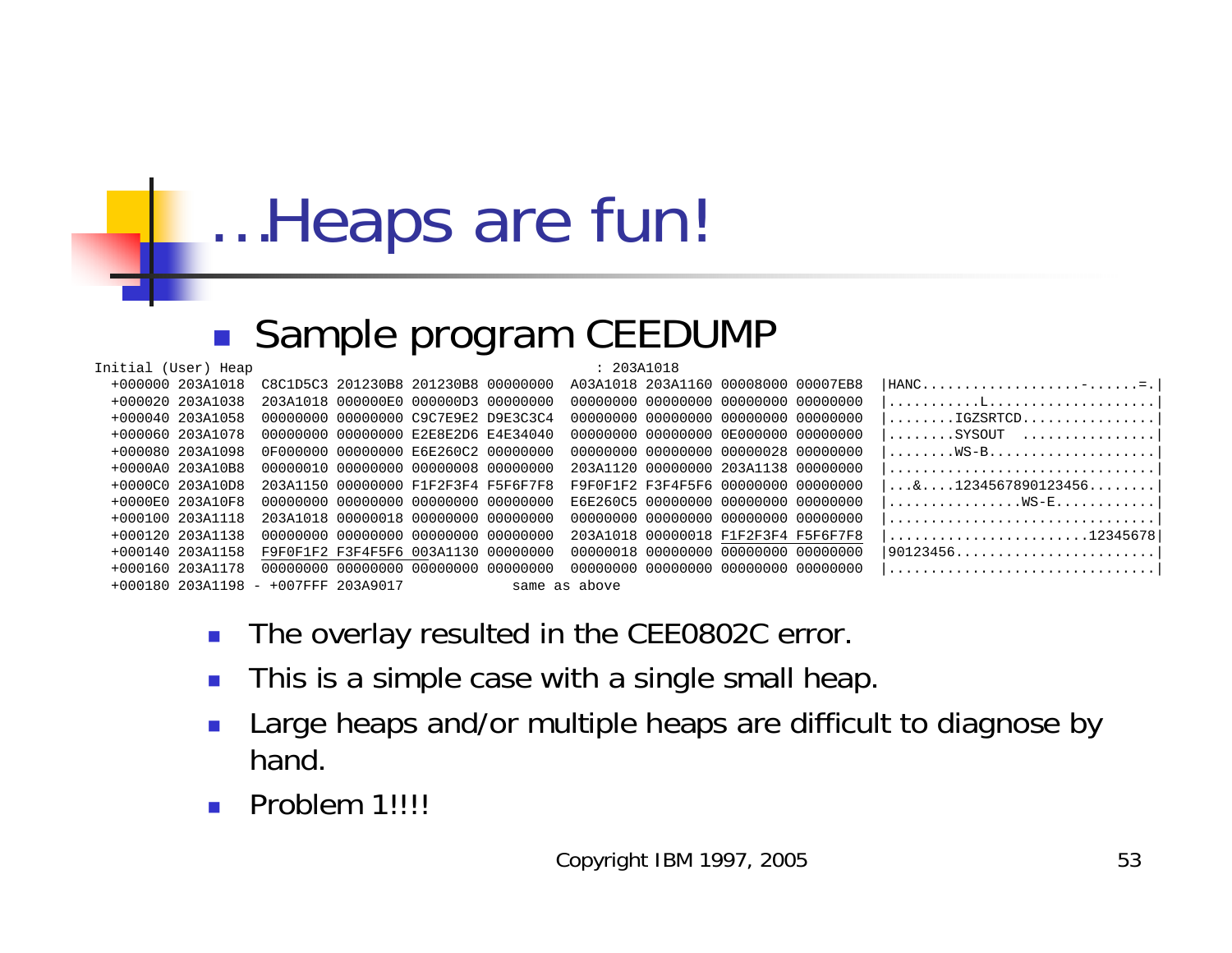### ■ Problem 2 – modify the program slightly

003600 CALL "CEEGTST" USING HEAPID, STORAGE-SIZE-16, 003700 ADDRESS-0, FC. 003800 003900 CALL "CEEGTST" USING HEAPID, STORAGE-SIZE-16, 004000 **ADDRESS-1, FC.** 004100 004200 CALL "CEEGTST" USING HEAPID, STORAGE-SIZE-16, 004300 ADDRESS-2, FC. 004400 004500 CALL "CEEFRST" USING ADDRESS-1, FC. 004600 004700 SET ADDRESS OF HEAP-DATA-AREA TO ADDRESS-2. 004800 MOVE WS-DATA TO HEAP-DATA-AREA. 004900 **004910 CALL "CEEGTST" USING HEAPID, STORAGE-SIZE-24, 004920 ADDRESS-1, FC. 004930**005000 CALL "CEEGTST" USING HEAPID, STORAGE-SIZE-8, 005100 ADDRESS-1, FC. 005200 GOBACK.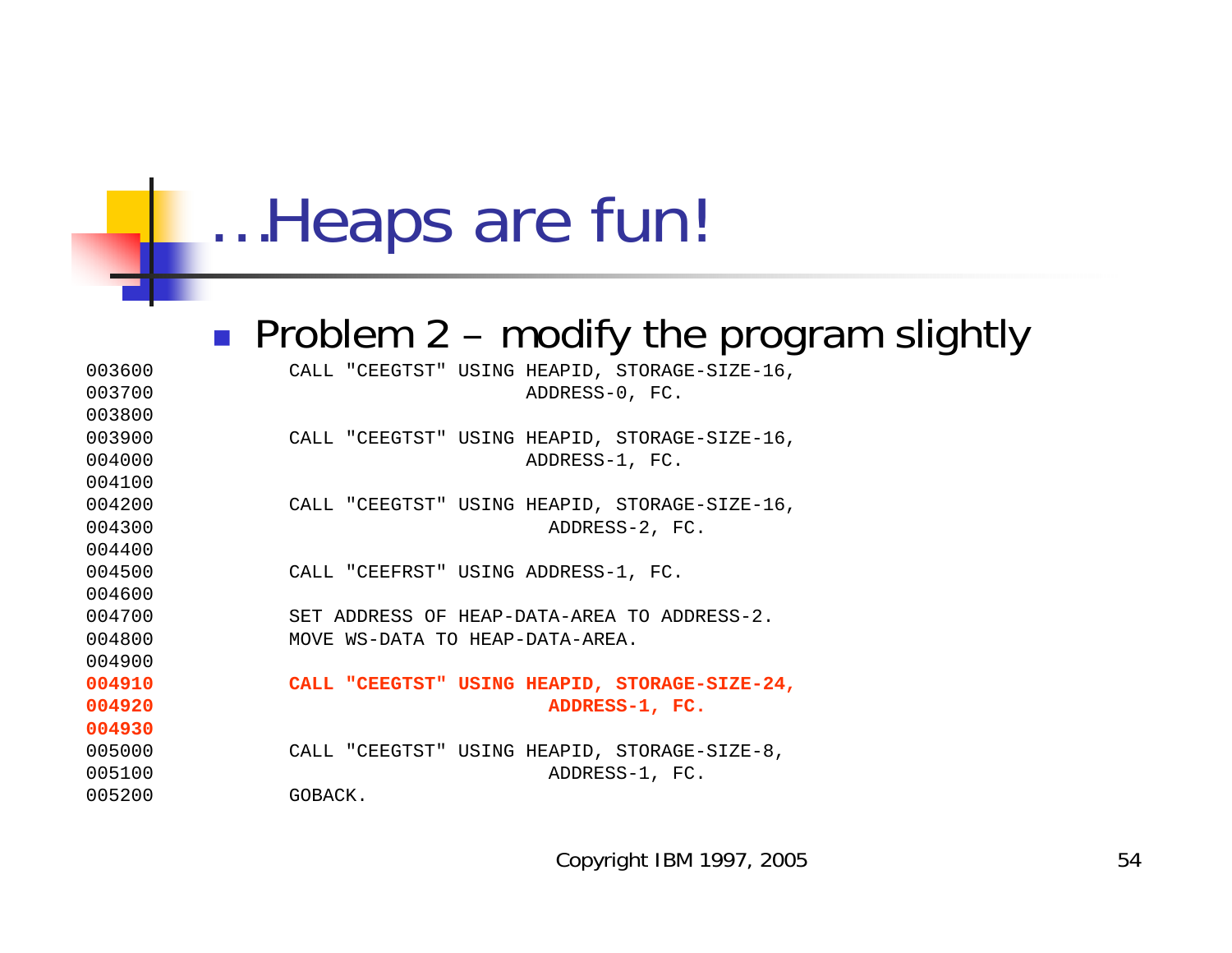#### $\mathcal{L}^{\text{max}}$ Problem 2 – CEEDUMP now looks like:

|           | Initial (User) Heap |       |                                     |                   | : 203A1018    |                            |                                     |            |
|-----------|---------------------|-------|-------------------------------------|-------------------|---------------|----------------------------|-------------------------------------|------------|
| $+000000$ | 203A1018            |       | C8C1D5C3 1FF230B8 1FF230B8 00000000 |                   |               | A03A1018 203A1180 00008000 |                                     | 00007E98   |
|           | +000020 203A1038    |       | 203A1018 000000E0 000000D3 00000000 |                   |               | 00000000 00000000 00000000 |                                     | . 00000000 |
|           | +000040 203A1058    |       | 00000000 00000000 C9C7E9E2 D9E3C3C4 |                   | 00000000      | 00000000 00000000          |                                     | . 00000000 |
|           | $+000060$ 203A1078  |       | 00000000 00000000 E2E8E2D6 E4E34040 |                   |               | 00000000 00000000 0E000000 |                                     | 00000000   |
|           | +000080 203A1098    |       | 0F000000 00000000 E6E260C2 00000000 |                   |               | 00000000 00000000 00000018 |                                     | 00000000   |
|           | $+0000A0 203A10B8$  |       | 00000010 00000000 00000008 00000000 |                   |               |                            | 203A1120 00000000 203A1168          | . 00000000 |
|           | $+0000C0 203A10D8$  |       | 203A1150 00000000 F1F2F3F4 F5F6F7F8 |                   |               | F9F0F1F2 F3F4F5F6 00000000 |                                     | . 00000000 |
|           | $+0000E0 203A10F8$  |       | 00000000 00000000 00000000 00000000 |                   |               | E6E260C5 00000000 00000000 |                                     | . 00000000 |
|           | +000100 203A1118    |       | 203A1018 00000018 00000000 00000000 |                   |               | 00000000 00000000 00000000 |                                     | . 00000000 |
|           | $+00012020341138$   |       | 00000000 00000000 00000000 00000000 |                   |               |                            | 203A1018 00000018 F1F2F3F4 F5F6F7F8 |            |
|           | +000140 203A1158    |       | F9F0F1F2 F3F4F5F6 203A1018 00000020 |                   |               | 00000018 00000000 00000000 |                                     | . 00000000 |
|           | +000160 203A1178    |       | 00000000 00000000                   | 003A1130 00000000 |               | 00000018 00000000 00000000 |                                     | . 00000000 |
|           | +000180 203A1198    |       | 00000000 00000000 00000000 00000000 |                   |               |                            | 00000000 00000000 00000000          | . 00000000 |
| $+0001A0$ | 203A11B8            | $ \,$ | +007FFF 201A9017                    |                   | same as above |                            |                                     |            |

- $\mathcal{L}_{\mathcal{A}}$ Same overlay occurs with element at 203A1160
- $\mathcal{L}_{\mathcal{A}}$ However damage now moved to 203A1180
- $\mathcal{L}_{\mathcal{A}}$ Why? Bigger problem!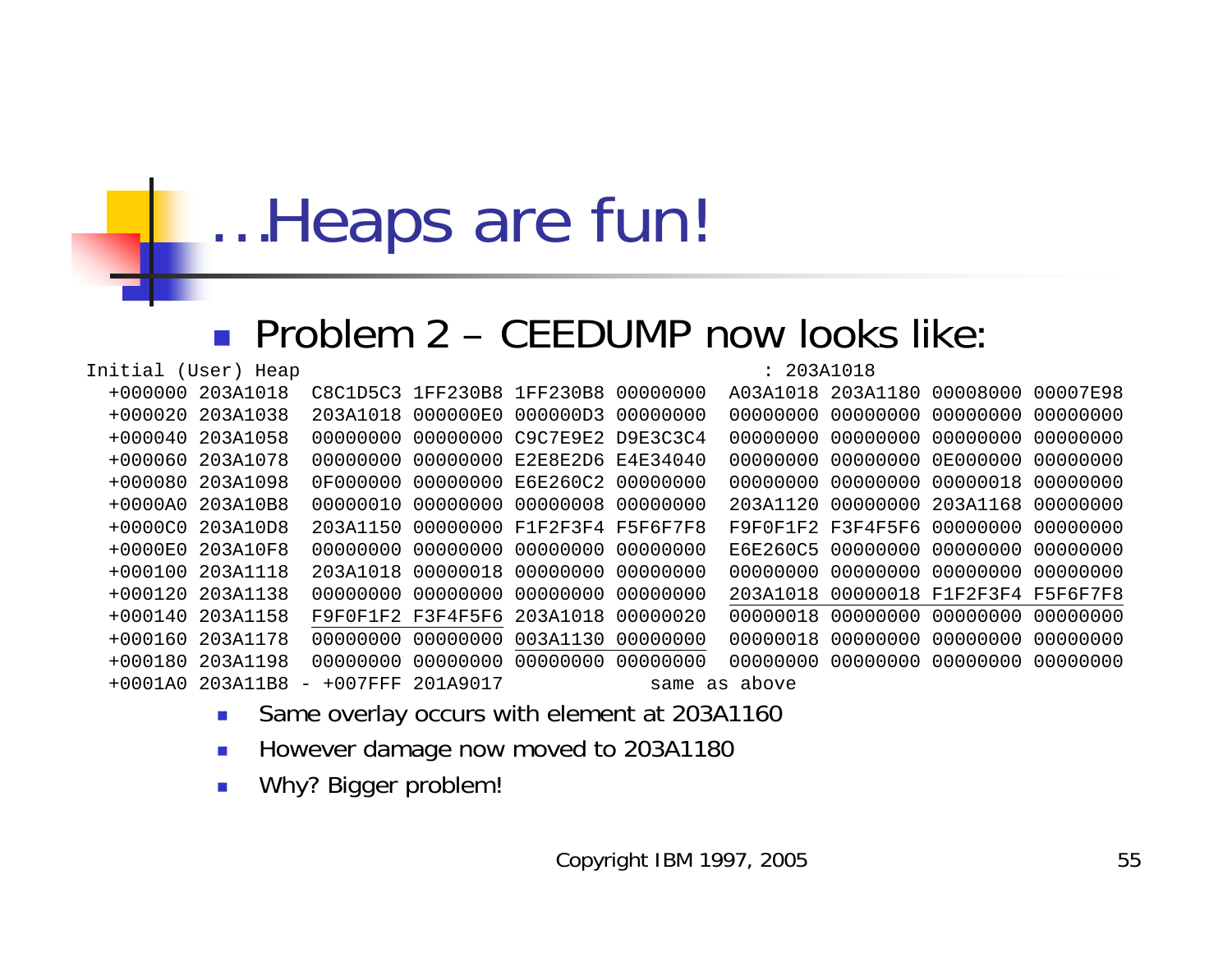|          | <b>HANC</b> | <b>Next</b>                |                   | Prev HeapId       |                                                                               | <b>Root</b>       | Len      | R.Len    |
|----------|-------------|----------------------------|-------------------|-------------------|-------------------------------------------------------------------------------|-------------------|----------|----------|
| 203A1018 | C8C1D5C3    | 201230B8                   | 201230B8          | 00000000          |                                                                               | A03A1018 203A1160 | 00008000 | 00007EB8 |
| 203A1038 | 203A1018    | 000000E0                   | 000000D3          | 00000000          | 00000000                                                                      | 00000000          | 00000000 | 00000000 |
| 203A1058 | 00000000    | 00000000                   |                   | C9C7E9E2 D9E3C3C4 | 00000000                                                                      | 00000000          | 00000000 | 00000000 |
| 203A1078 | 00000000    | 00000000                   | E2E8E2D6          | E4E34040          | 00000000                                                                      | 00000000          | 0E000000 | 00000000 |
| 203A1098 | 0F000000    |                            | 00000000 E6E260C2 | 00000000          | 00000000                                                                      | 00000000          | 00000028 | 00000000 |
| 203A10B8 | 00000010    | 00000000                   | 00000008          | 00000000          | 203A1120                                                                      | 00000000          | 203A1138 | 00000000 |
| 203A10D8 | 203A1150    | 00000000                   | F1F2F3F4 F5F6F7F8 |                   |                                                                               | F9F0F1F2 F3F4F5F6 | 00000000 | 00000000 |
| 203A10F8 | 00000000    | 00000000                   | 00000000          | 00000000          | <b>E6E260C5</b>                                                               | 00000000          | 00000000 | 00000000 |
| 203A1118 | 203A1018    | 00000018                   | 00000000          | 00000000          | 00000000                                                                      | 00000000          | 00000000 | 00000000 |
| 203A1138 | 00000000    | 00000000                   | 00000000          | 00000000          | 203A1018                                                                      | 00000018          | F1F2F3F4 | F5F6F7F8 |
| 203A1158 |             | F9F0F1F2 F3F4F5F6 003A1130 |                   | 00000000          | 00000018                                                                      | 00000000          | 00000000 | 00000000 |
| 203A1178 | 00000000    | 00000000                   | 00000000          | 00000000          | 00000000                                                                      | 00000000          | 00000000 | 00000000 |
|          |             |                            |                   |                   | Request for 32 ( $x'20'$ ) bytes comes in $-24 + 8$ byte header               |                   |          |          |
|          |             |                            |                   |                   | Follow root to $203A1160$ – non zero pointer – but size only $x'18$ – no room |                   |          |          |
|          |             |                            |                   |                   |                                                                               |                   |          |          |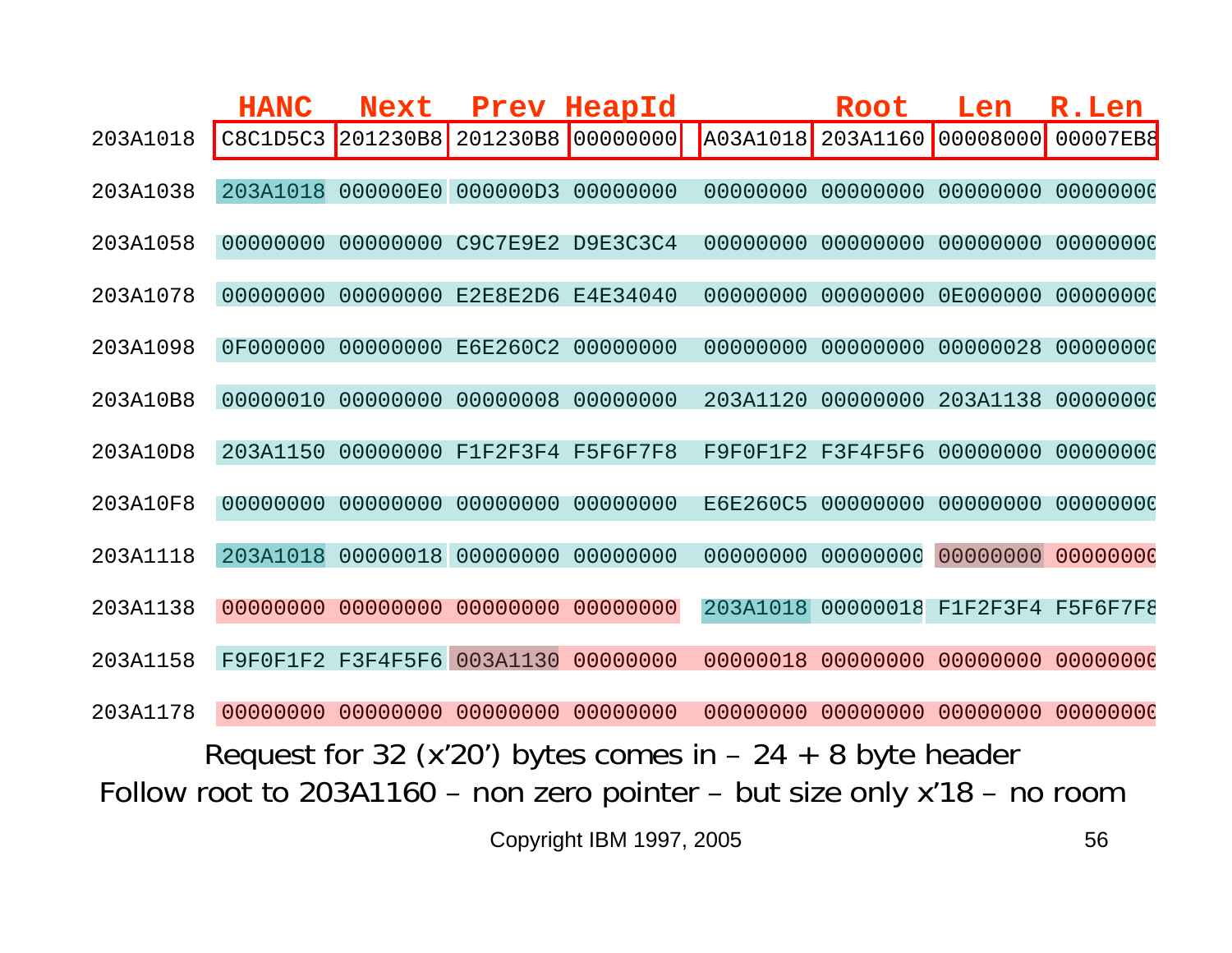|          | <b>HANC</b>       | <b>Next</b>       |                            | Prev HeapId       |                                                           | <b>Root</b>                | Len                        | R.Len    |
|----------|-------------------|-------------------|----------------------------|-------------------|-----------------------------------------------------------|----------------------------|----------------------------|----------|
| 203A1018 | C8C1D5C3          | 201230B8          | 201230B8                   | $\vert$ 00000000  |                                                           | A03A1018 203A1160 00008000 |                            | 00007EB8 |
| 203A1038 | 203A1018          | 000000E0          | 000000D3                   | 00000000          | 00000000                                                  | 00000000                   | 00000000                   | 00000000 |
| 203A1058 | 00000000          | 00000000          |                            | C9C7E9E2 D9E3C3C4 | 00000000                                                  | 00000000                   | 00000000                   | 00000000 |
| 203A1078 | 00000000          |                   | 00000000 E2E8E2D6 E4E34040 |                   | 00000000                                                  | 00000000                   | 0E000000                   | 00000000 |
| 203A1098 | 0F000000          |                   | 00000000 E6E260C2 00000000 |                   | 00000000                                                  | 00000000                   | 00000028                   | 00000000 |
| 203A10B8 | 00000010          |                   | 00000000 00000008          | 00000000          | 203A1120                                                  |                            | 00000000 203A1138 00000000 |          |
| 203A10D8 | 203A1150          |                   | 00000000 F1F2F3F4 F5F6F7F8 |                   |                                                           | F9F0F1F2 F3F4F5F6          | 00000000                   | 00000000 |
| 203A10F8 | 00000000          | 00000000          | 00000000                   | 00000000          | <b>E6E260C5</b>                                           | 00000000                   | 00000000                   | 00000000 |
| 203A1118 | 203A1018          |                   | 00000018 00000000          | 00000000          | 00000000                                                  | 00000000                   | 00000000                   | 00000000 |
| 203A1138 | 00000000          | 00000000          | 00000000                   | 00000000          | 203A1018                                                  | 00000018 F1F2F3F4 F5F6F7F8 |                            |          |
| 203A1158 |                   | F9F0F1F2 F3F4F5F6 | 003A1130                   | 00000000          | 00000018                                                  | 00000000                   | 00000000                   | 00000000 |
| 203A1178 | 00000000 00000000 |                   | 00000000                   | 00000000          |                                                           | 00000000 00000000 00000000 |                            | 00000000 |
|          |                   |                   |                            |                   | So use the first x'20' bytes for a new allocated element. |                            |                            |          |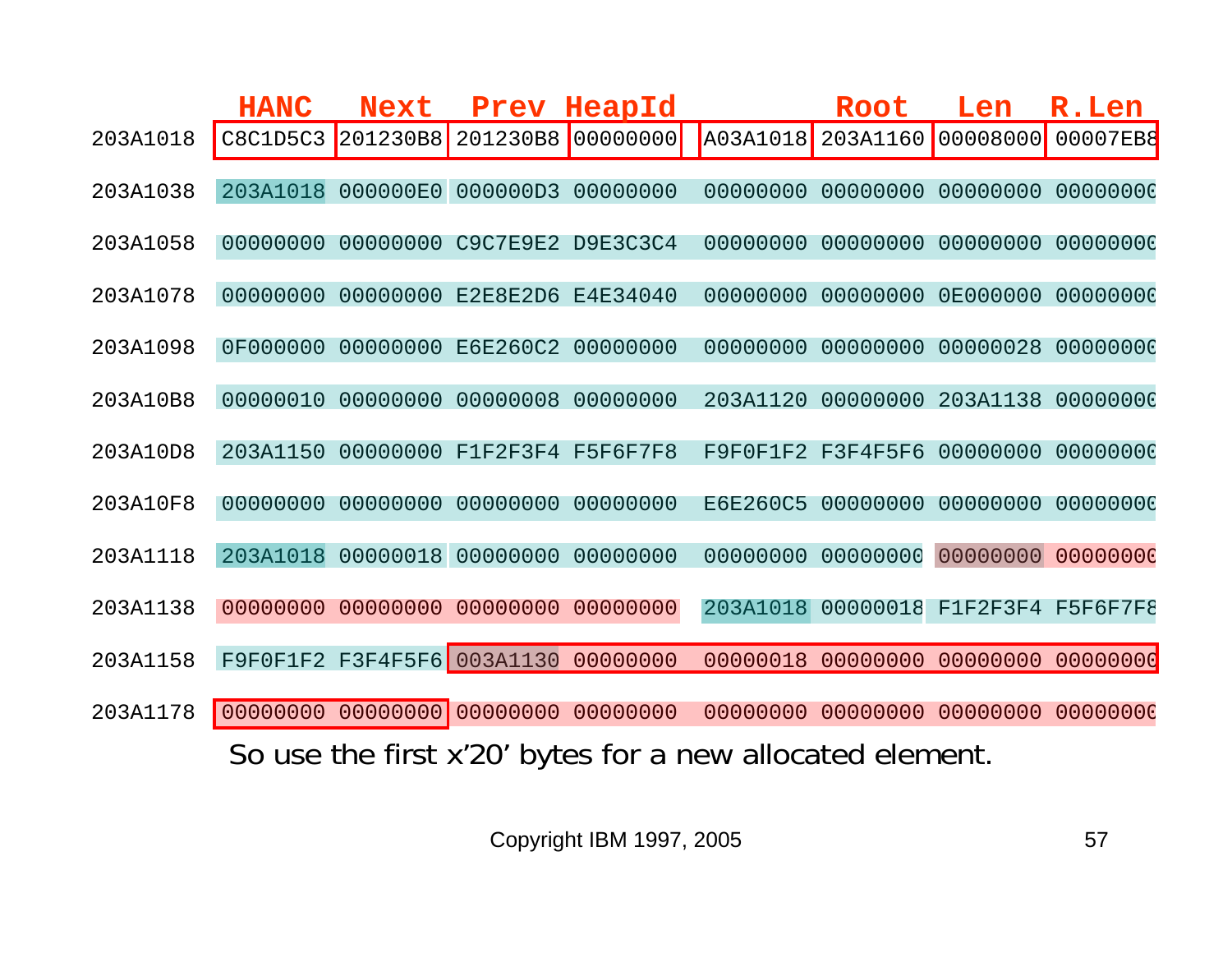|          | <b>HANC</b> | <b>Next</b>       |                            | Prev HeapId              |                                                          | Root              | Len      | R.Len    |
|----------|-------------|-------------------|----------------------------|--------------------------|----------------------------------------------------------|-------------------|----------|----------|
| 203A1018 | C8C1D5C3    | 201230B8          | 201230B8                   | 00000000                 | A03A1018                                                 | 203A1160          | 00008000 | 00007EB8 |
| 203A1038 | 203A1018    | 000000E0          | 000000D3                   | 00000000                 | 00000000                                                 | 00000000          | 00000000 | 00000000 |
| 203A1058 | 00000000    | 00000000          |                            | C9C7E9E2 D9E3C3C4        | 00000000                                                 | 00000000          | 00000000 | 00000000 |
| 203A1078 | 00000000    | 00000000          | E2E8E2D6 E4E34040          |                          | 00000000                                                 | 00000000          | 0E000000 | 00000000 |
| 203A1098 | 0F000000    |                   | 00000000 E6E260C2 00000000 |                          | 00000000                                                 | 00000000          | 00000028 | 00000000 |
| 203A10B8 | 00000010    | 00000000          | 00000008                   | 00000000                 | 203A1120                                                 | 00000000          | 203A1138 | 00000000 |
| 203A10D8 | 203A1150    |                   | 00000000 F1F2F3F4 F5F6F7F8 |                          |                                                          | F9F0F1F2 F3F4F5F6 | 00000000 | 00000000 |
| 203A10F8 | 00000000    | 00000000          | 00000000                   | 00000000                 | <b>E6E260C5</b>                                          | 00000000          | 00000000 | 00000000 |
| 203A1118 | 203A1018    | 00000018          | 00000000                   | 00000000                 | 00000000                                                 | 00000000          | 00000000 | 00000000 |
| 203A1138 | 00000000    | 00000000          |                            | 00000000 00000000        | 203A1018                                                 | 00000018          | F1F2F3F4 | F5F6F7F8 |
| 203A1158 |             | F9F0F1F2 F3F4F5F6 | 003A1130                   | 00000000                 | 00000018                                                 | 00000000          | 00000000 | 00000000 |
| 203A1178 | 00000000    | 00000000          |                            | 00000000 00000000        | 00000000                                                 | 00000000 00000000 |          | 00000000 |
|          |             |                   |                            |                          | Remainder of free element must be returned to free tree. |                   |          |          |
|          |             |                   |                            |                          | So copy the information from existing free element.      |                   |          |          |
|          |             |                   |                            | Copyright IBM 1997, 2005 |                                                          |                   |          | 58       |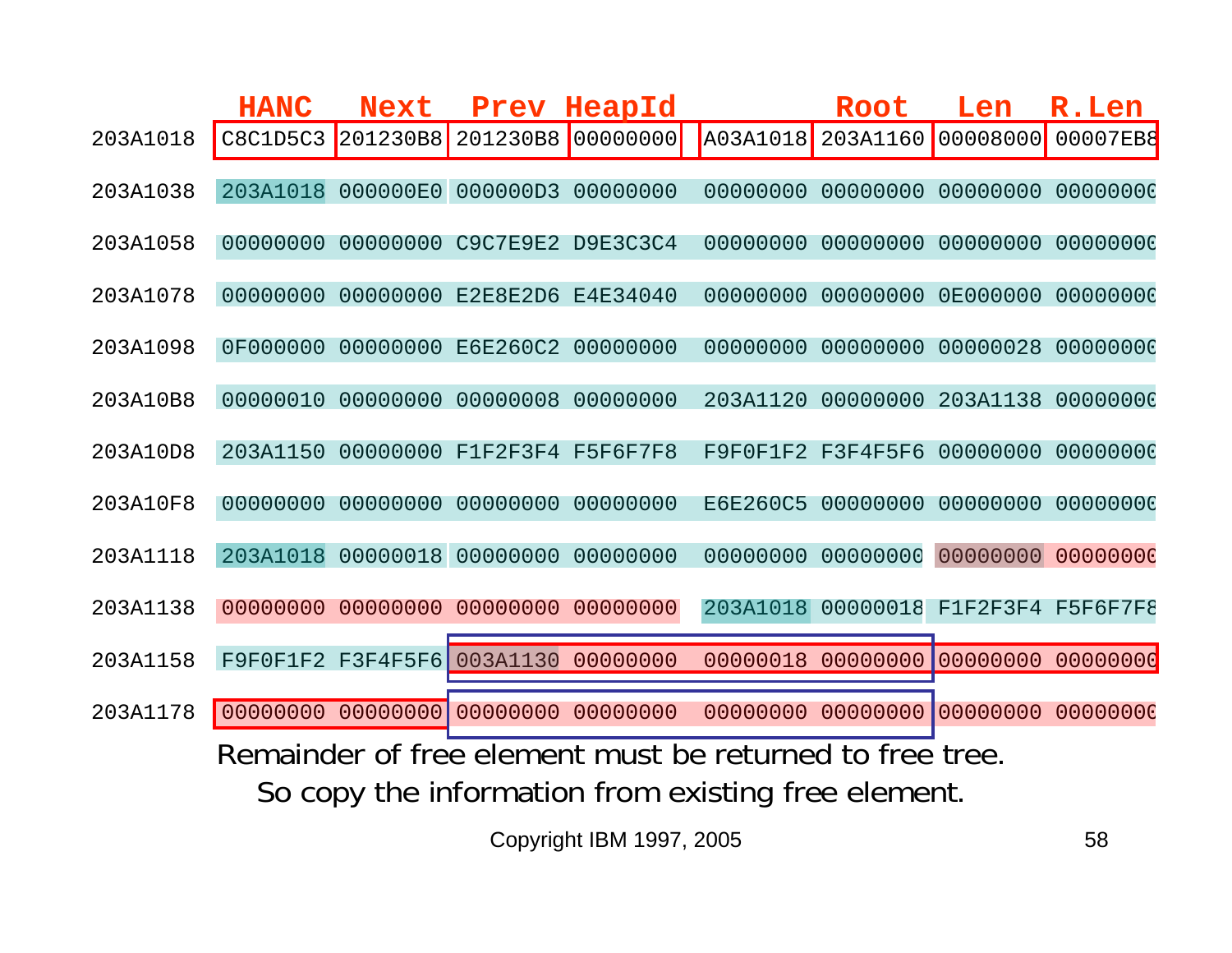|          | <b>HANC</b>       | <b>Next</b>                |                            | Prev HeapId       |                                                          | <b>Root</b>       | Len                        | R.Len    |
|----------|-------------------|----------------------------|----------------------------|-------------------|----------------------------------------------------------|-------------------|----------------------------|----------|
| 203A1018 | C8C1D5C3          | 201230B8                   | 201230B8                   | 00000000          | A03A1018                                                 | 203A1160          | 00008000                   | 00007EB8 |
| 203A1038 | 203A1018          | 000000E0                   | 000000D3                   | 00000000          | 00000000                                                 | 00000000          | 00000000                   | 00000000 |
| 203A1058 | 00000000          | 00000000                   | C9C7E9E2 D9E3C3C4          |                   | 00000000                                                 | 00000000          | 00000000                   | 00000000 |
| 203A1078 | 00000000          |                            | 00000000 E2E8E2D6 E4E34040 |                   | 00000000                                                 | 00000000          | 0E000000                   | 00000000 |
| 203A1098 | 0F000000          |                            | 00000000 E6E260C2 00000000 |                   | 00000000                                                 | 00000000          | 00000028                   | 00000000 |
| 203A10B8 | 00000010          | 00000000                   | 00000008                   | 00000000          | 203A1120                                                 | 00000000          | 203A1138                   | 00000000 |
| 203A10D8 | 203A1150          |                            | 00000000 F1F2F3F4 F5F6F7F8 |                   | F9F0F1F2 F3F4F5F6                                        |                   | 00000000                   | 00000000 |
| 203A10F8 | 00000000          | 00000000                   | 00000000                   | 00000000          | <b>E6E260C5</b>                                          | 00000000          | 00000000                   | 00000000 |
| 203A1118 | 203A1018          |                            | 00000018 00000000          | 00000000          | 00000000                                                 | 00000000          | 00000000                   | 00000000 |
| 203A1138 | 00000000          | 00000000                   | 00000000                   | 00000000          | 203A1018                                                 |                   | 00000018 F1F2F3F4 F5F6F7F8 |          |
| 203A1158 |                   | F9F0F1F2 F3F4F5F6 003A1130 |                            | 00000000          | 00000018                                                 | 00000000          | 00000000                   | 00000000 |
| 203A1178 | 00000000 00000000 |                            |                            | 003A1130 00000000 |                                                          | 00000018 00000000 | 00000000                   | 00000000 |
|          |                   |                            |                            |                   | Remainder of free element must be returned to free tree. |                   |                            |          |
|          |                   |                            |                            |                   | So copy the information from existing free element.      |                   |                            |          |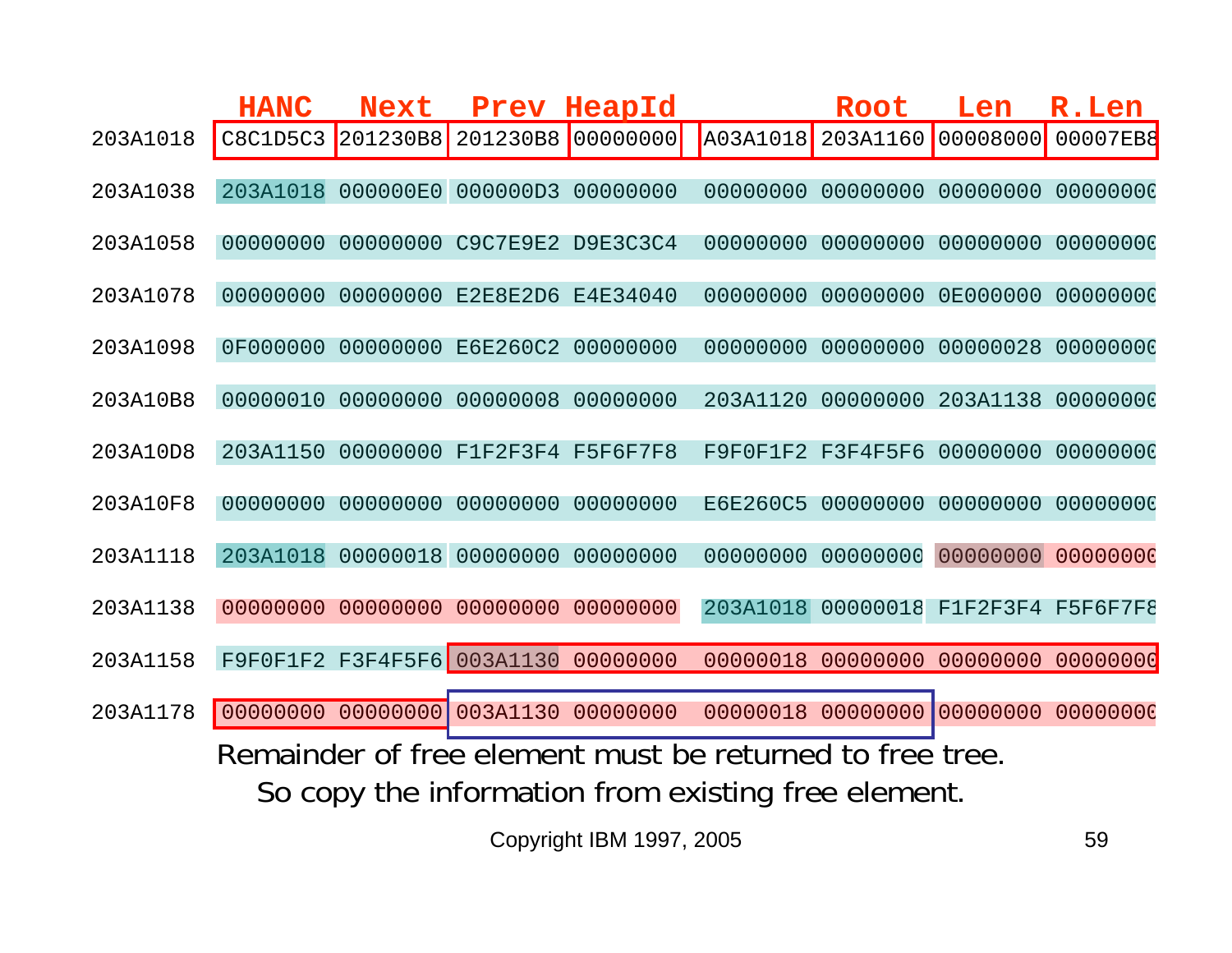|                                  | <b>HANC</b> | <b>Next</b> |                            | Prev HeapId                         |                 | <b>Root</b>       | Len               | R.Len    |
|----------------------------------|-------------|-------------|----------------------------|-------------------------------------|-----------------|-------------------|-------------------|----------|
| 203A1018                         | C8C1D5C3    | 201230B8    | 201230B8                   | 00000000                            |                 | A03A1018 203A1160 | 00008000          | 00007EB8 |
| 203A1038                         | 203A1018    | 000000E0    | 000000D3                   | 00000000                            | 00000000        | 00000000          | 00000000          | 00000000 |
| 203A1058                         | 00000000    | 00000000    |                            | C9C7E9E2 D9E3C3C4                   | 00000000        | 00000000          | 00000000          | 00000000 |
| 203A1078                         | 00000000    |             | 00000000 E2E8E2D6 E4E34040 |                                     | 00000000        | 00000000          | 0E000000          | 00000000 |
| 203A1098                         | 0F000000    |             | 00000000 E6E260C2          | 00000000                            | 00000000        | 00000000          | 00000028          | 00000000 |
| 203A10B8                         | 00000010    | 00000000    | 00000008                   | 00000000                            | 203A1120        | 00000000          | 203A1138          | 00000000 |
| 203A10D8                         | 203A1150    |             | 00000000 F1F2F3F4 F5F6F7F8 |                                     |                 | F9F0F1F2 F3F4F5F6 | 00000000          | 00000000 |
| 203A10F8                         | 00000000    | 00000000    | 00000000                   | 00000000                            | <b>E6E260C5</b> | 00000000          | 00000000          | 00000000 |
| 203A1118                         | 203A1018    |             | 00000018 00000000          | 00000000                            | 00000000        | 00000000          | 00000000          | 00000000 |
| 203A1138                         | 00000000    | 00000000    | 00000000                   | 00000000                            | 203A1018        | 00000018          | F1F2F3F4 F5F6F7F8 |          |
| 203A1158                         |             |             |                            | F9F0F1F2 F3F4F5F6 201A1018 00000020 | 00000018        | 00000000          | 00000000          | 00000000 |
| 203A1178                         | 00000000    | 00000000    | 003A1130                   | 00000000                            |                 | 00000018 00000000 | 00000000          | 00000000 |
| Now create the allocated element |             |             |                            |                                     |                 |                   |                   |          |
| Problem 2! Damage has moved      |             |             |                            |                                     |                 |                   |                   |          |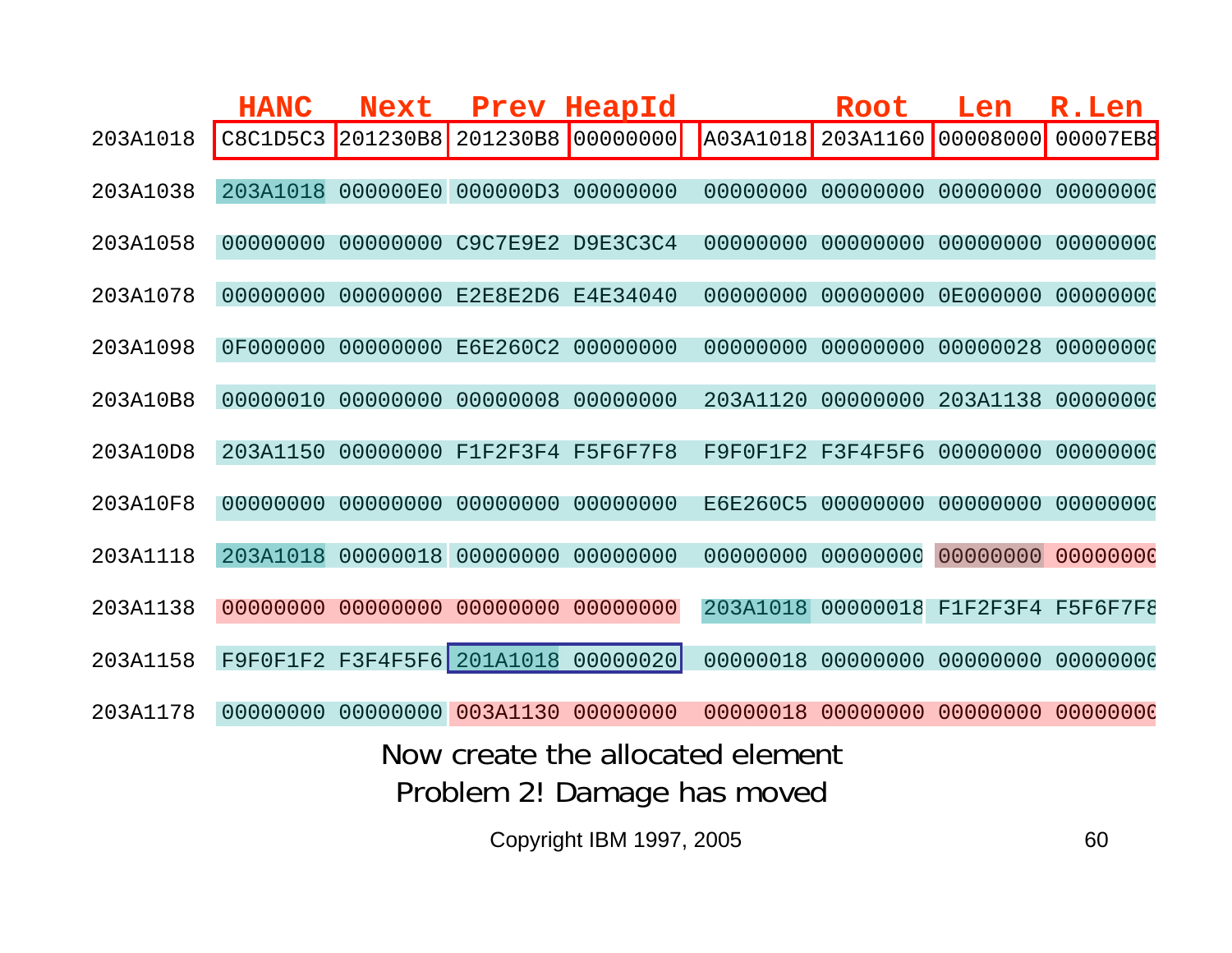## ■ SYSMDUMP – IPCS Use VERBX LEDATA 'HEAP' First ENSM – Enclave Storage Management CB

Language Environment Product 04 V01 R06.00

Heap Storage Control Blocks

| ENSM:     | 201230A0                                                                                 |
|-----------|------------------------------------------------------------------------------------------|
| $+000000$ | EYE CATCHER: ENSM ST HEAP ALLOC FLAG: 00000000                                           |
|           | ST HEAP FREE FLAG: 00000000<br>+000008 ST_HEAP_ALLOC_VAL:00000000                        |
|           | +000010 ST HEAP FREE VAL:00000000 REPORT STORAGE:00000000                                |
|           | +000018 UHEAP:C8D7C3C2 203A1018 203A1018 00008000 00008000 00002000 00001000 00000000 00 |
| $+000048$ | AHEAP:C8D7C3C2 2037D000 2037D000 00004000 00002000 00002000 00001000 00000000 00         |
| $+000078$ | BHEAP:C8D7C3C2 20123118 20123118 00002000 00001000 00002000 00001000 80000000 00         |
| +0000A8   | ENSM ADDL HEAPS: F0F00000                                                                |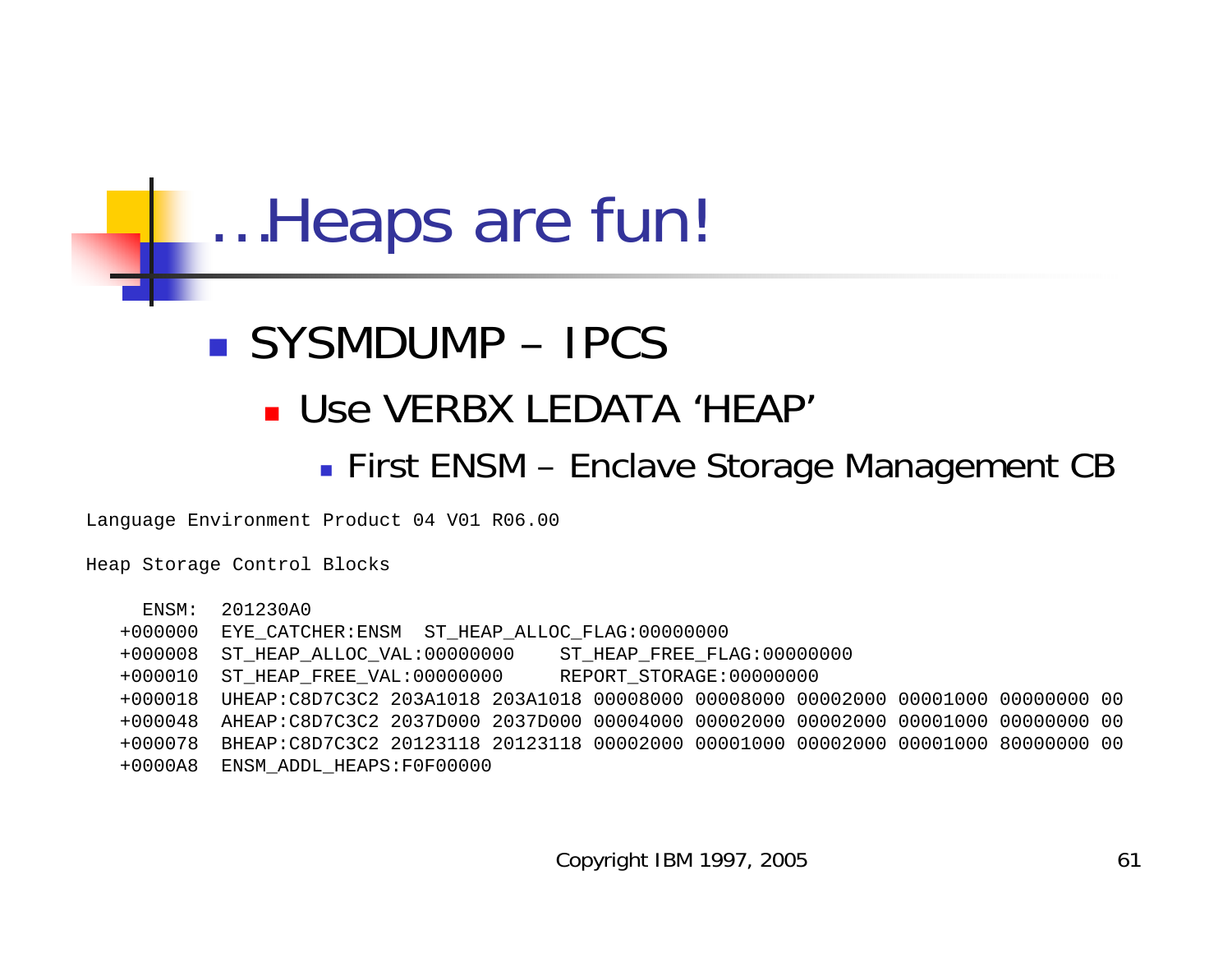### ■ SYSMDUMP – IPCS

**Then HPCB and header for user heap** 

User Heap Control Blocks

- HPCB: 201230B8
- +000000 EYE\_CATCHER:HPCB FIRST:203A1018 LAST:203A1018

- +000000 EYE\_CATCHER:HANC NEXT:201230B8 PREV:201230B8
- +00000C HEAPID:00000000 SEG\_ADDR:A03A1018 ROOT\_ADDR:203A1160
- +000018 SEG\_LEN:00008000 ROOT\_LEN:00007EB8

This is the last heap segment in the current heap.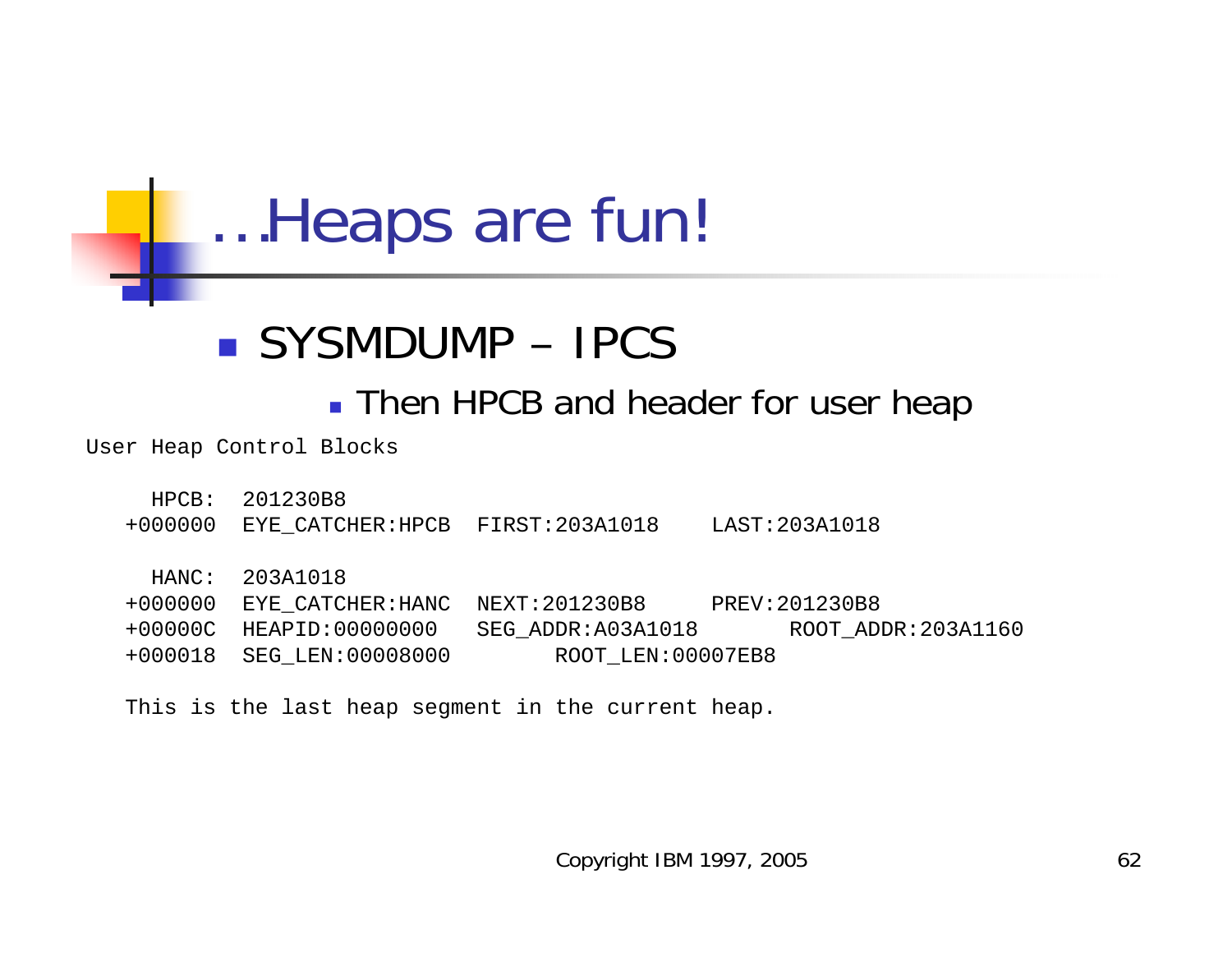## ■ SYSMDUMP – IPCS

### **Next is the free tree information**

### **NOTE: \*ERROR\* indicates an error was found**

Free Storage Tree for Heap Segment 203A1018

|         | Node          | Node     | Parent   | Left     | Right    | Left                                                                | Right    |
|---------|---------------|----------|----------|----------|----------|---------------------------------------------------------------------|----------|
|         | Depth Address | Length   | Node     | Node     | Node     | Length                                                              | Length   |
|         | 0 203A1160    | 00007EB8 | 00000000 | 003A1130 | 00000000 | 00000018                                                            | 00000000 |
| *ERROR* |               |          |          |          |          | The left node address does not fall within the current heap seqment |          |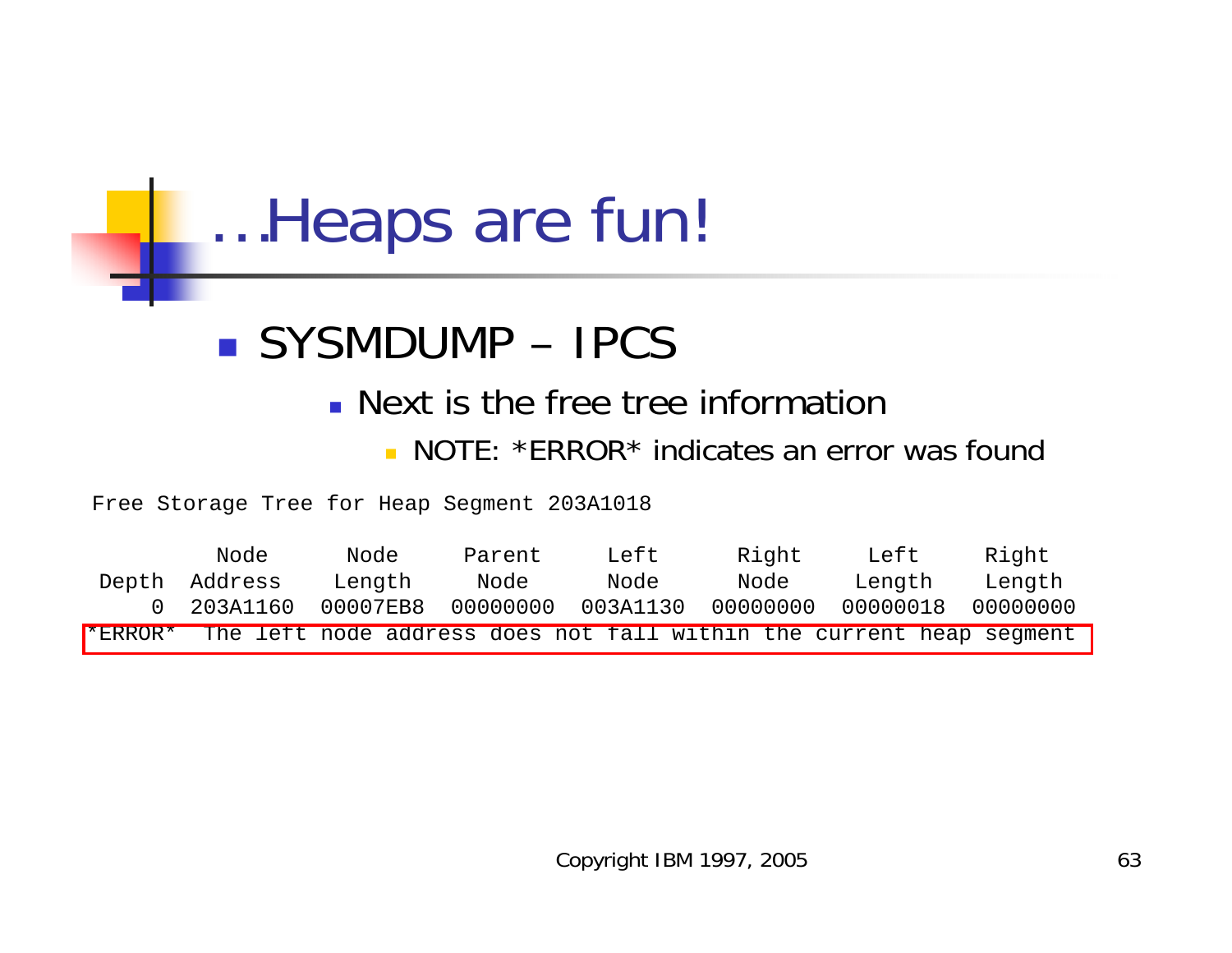## ■ SYSMDUMP – IPCS

### **Next map all elements in heap segment**

Map of Heap Segment 203A1018 To display entire segment: IP LIST 203A1018 LEN(X'00008000') ASID(X'0181')

203A1038: Allocated storage element, length=000000E0. To display: IP LIST 203A1038 LEN(X'000000E0') ASID(X'0181') 203A1040: 000000D3 00000000 00000000 00000000 00000000 00000000 00000000<sup>00000000</sup> |...L............................|

203A1118: Allocated storage element, length=00000018. To display: IP LIST 203A1118 LEN(X'00000018') ASID(X'0181') 203A1120: 00000000 00000000 00000000 00000000|................ |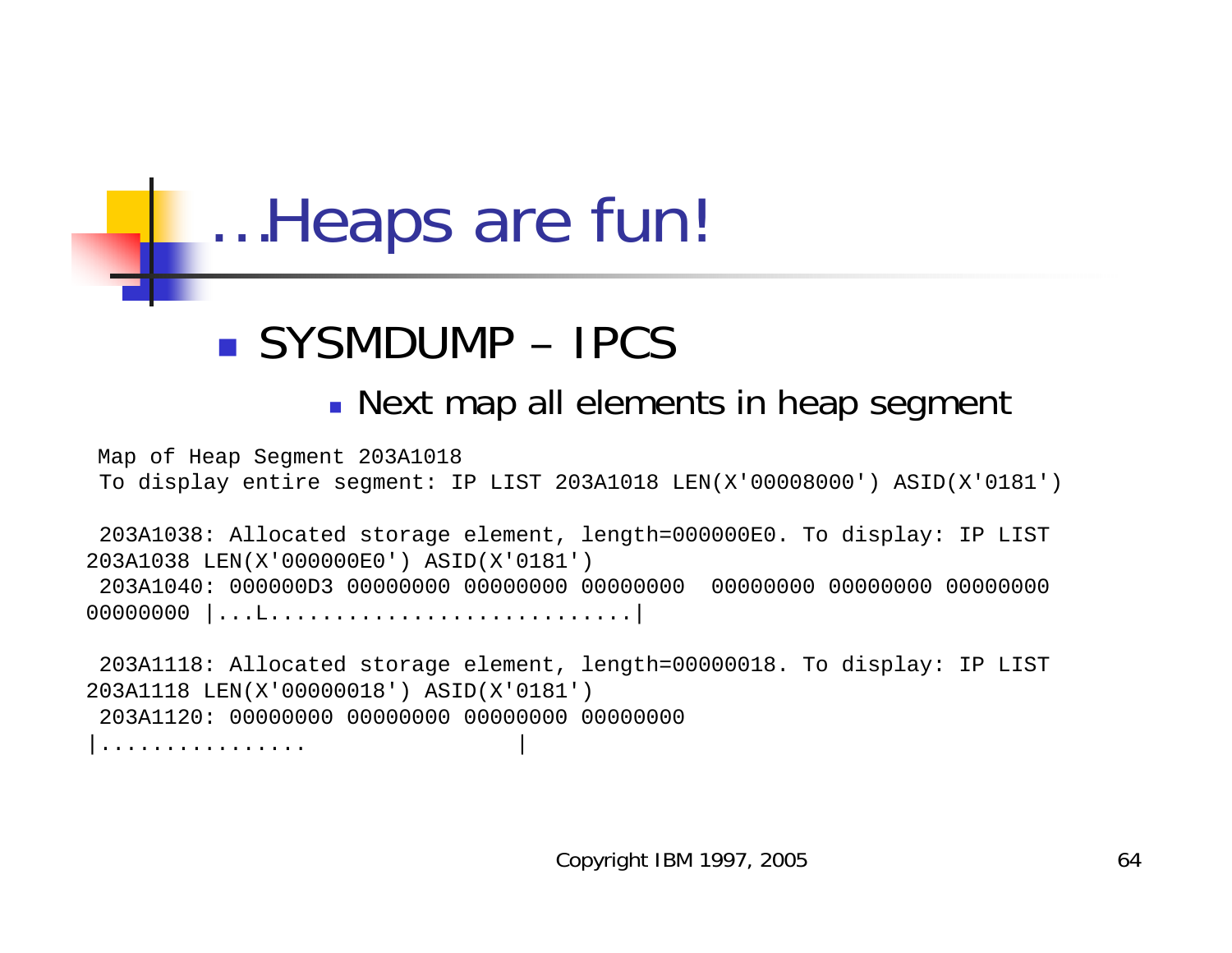## ■ SYSMDUMP – IPCS

### **Showing error as we go...**

203A1130: Allocated storage element, length=00000000. To display: IP LIST 203A1130 LEN(X'00000008') ASID(X'0181')

203A1138: 00000000 00000000

|........ |

\*ERROR\* The heap segment address in the allocated storage element header is not valid WARNING This storage element may be a free storage node not found during free storage tree validation \*ERROR\* The length of this storage element is zero WARNING Attempting to identify a resume location after encountering a storage element validation error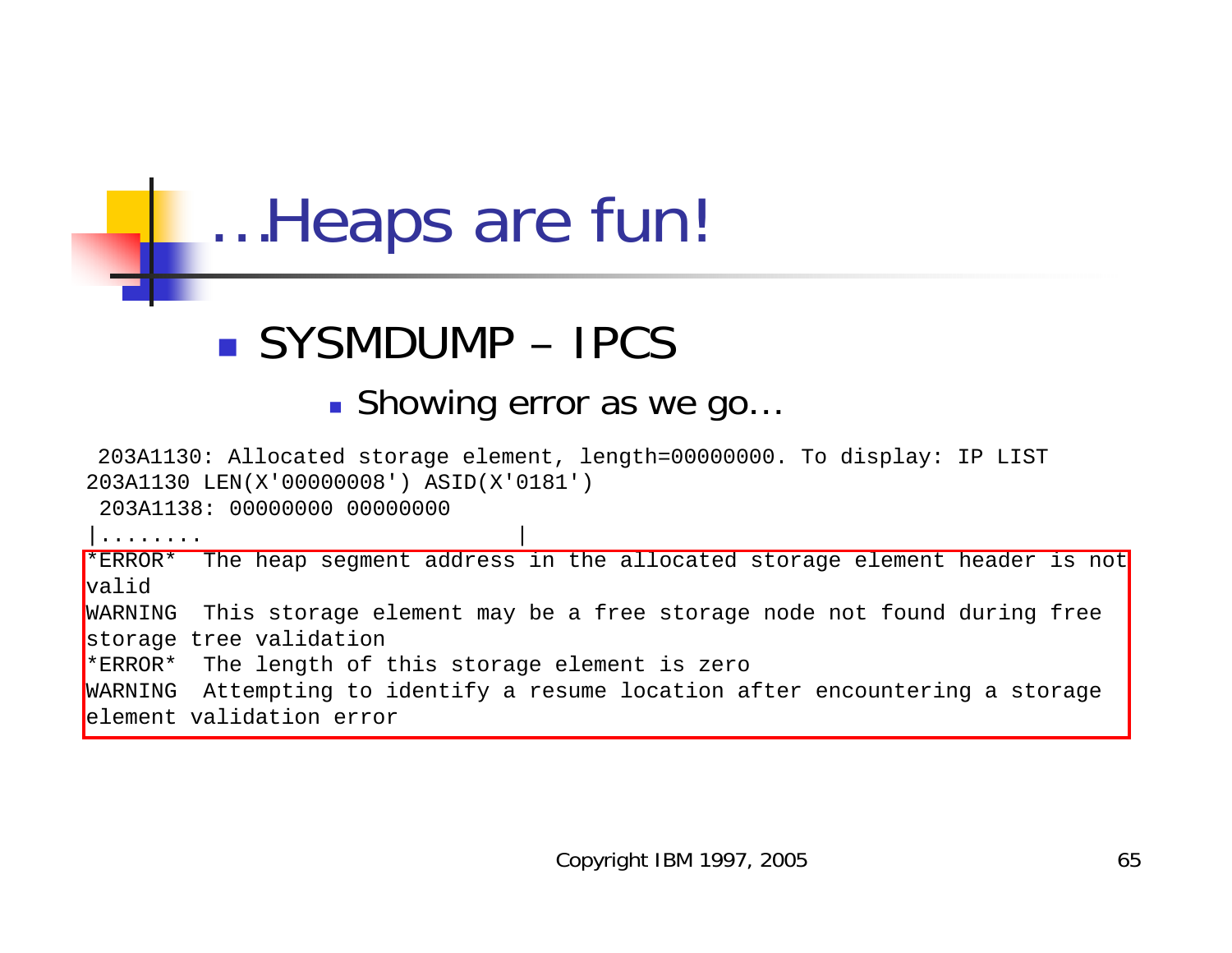## ■ SYSMDUMP – IPCS

- **Exammary information** Finally Summary information
	- **Amount of allocated and free storage**
	- m. Number of elements
	- **I** Identifies if there were errors in this heap segment
	- **Problem 1 solved!**

Summary of analysis for Heap Segment 203A1018: Amounts of identified storage: Free:00007EB8 Allocated:00000110 Total:00007FC8 Number of identified areas : Free: 1 Allocated: 4 Total: 500000018 bytes of storage were not accounted for. Errors were found while processing this heap segment. This is the last heap segment in the current heap.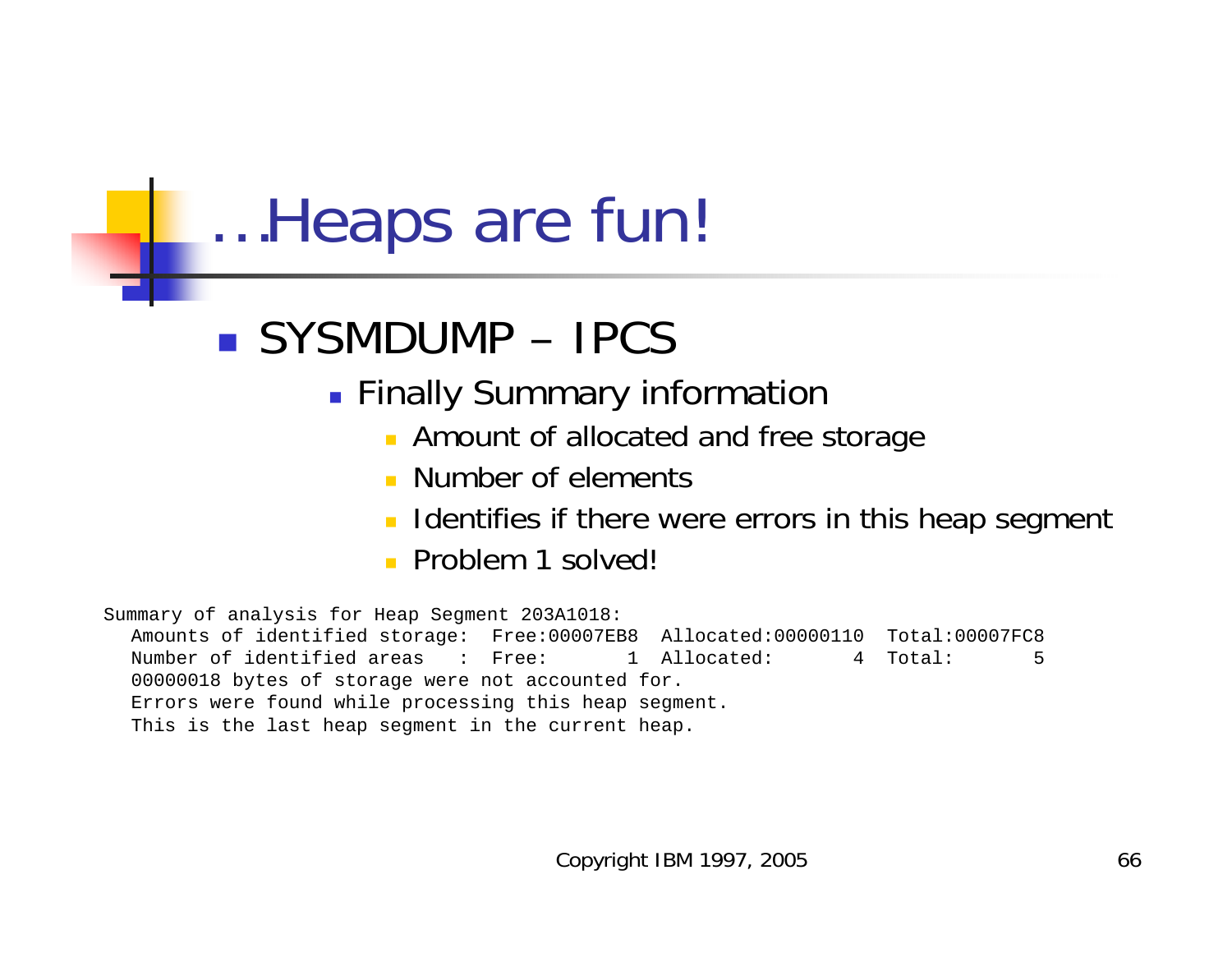### ■ HEAPCHK runtime option

- **Runtime debug tool to help diagnose a heap** damage problem
- In normal cases any heap damage may not be noticed until significant time has passed (problem 2)
- **The HEAPCHK runtime option forces all the heap** segments to be validated on a regular basis.
- Gets a dump closer to the real causer.
- Generates a U4042 ABEND
	- Use System dump, if needed, to debug.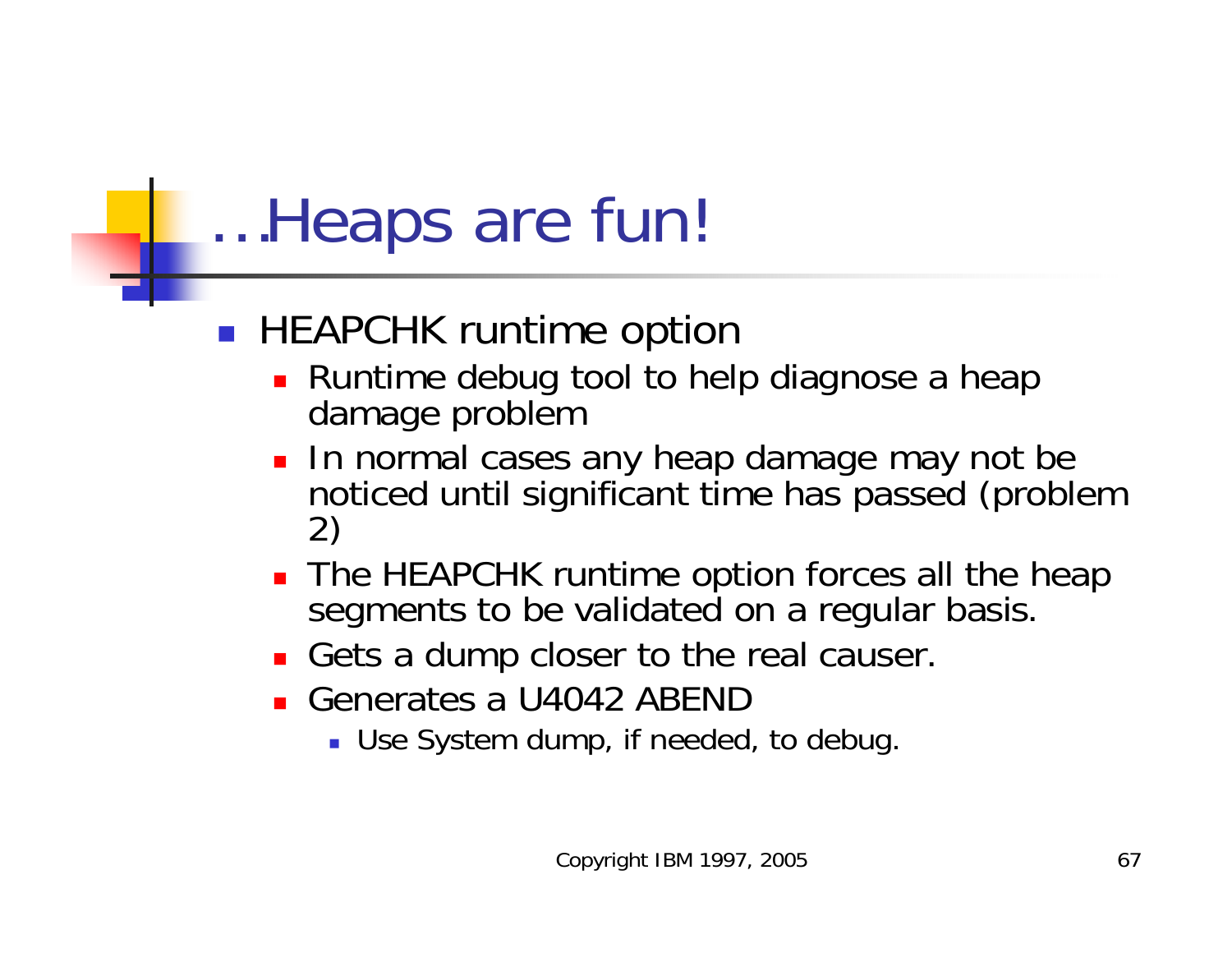#### $\mathcal{L}^{\mathcal{A}}$ HEAPCHK runtime option ...

- **HEAPCHK(ON|OFF,freq,delay,depth,pooldepth)** 
	- ON turns HEAPCHK on (performance dog)
	- OFF normal processing
- $\blacksquare$  freq
	- Defaults to 1, indicates every call to a heap routine (get or free) validates the heap
	- **Diangler values for less frequent checks**
- delay
	- Allows some number of calls to occur prior to 'freq' being used.
- $\blacksquare$  depth
	- **Depth of traceback for storage leak**
- pooldepth
	- **Depth of heappools trace**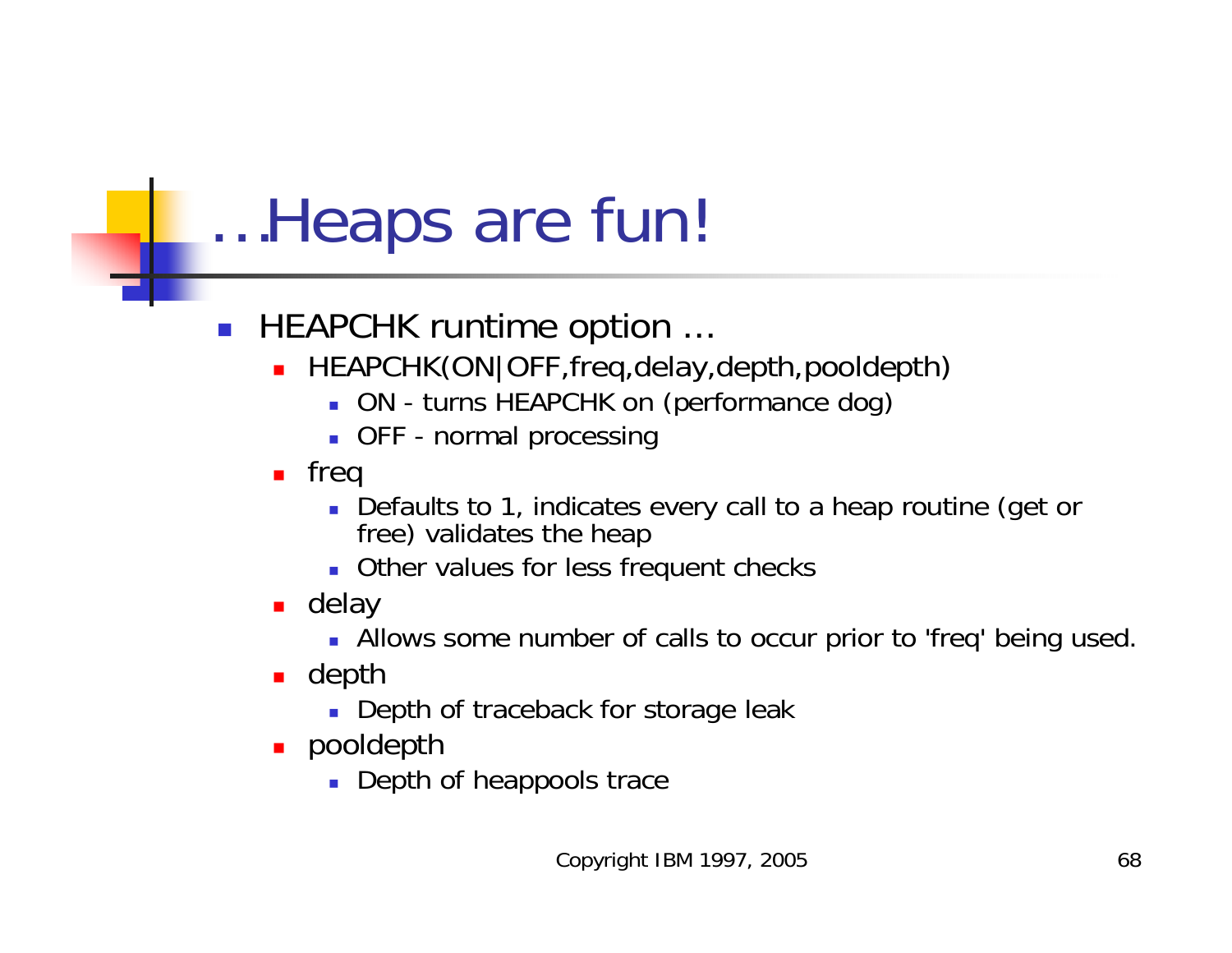#### $\mathcal{L}_{\mathcal{A}}$ Sample program job log (with HEAPCHK(ON))

|                      | 17.12.44 JOB22865 ---- WEDNESDAY, 16 FEB 2005 ----                  |
|----------------------|---------------------------------------------------------------------|
| 17.12.45 JOB22865    | \$HASP373 JMONTIGO STARTED - WLM INIT - SRVCLASS WLMLONG - SYS AQFT |
| 17.12.45 JOB22865    | IEF403I JMONTIGO - STARTED - TIME=17.12.45                          |
| 17.12.48 JOB22865    | IEA995I SYMPTOM DUMP OUTPUT<br>937                                  |
| 937                  | USER COMPLETION CODE=4042 REASON CODE=00000000                      |
| 937                  | TIME=17.12.45 SEQ=11443 CPU=0000 ASID=018E                          |
| 937                  | 078D1000 A01AB242<br>ERROR<br>ILC 2<br>INTC OD<br>PSW AT TIME OF    |
| 937                  | ADDRESS=201256C0 OFFSET=00085B82<br>ACTIVE LOAD MODULE              |
| 937                  | NAME=CEEPLPKA                                                       |
| 937                  | DATA AT PSW 201AB23C - 00181610<br>0A0D47F0 B10A1811                |
| 937                  | AR/GR 0: 80AB5B3E/84000000 1: 00000000/84000FCA                     |
| 937                  | $2: 00000000/00000000003: 00000000/00000001$                        |
| $\ddotsc$            |                                                                     |
| 937                  | E: 00000000/00000000 F: 00000000/00000000                           |
| 937                  | SYMPTOM DUMP<br>END OF                                              |
| 17.12.48<br>JOB22865 | SYSMDUMP TAKEN TO POSIX.JMONTI.SHARE.HEAP.SYSMDUMP<br>IEA993I       |
| 17.12.48 JOB22865    | IEF450I JMONTIGO GO - ABEND=S000 U4042 REASON=00000000<br>939       |
| 939                  | TIME=17.12.48                                                       |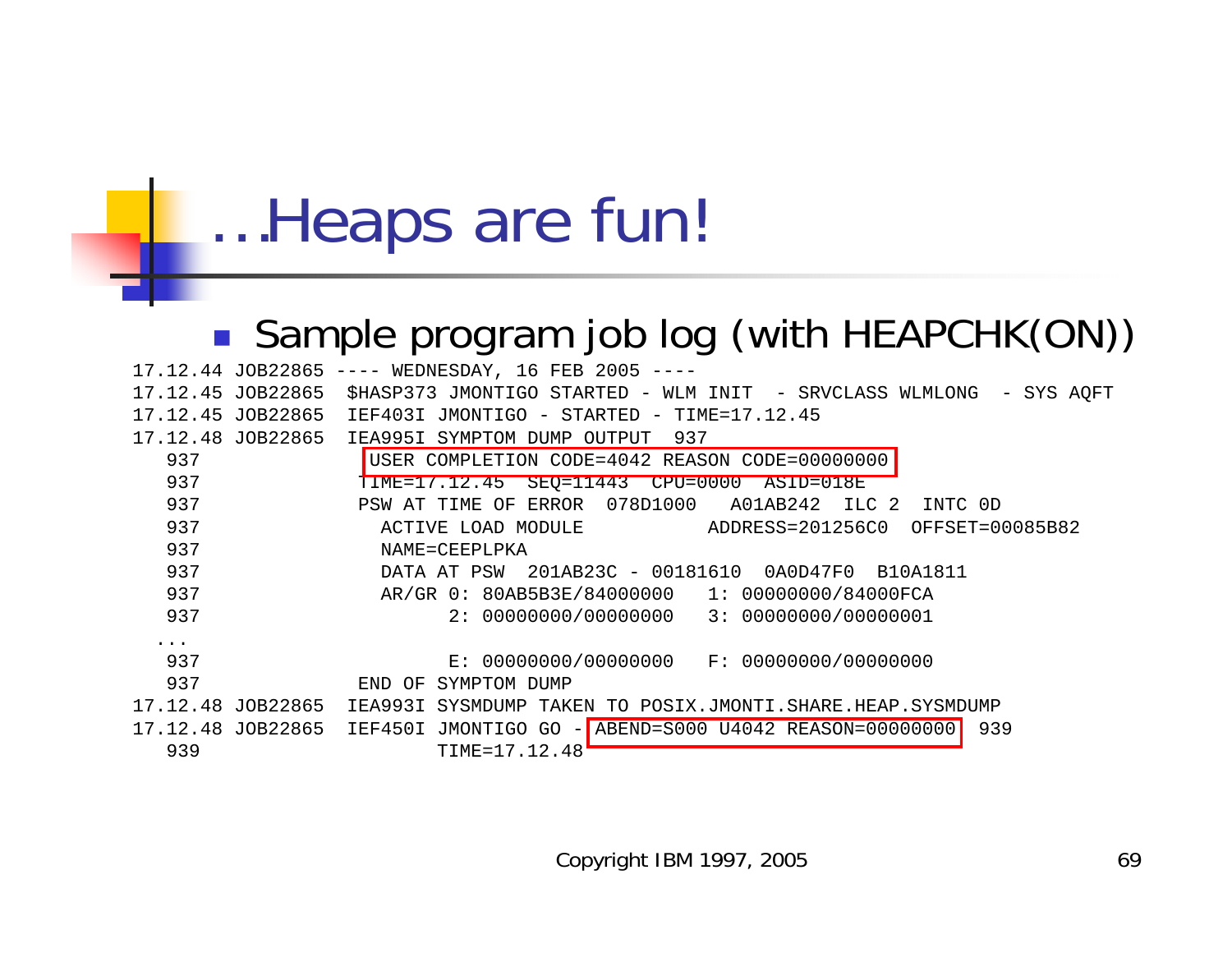$\overline{\phantom{a}}$ Sample program output (with HEAPCHK(ON))

- **In this case CEE37xx messages a very meaningful**
- **The damage has not yet moved**
- Full debug may still need to be done with SYSMDUMP and IPCS
- Use a storage alteration (SA) SLIP if needed (non-CICS)
- П Problem 2 Solved! ?

STARTING SHAREHP...

CEE3701W Heap damage found by HEAPCHK run-time option.

CEE3707I Left pointer is bad in the free tree at 203A1160 in the heap segment beginning at 203A1018.

203A1140: 00000000 00000000 203A1018 00000018 F1F2F3F4 F5F6F7F8 F9F0F1F2 F3F4F5F6 |................1234567890123456|

203A1160: 003A1130 00000000 00000018 00000000 00000000 00000000 00000000<sup>00000000</sup> |................................|

CEE3702S Program terminating due to heap damage.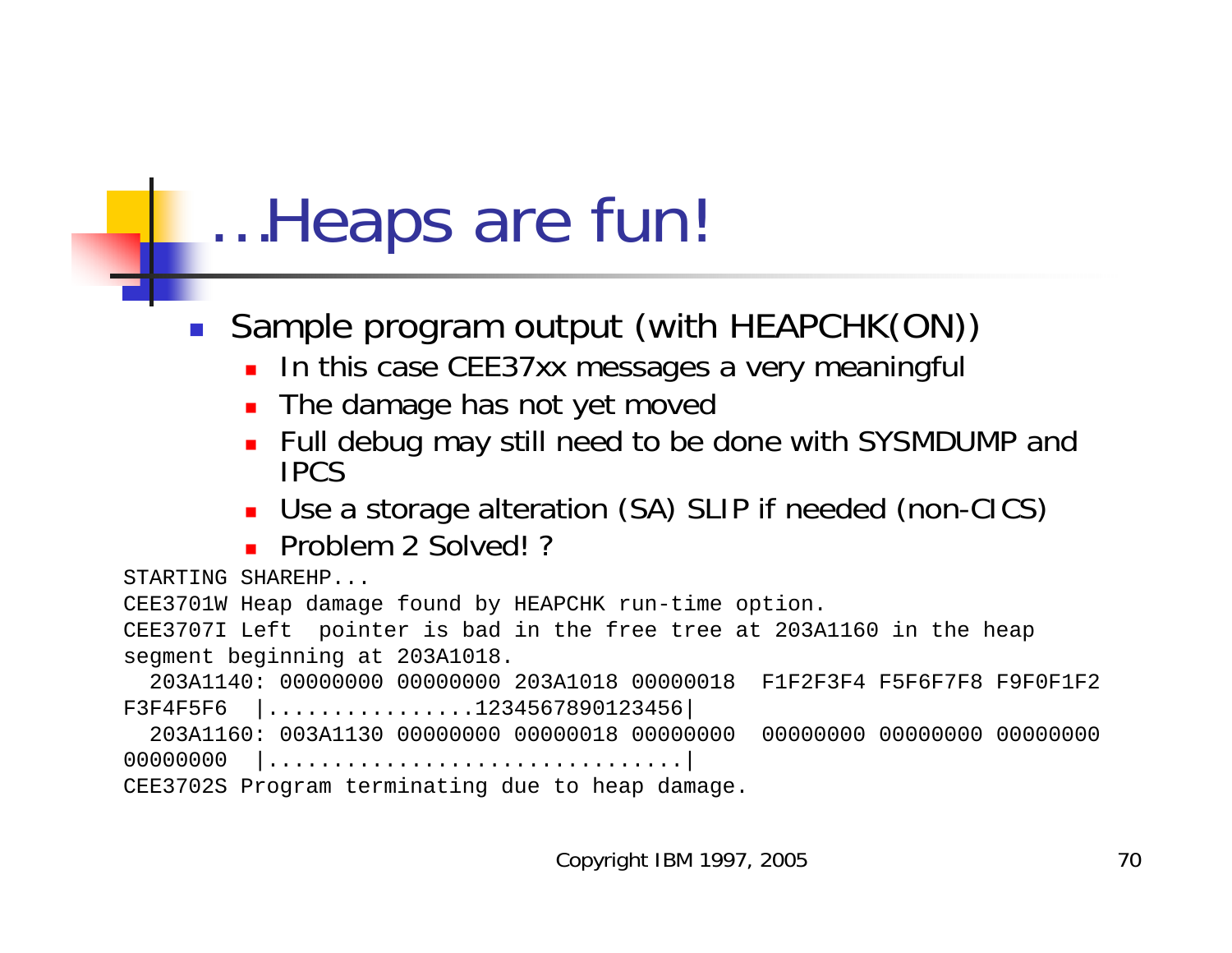$\mathbb{R}^n$ **Summary for heaps** 

- **Heap used for dynamic storage**
- **CEEDUMPs contain information on heap** errors but they are difficult to find
- **SYSTEM DUMPs using LEDATA 'HEAP' make** debug much simpler
- **Use HEAPCHK runtime option to debug** 
	- **Big performance hit**